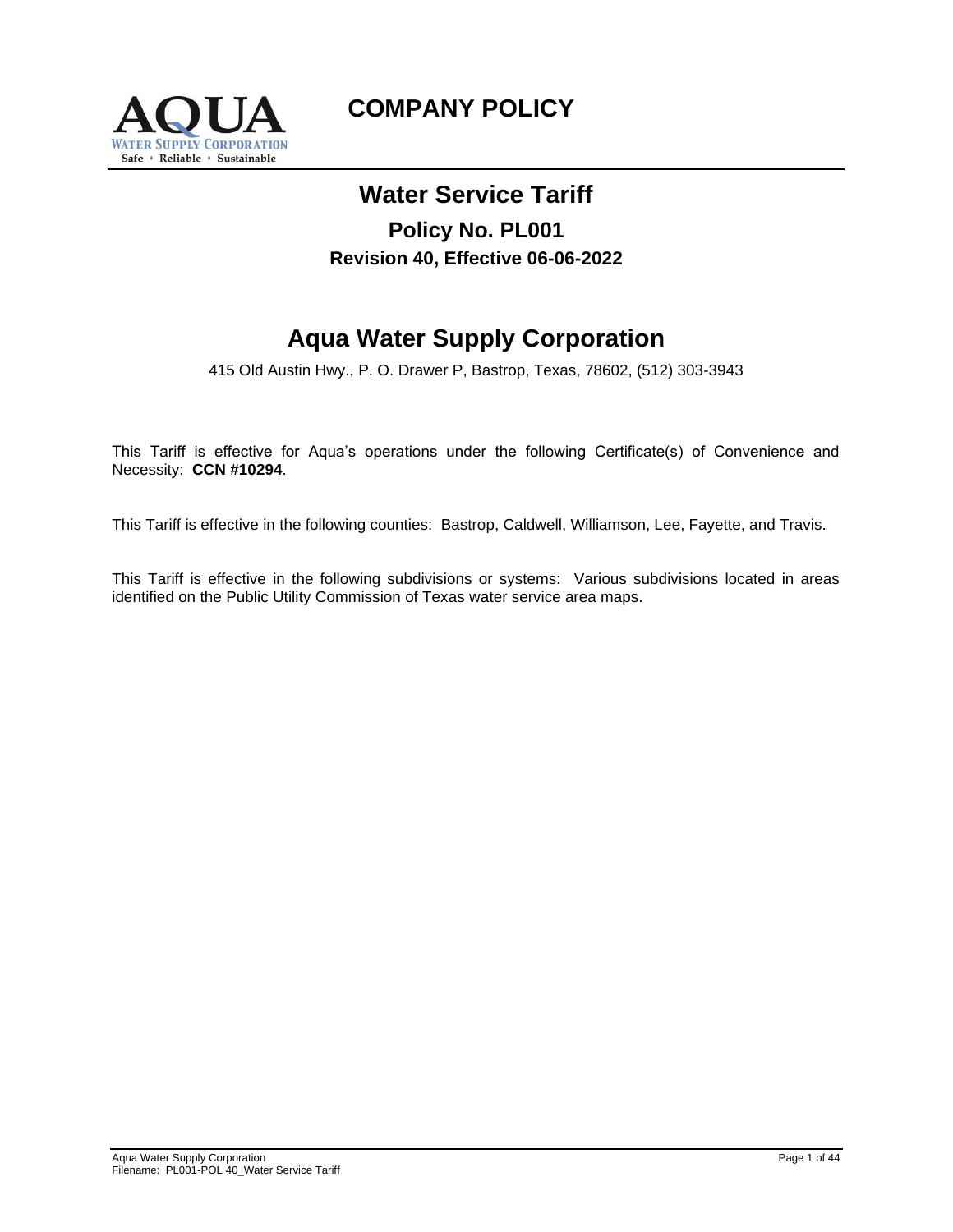# **Contents**

| 1.    |                                                                              |  |
|-------|------------------------------------------------------------------------------|--|
| 2.    |                                                                              |  |
| 3.    |                                                                              |  |
| 3.1   |                                                                              |  |
| 3.2   |                                                                              |  |
| 3.3   |                                                                              |  |
| 3.4   |                                                                              |  |
| 3.5   |                                                                              |  |
| 3.6   |                                                                              |  |
| 3.7   |                                                                              |  |
| 3.8   |                                                                              |  |
| 3.9   |                                                                              |  |
| 3.10  |                                                                              |  |
| 3.11  |                                                                              |  |
| 3.12  |                                                                              |  |
| 3.13  |                                                                              |  |
| 3.14  |                                                                              |  |
| 3.15  |                                                                              |  |
| 3.16  |                                                                              |  |
| 3.17  |                                                                              |  |
| 3.18  |                                                                              |  |
| 3.19  |                                                                              |  |
| 3.20  |                                                                              |  |
| 3.21  |                                                                              |  |
| 3.22  |                                                                              |  |
| 3.23  |                                                                              |  |
| 3.24  |                                                                              |  |
| 3.25  |                                                                              |  |
| 3.26  |                                                                              |  |
| 3.27  |                                                                              |  |
| 3.28  |                                                                              |  |
| 3.29  |                                                                              |  |
| 3.30  |                                                                              |  |
| 3.31  |                                                                              |  |
| 3.32  |                                                                              |  |
| 3.33  |                                                                              |  |
| 3.34  |                                                                              |  |
| 4.    |                                                                              |  |
| 4.1   |                                                                              |  |
| 4.2   |                                                                              |  |
| 4.3   |                                                                              |  |
| 4.4   |                                                                              |  |
| 5.    |                                                                              |  |
| 5.1   |                                                                              |  |
| 5.1.1 |                                                                              |  |
| 5.1.2 |                                                                              |  |
| 5.2   |                                                                              |  |
| 5.2.1 |                                                                              |  |
| 5.2.2 | Subdivisions or Non-Compliant Subdivisions Requiring Capacity Reservation 11 |  |
| 5.2.3 |                                                                              |  |
| 5.2.4 |                                                                              |  |
| 5.2.5 |                                                                              |  |
| 5.2.6 |                                                                              |  |
| 5.2.7 |                                                                              |  |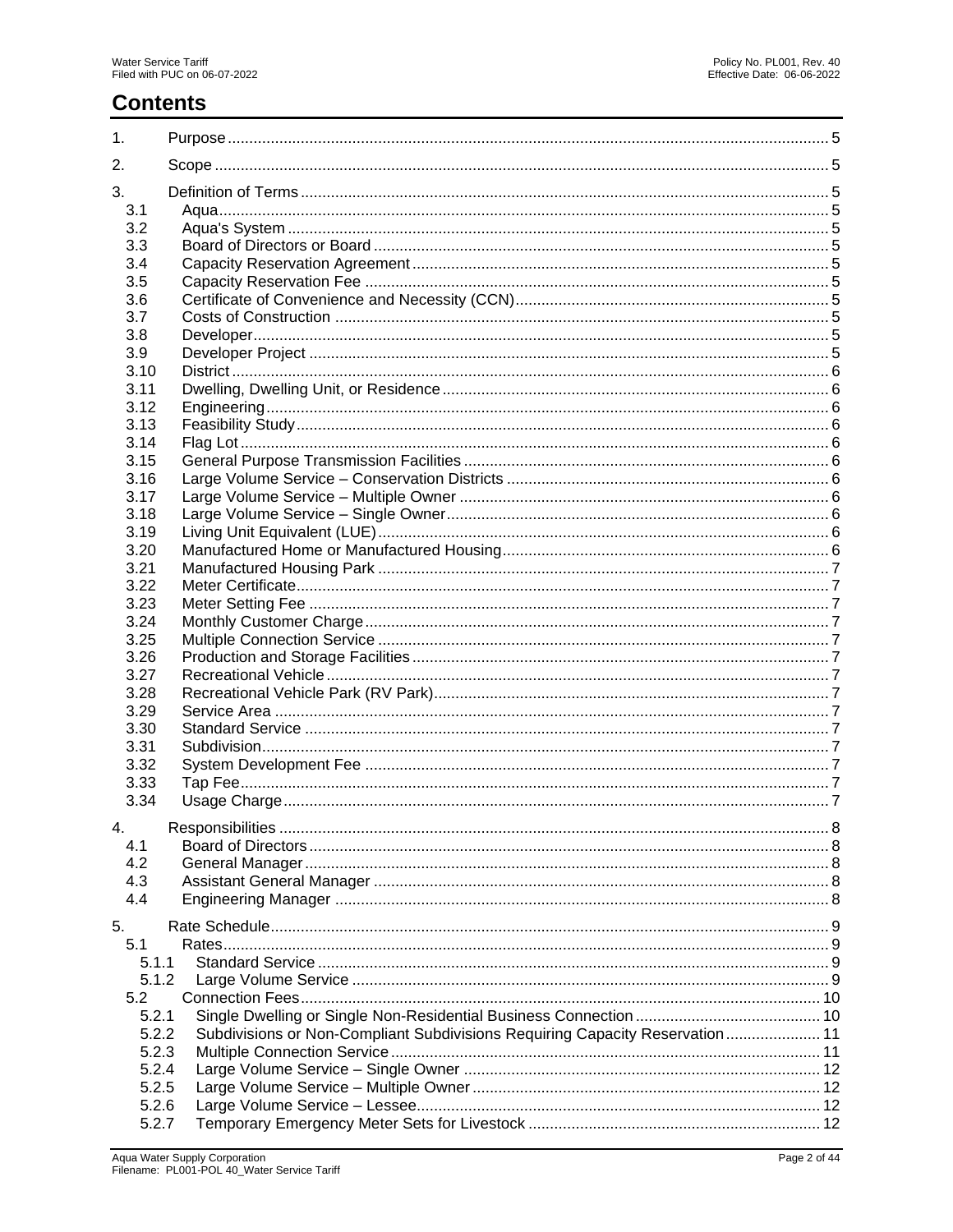| 5.2.8<br>5.3<br>5.3.1<br>5.3.2<br>5.3.3<br>5.3.4<br>5.3.5<br>5.3.6<br>5.3.7<br>5.3.8<br>5.3.9<br>5.3.10<br>5.3.11<br>5.3.12<br>5.3.13 |  |
|---------------------------------------------------------------------------------------------------------------------------------------|--|
|                                                                                                                                       |  |
|                                                                                                                                       |  |
|                                                                                                                                       |  |
| 6.                                                                                                                                    |  |
| 6.1                                                                                                                                   |  |
| 6.2                                                                                                                                   |  |
| 6.3<br>6.4                                                                                                                            |  |
| 6.5                                                                                                                                   |  |
| 6.6                                                                                                                                   |  |
| 6.7                                                                                                                                   |  |
| 6.8                                                                                                                                   |  |
| 6.9                                                                                                                                   |  |
| 6.10                                                                                                                                  |  |
| 6.11                                                                                                                                  |  |
| 6.12                                                                                                                                  |  |
| 6.13                                                                                                                                  |  |
| 6.14                                                                                                                                  |  |
| 6.15                                                                                                                                  |  |
| 6.16                                                                                                                                  |  |
| 6.17                                                                                                                                  |  |
| 6.18                                                                                                                                  |  |
| 6.18.1                                                                                                                                |  |
|                                                                                                                                       |  |
| 6.19<br>6.20                                                                                                                          |  |
| 6.21                                                                                                                                  |  |
| 6.22                                                                                                                                  |  |
| 6.23                                                                                                                                  |  |
| 6.24                                                                                                                                  |  |
| 6.25                                                                                                                                  |  |
| 6.26                                                                                                                                  |  |
| 6.27                                                                                                                                  |  |
|                                                                                                                                       |  |
| 7.                                                                                                                                    |  |
| 7.1<br>7.1.1                                                                                                                          |  |
| 7.1.2                                                                                                                                 |  |
| 8.                                                                                                                                    |  |
|                                                                                                                                       |  |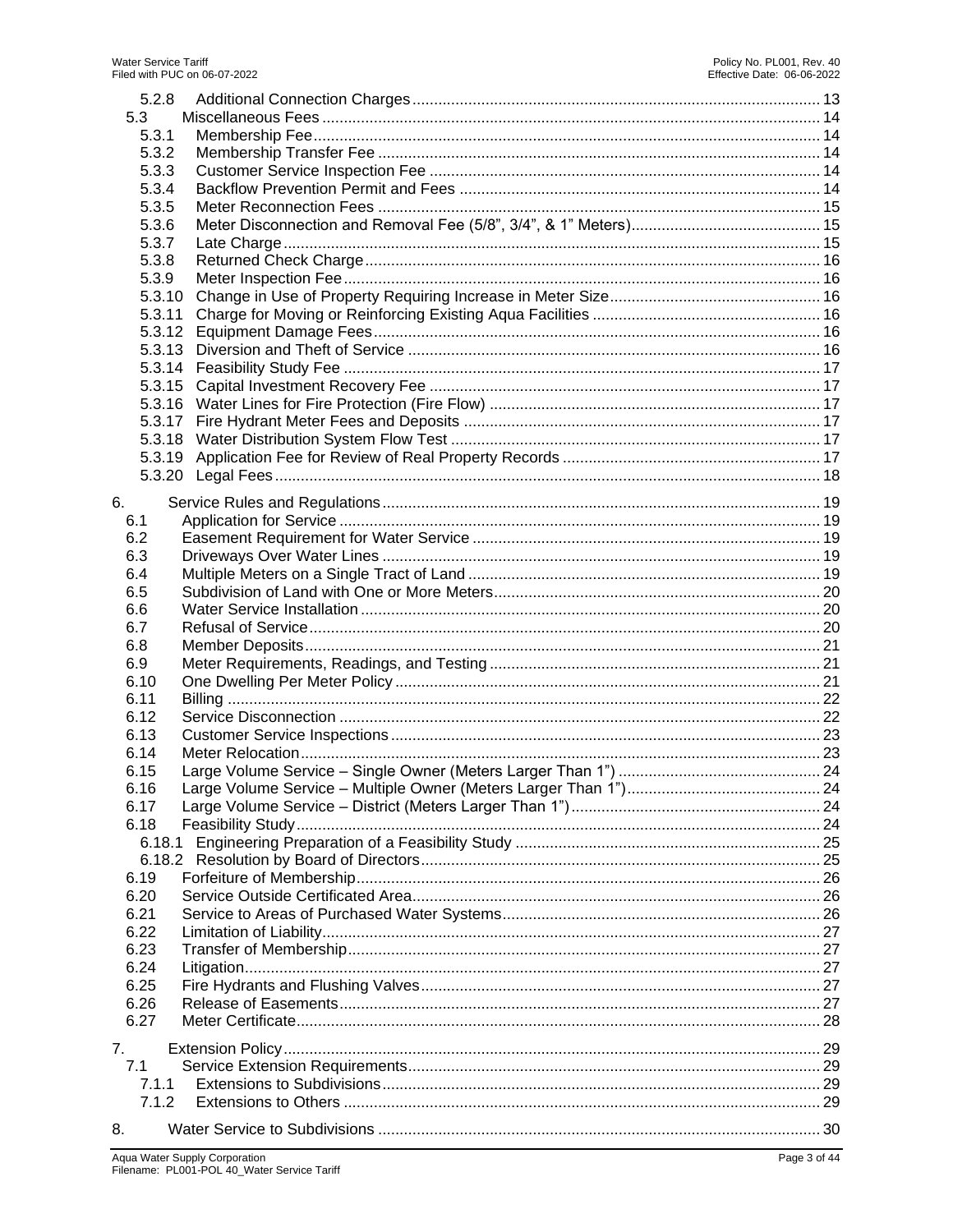| 8.1            |  |
|----------------|--|
| 8.2            |  |
| 8.3            |  |
| 8.3.1          |  |
| 8.3.2          |  |
| 8.3.3          |  |
| 8.3.4          |  |
| 8.4            |  |
| 8.4.1          |  |
| 8.4.2          |  |
| 8.4.3          |  |
| 8.4.4          |  |
| 8.4.5          |  |
| 8.4.6          |  |
| 8.4.7          |  |
| 8.4.8          |  |
| 8.4.9          |  |
| 8.5            |  |
| 8.6            |  |
| 8.7            |  |
| 8.7.1<br>8.7.2 |  |
| 8.7.3          |  |
| 8.7.4          |  |
| 8.7.5          |  |
| 8.7.6          |  |
| 8.7.7          |  |
| 8.7.8          |  |
| 8.8            |  |
| 8.9            |  |
|                |  |
| 9.             |  |
| 9.1            |  |
| 9.2            |  |
| 10.            |  |
| 10.1           |  |
| 10.2           |  |
| 11.            |  |
| 12.            |  |
|                |  |
|                |  |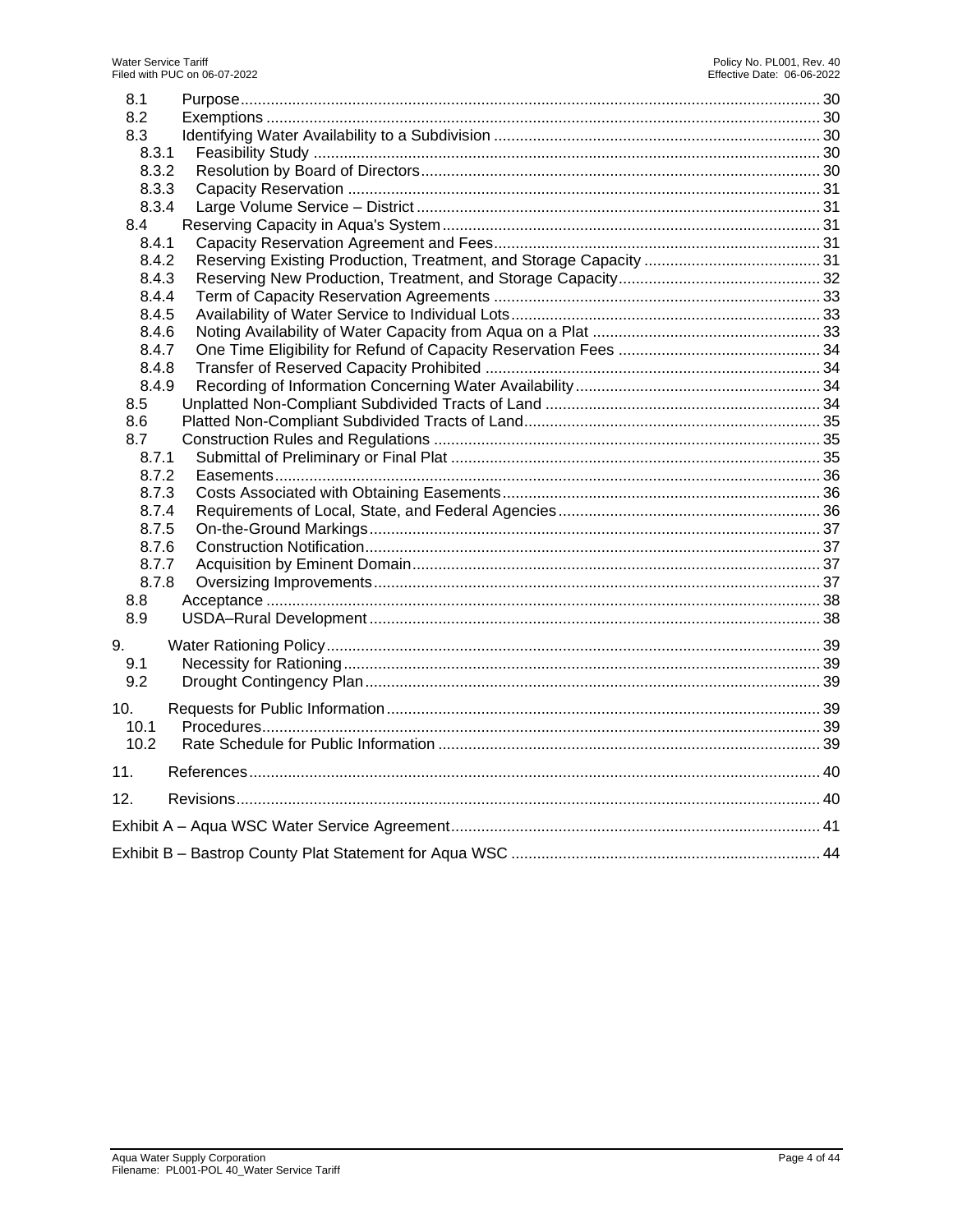# **1. Purpose**

<span id="page-4-0"></span>To define Aqua Water Supply Corporation's service rates, rules, regulations, policies, and procedures used to recover the costs to members of [water treatment,](https://en.wikipedia.org/wiki/Water_treatment) water storage, transmission facilities, and infrastructure maintenance as well as billing, collection, and all other overhead costs.

# <span id="page-4-1"></span>**2. Scope**

This policy applies to prospective and current Aqua Water Supply Corporation members.

# <span id="page-4-2"></span>**3. Definition of Terms**

# <span id="page-4-3"></span>**3.1 Aqua**

The Aqua Water Supply Corporation as represented by its Board of Directors.

# <span id="page-4-4"></span>**3.2 Aqua's System**

Aqua's production, treatment, storage facilities, and General Purpose Transmission Facilities used to provide water service to Aqua's members and those individuals and entities contracting with Aqua.

# <span id="page-4-5"></span>**3.3 Board of Directors or Board**

The duly elected members of the Board of Directors of Aqua Water Supply Corporation.

# <span id="page-4-6"></span>**3.4 Capacity Reservation Agreement**

A contractual agreement between Aqua and a Developer, legal entity, or individual to reserve available water capacity in Aqua's System for a specific amount of time.

# <span id="page-4-7"></span>**3.5 Capacity Reservation Fee**

A commitment fee to reserve available water capacity in Aqua's System for a specific amount of time as stated in a Capacity Reservation Agreement for a Subdivision, Large Volume Service, or Wholesale Service, or the fee included in the System Development Fee for a tract of land resulting from the subdivision of a larger tract of land that occurred on or after May 2, 1984.

# <span id="page-4-8"></span>**3.6 Certificate of Convenience and Necessity (CCN)**

A specified geographic area designated by the Public Utility Commission of Texas (PUC) in which the holder has the exclusive right to provide retail water service. Chapter 13 of the Texas Water Code requires a CCN holder to provide continuous and adequate service to the area within its CCN boundary.

# <span id="page-4-9"></span>**3.7 Costs of Construction**

All expenses associated with constructing, installing, and placing a facility into operation including, but not limited to, planning, engineering, clearing, surveying, legal, land acquisition, acquisition of rights-of-way, and the construction contract.

# <span id="page-4-10"></span>**3.8 Developer**

An individual, partnership, corporation, or other legal entity that has subdivided land or desires to subdivide land or requests more than two water service connections on a single contiguous tract of land.

# <span id="page-4-11"></span>**3.9 Developer Project**

The construction of facilities by a Developer to serve a Subdivision owned or controlled by the Developer, including water lines and related equipment necessary to transport water from General Purpose Transmission Facilities to provide water service to individual lots in a Subdivision, which facilities will be deeded to Aqua.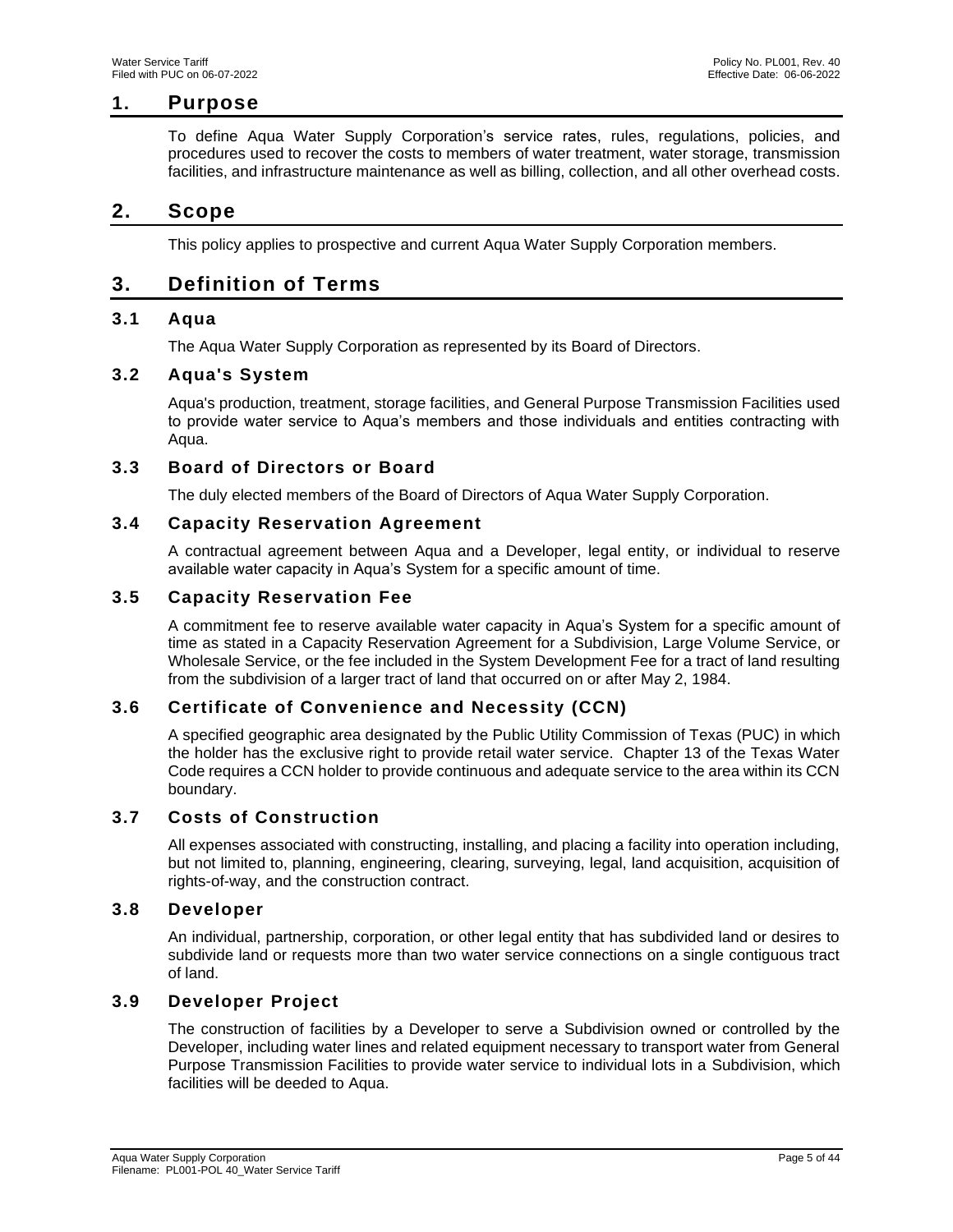# <span id="page-5-0"></span>**3.10 District**

A political subdivision of the State of Texas authorized under Article 16, Section 59, or Article III, Section 52, of the Texas Constitution to provide water, sewage, drainage, and other services within the District boundaries.

# <span id="page-5-1"></span>**3.11 Dwelling, Dwelling Unit, or Residence**

A home, house, mobile home, manufactured home, apartment unit, or any unit in a multiunit residential structure maintaining a restroom facility and area for preparation or storage of foods. A recreational vehicle that is not located in a recreational vehicle park shall be considered a dwelling under this Tariff if it is connected to an Aqua meter and is used for human habitation.

# <span id="page-5-2"></span>**3.12 Engineering**

A person or firm licensed by the State of Texas and contracted or employed by Aqua to provide engineering and/or engineering consulting services.

# <span id="page-5-3"></span>**3.13 Feasibility Study**

The report prepared by Engineering to determine if sufficient water capacity is available to a specific tract of land, and if construction of certain improvements to Aqua's System is required before capacity is available.

# <span id="page-5-4"></span>**3.14 Flag Lot**

A parcel of land generally situated behind a lot or lots that front a street and is accessible from the street only over a narrow access strip. A Flag Lot does not have street frontage except along the width of the access strip.

# <span id="page-5-5"></span>**3.15 General Purpose Transmission Facilities**

Those pumps, filters, lines, chlorination units, and the like which are designed to provide water service to more than one Subdivision, multiple Large Volume Services, or Wholesale Service.

# <span id="page-5-6"></span>**3.16 Large Volume Service – Conservation Districts**

Water service provided to a conservation district created pursuant to Article XVI, Section 59, or Article III, Section 52, of the Texas Constitution, such as a municipal utility district or a water control and improvement district, by means of a connection with a meter(s) size larger than one (1) inch. Water delivered to such conservation district (District) is delivered through an air gap so that the District must provide its own storage and pressurization facilities. Water provided under Large Volume Service – Conservation Districts may be sub-metered for resale by the District within the boundaries of the District. Aqua is not the retail service provider to the customers within the District.

# <span id="page-5-7"></span>**3.17 Large Volume Service – Multiple Owner**

Water service provided to a multiple owner development, such as townhouses, condominiums, or cluster homes by means of a connection with a meter size larger than one (1) inch. Water provided to property falling under the Large Volume Service – Multiple Owner classification is not allowed to be sub-metered for resale.

# <span id="page-5-8"></span>**3.18 Large Volume Service – Single Owner**

Water service provided to a single tract of land owned by a single person, corporation, or other entity by means of a connection with a meter size larger than one (1) inch. Water provided to property falling under the Large Volume Service – Single Owner classification is not allowed to be sub-metered for resale.

# <span id="page-5-9"></span>**3.19 Living Unit Equivalent (LUE)**

The equivalent of one single family residence which can be adequately served by a 5/8" X 3/4" water meter.

# <span id="page-5-10"></span>**3.20 Manufactured Home or Manufactured Housing**

A structure transportable in one or more sections which is built on a permanent chassis and designed to be used as a dwelling with or without a permanent foundation when connected to the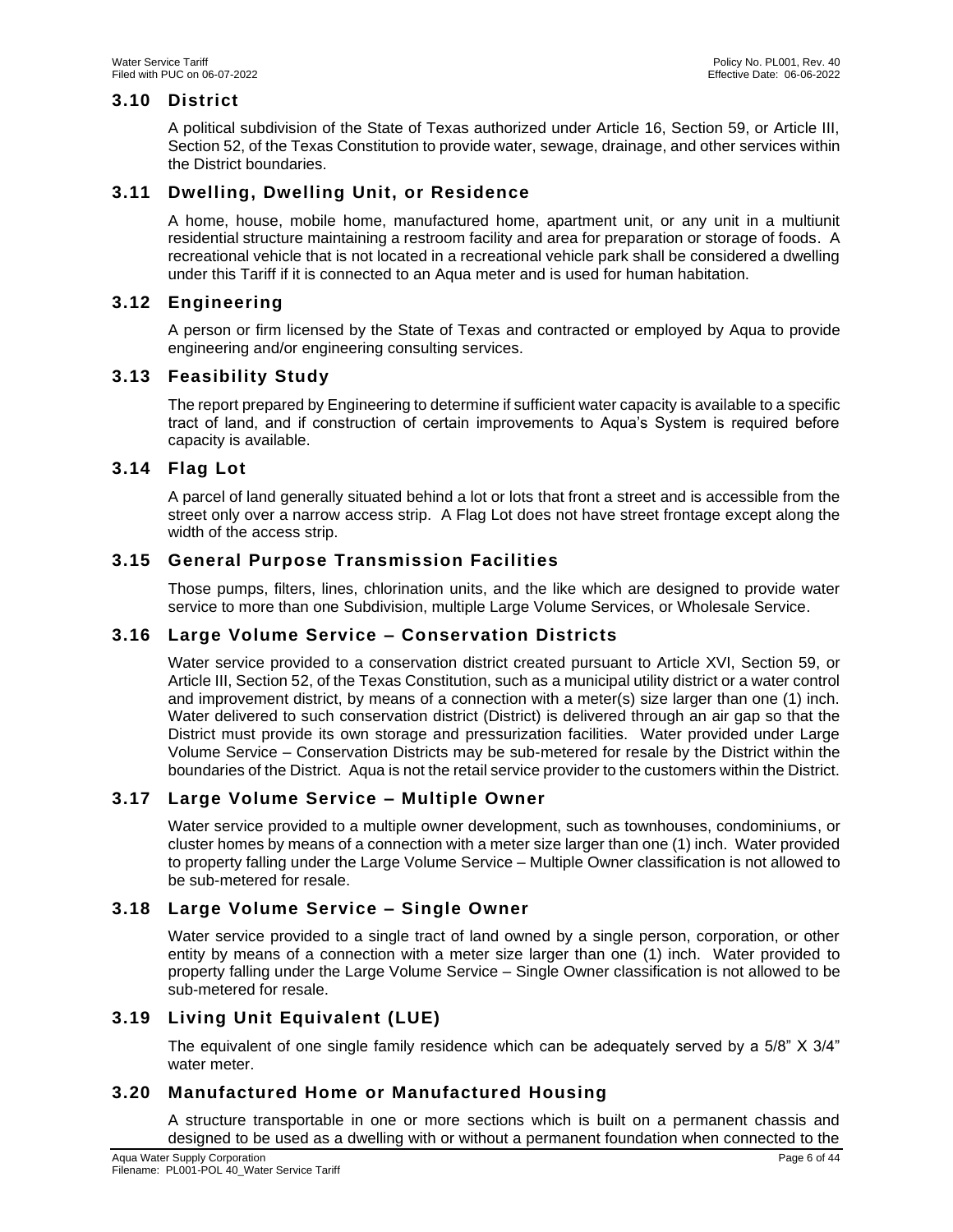required utilities. This term includes any structure defined as a mobile home, "tiny home," HUDcode manufactured home, or manufactured home by Texas Occupations Code, Chapter 1201.

# <span id="page-6-0"></span>**3.21 Manufactured Housing Park**

A single tract of land on which parking spaces for manufactured homes are rented to the general public primarily for non-transient use and for which rent is paid at intervals of one month or longer.

# <span id="page-6-1"></span>**3.22 Meter Certificate**

A certificate issued by Aqua as compensation for the dedication of a permanent water line easement across private property or for other consideration.

# <span id="page-6-2"></span>**3.23 Meter Setting Fee**

The cost to set the appropriately sized meter for providing the requested water service, but not including any associated costs such as line extensions or road crossings.

# <span id="page-6-3"></span>**3.24 Monthly Customer Charge**

The cost to have water available at a meter (also known as the Monthly Base Rate).

# <span id="page-6-4"></span>**3.25 Multiple Connection Service**

A single meter serving multiple dwellings.

# <span id="page-6-5"></span>**3.26 Production and Storage Facilities**

The equipment, structures, and appurtenances necessary to produce, treat, and store water from groundwater or surface water sources for delivery to General Purpose Transmission Facilities.

# <span id="page-6-6"></span>**3.27 Recreational Vehicle**

A vehicle built on a single chassis, is self-propelled or permanently towable by a light duty truck and is not primarily designed for use as a permanent dwelling, but as temporary living quarters for recreational, camping, travel, or seasonal use.

# <span id="page-6-7"></span>**3.28 Recreational Vehicle Park (RV Park)**

A property on which parking spaces for recreational vehicles are rented to the general public for transient use.

# <span id="page-6-8"></span>**3.29 Service Area**

That area to which Aqua may lawfully provide water service, whether within or outside the area described by the Certificate of Convenience and Necessity (CCN) held by Aqua.

# <span id="page-6-9"></span>**3.30 Standard Service**

Water service to one living unit equivalent (LUE) provided through a 1" simple or smaller meter.

# <span id="page-6-10"></span>**3.31 Subdivision**

The division of any lot, tract, or parcel of land within the Service Area of Aqua, into two or more lots or sites occurring on or after May 2, 1984 for the purpose of sale or development, whether immediate or future, including re-subdivision of land for which a plat has been filed and recorded.

# <span id="page-6-11"></span>**3.32 System Development Fee**

The cost for a new member meter connection to recover costs of existing and future capacity enhancing capital improvements. This fee can also be considered an Impact Fee.

# <span id="page-6-12"></span>**3.33 Tap Fee**

The sum of the Meter Setting Fee and the System Development Fee but which may also include any required flow-controlling device and/or backflow prevention device.

# <span id="page-6-13"></span>**3.34 Usage Charge**

The charge billed for the quantity of water delivered through a metered point of delivery.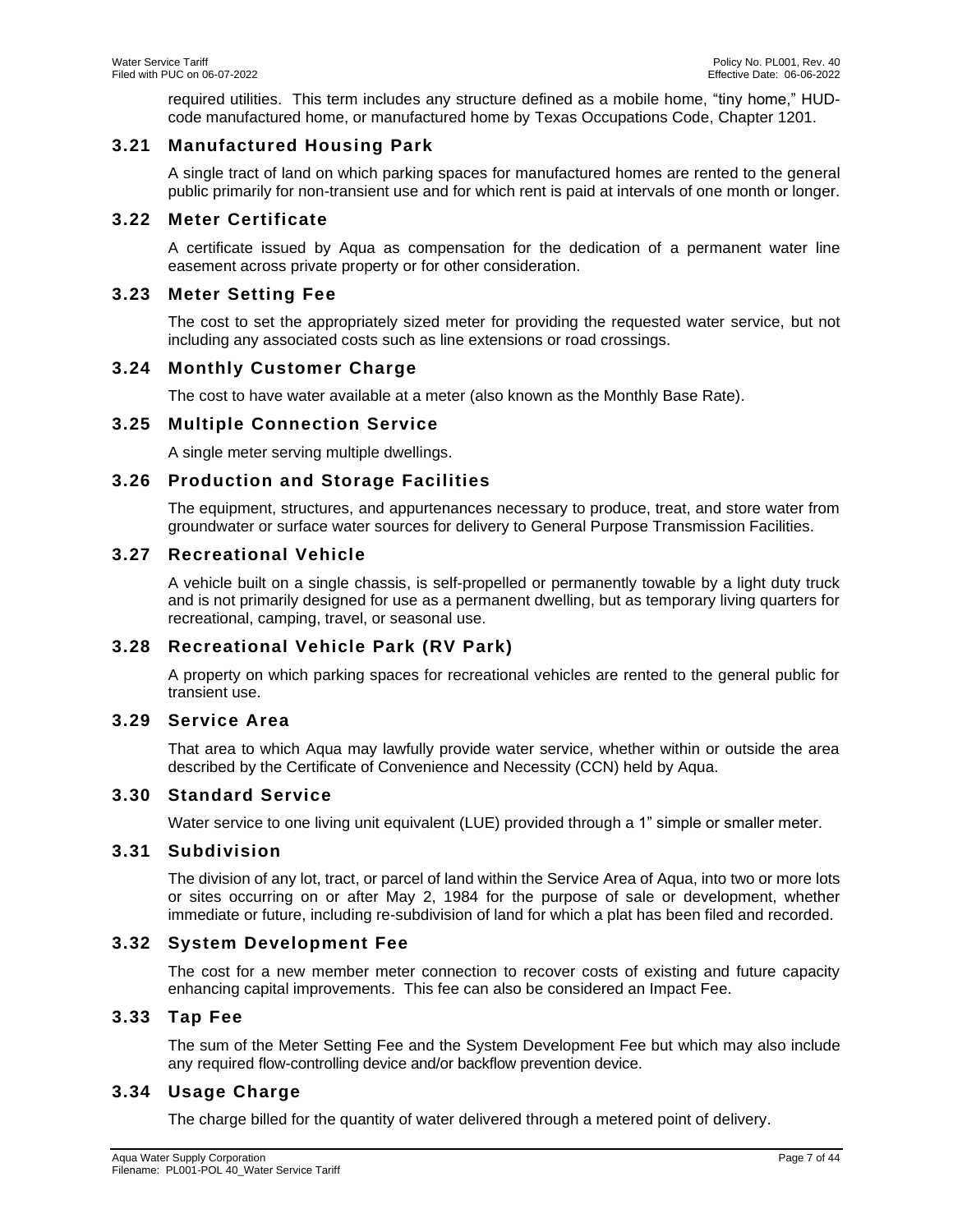# <span id="page-7-0"></span>**4. Responsibilities**

# <span id="page-7-1"></span>**4.1 Board of Directors**

Creates a statement of mission and purpose articulating the goals, means, and the constituents to be served by Aqua. Sets goals and creates policies in support of this mission and provides direction, guidance, governance, and oversight to ensure Aqua is on track with regard to meeting its goals. Determines feasibility of providing water service to an area and approves any agreement to provide water service.

# <span id="page-7-2"></span>**4.2 General Manager**

Executes the policies, plans, and directives of the Board of Directors (Board) to meet Aqua's goals as articulated in the mission. Assists the Board in developing and disseminating policies and plans to the staff. Ensures the staff understands and executes planning directives and policies and brings staff ideas and/or concerns to the Board's attention. Negotiates and executes contracts for water service to areas in Aqua Water Supply Corporation's Retail Water CCN.

# <span id="page-7-3"></span>**4.3 Assistant General Manager**

Executes the policies, plans, and directives of the Board and General Manager to meet Aqua's goals as articulated in the mission. Assists the General Manager in developing and disseminating policies and plans to the staff. Ensures the staff understands and executes planning directives and policies and brings staff ideas and/or concerns to the General Manager's attention.

# <span id="page-7-4"></span>**4.4 Engineering Manager**

Directs Engineering to plan, manage, direct, and coordinate engineering operations for water and wastewater treatment systems and facilities, capital improvement projects, right-of-way functions, SCADA systems, and GIS/IT systems.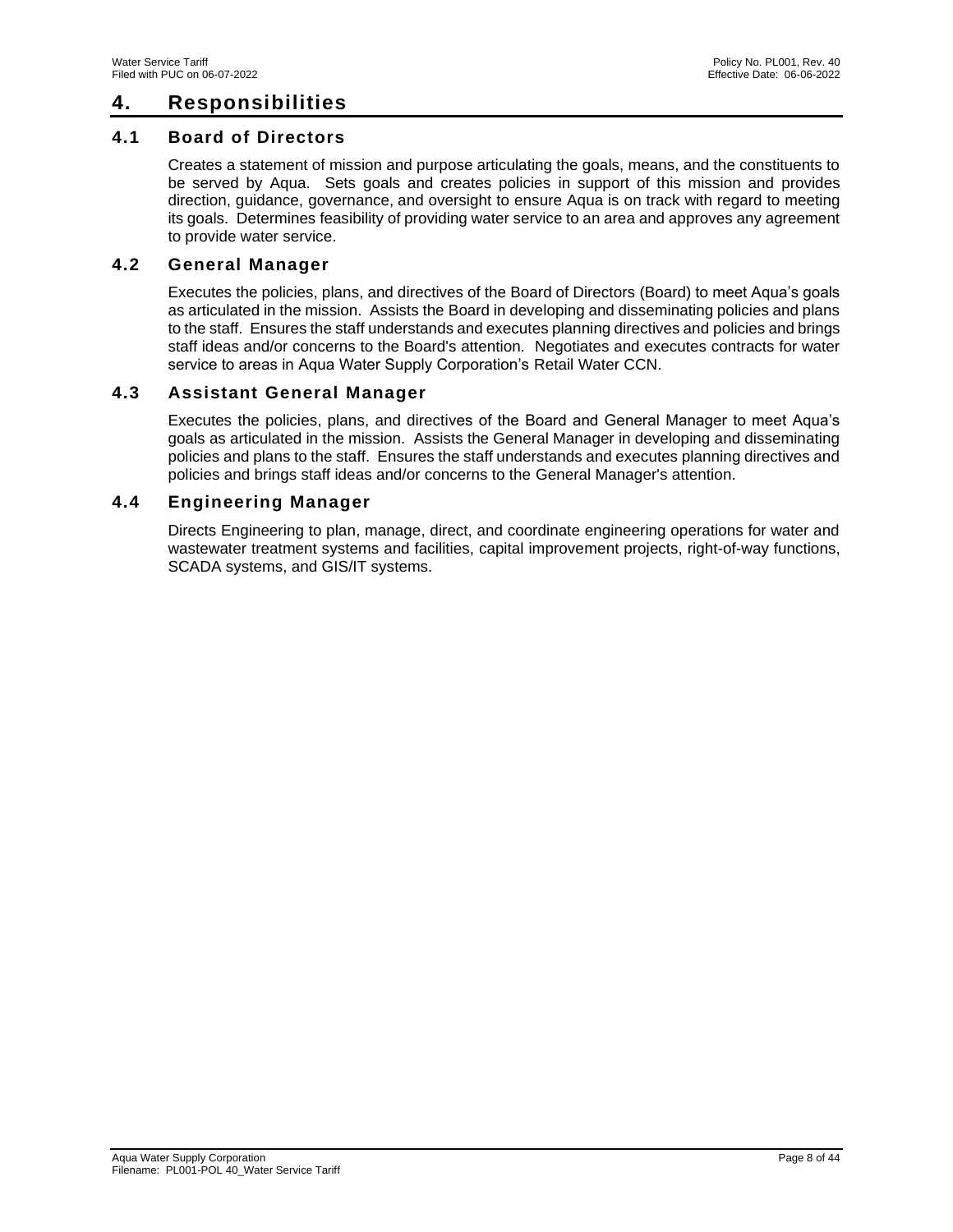# <span id="page-8-0"></span>**5. Rate Schedule**

# <span id="page-8-1"></span>**5.1 Rates**

# <span id="page-8-2"></span>**5.1.1 Standard Service**

The monthly charge for Standard Service is the sum of the Monthly Customer Charge and the Usage Charge. The Usage Charge is applicable to all water that flows through the meter during the monthly billing period.

| <b>Meter Type</b><br><b>And Size</b> | <b>Monthly</b><br><b>Customer</b><br>Charge | <b>Gallons</b><br><b>Included</b> | <b>Usage Charge</b><br>per 1,000 Gallons<br>- 1 to 10,000 - | <b>Usage Charge per</b><br>1,000 Gallons<br>$-10,001$ to 20,000 - | <b>Usage Charge</b><br>per 1,000 Gallons<br>- Over 20,001 - |
|--------------------------------------|---------------------------------------------|-----------------------------------|-------------------------------------------------------------|-------------------------------------------------------------------|-------------------------------------------------------------|
| 5/8" Simple                          | \$25.15                                     | -0-                               | \$3.75                                                      | \$5.75                                                            | \$7.00                                                      |
| 3/4" Simple                          | \$25.15                                     | -0-                               | \$3.75                                                      | \$5.75                                                            | \$7.00                                                      |
| 1" Simple                            | \$25.15                                     | -0-                               | \$3.75                                                      | \$5.75                                                            | \$7.00                                                      |

### **Texas Commission on Environmental Quality (TCEQ) Assessment:**

Aqua collects a regulatory assessment fee for each meter as established by TCEQ.

#### **Lost Pines Groundwater Conservation District Assessment:**

Aqua collects a usage assessment fee for each meter as established by the Lost Pines Groundwater Conservation District.

### <span id="page-8-3"></span>**5.1.2 Large Volume Service**

The monthly charge for Large Volume Service is the sum of the Monthly Customer Charge and the Usage Charge. The Usage Charge is applicable to all water that flows through the meter during the monthly billing period.

| <b>Meter Type</b><br><b>And Size</b> | <b>Monthly</b><br><b>Customer Charge</b> | <b>Gallons</b><br><b>Included</b> | <b>Usage Charge per</b><br>1,000 Gallons |
|--------------------------------------|------------------------------------------|-----------------------------------|------------------------------------------|
| $1 - 1/2"$                           | \$125.00                                 | -0-                               | \$5.00                                   |
| 2"                                   | \$245.00                                 | -0-                               | \$5.00                                   |
| 3"                                   | \$570.00                                 | -0-                               | \$5.00                                   |
| 4"                                   | \$1,160.00                               | -0-                               | \$5.00                                   |
| 6"                                   | \$3,160.00                               | -0-                               | \$5.00                                   |
| 8"                                   | \$5,190.00                               | -0-                               | \$5.00                                   |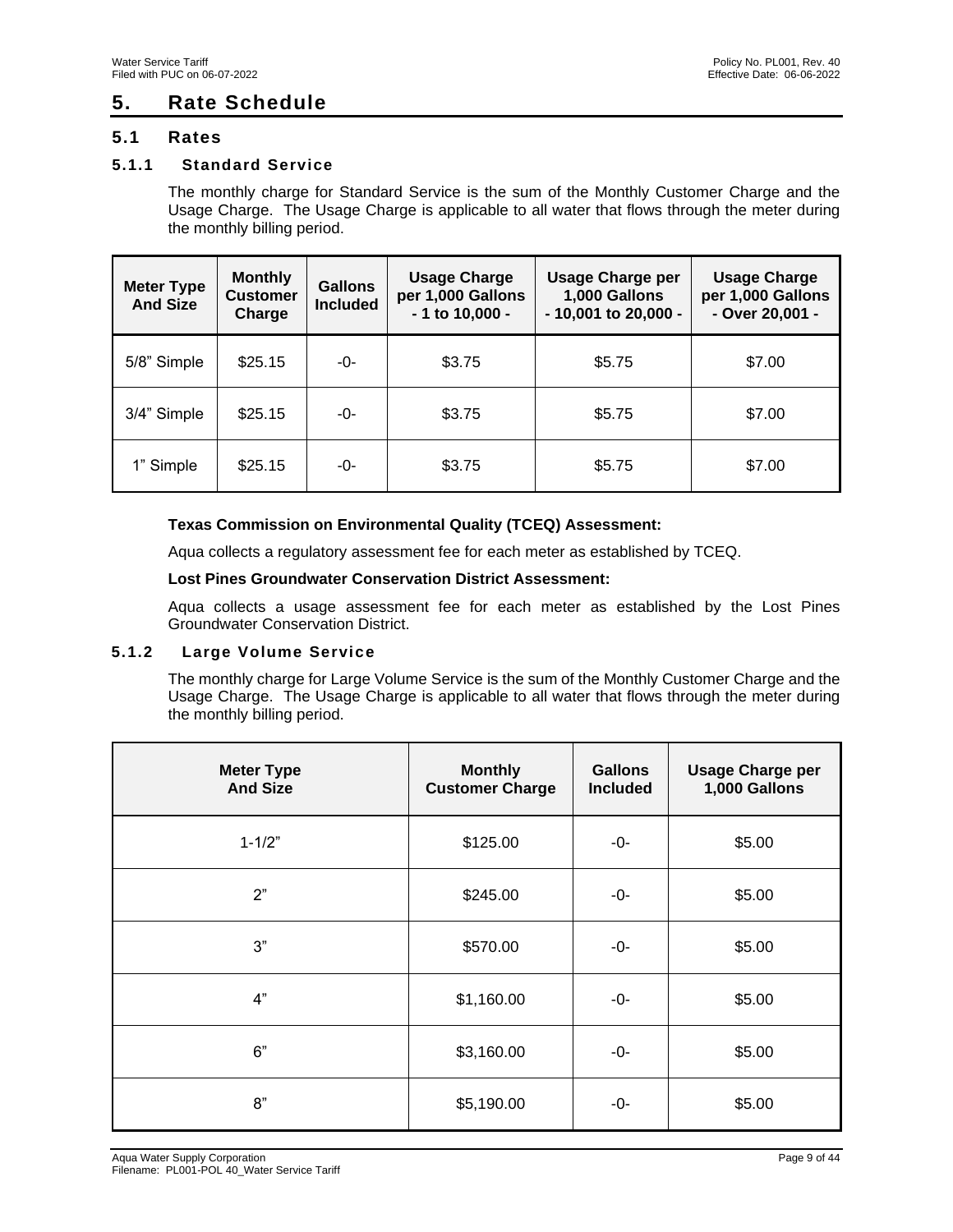Aqua does not install 1-1/2 inch size meters for Large Volume Service. For Large Volume Service, Aqua will only install nominal size meters of two (2) inches and larger.

### **TCEQ Assessment:**

Aqua collects a regulatory assessment fee for each meter as established by TCEQ.

### **Lost Pines Groundwater Conservation District Assessment:**

Aqua collects a usage assessment fee for each meter as established by the Lost Pines Groundwater Conservation District.

# **5.1.2.1 Multiple Connection Service – Transient Use**

A business such as a recreational vehicle park or motel that serves transient customers pays only one Monthly Customer Charge for water service to customers of the business. A recreational vehicle park pays only one Monthly Customer Charge for water service provided to recreational vehicles regardless of the number of such vehicles served by the meter. Similarly, a motel pays only one Monthly Customer Charge for water service provided to motel rooms regardless of the number of rooms served by the meter.

For recreational vehicle parks, Aqua requires a Feasibility Study for each water service request to determine availability of sufficient water capacity, requirements for improvements to Aqua's System, and the appropriate size meter.

# **5.1.2.2 Multiple Connection Service – Non-Transient Use**

The Monthly Customer Charge for residential master meter service using meters of one (1) inch or less for apartments, multi-unit residential structures, or manufactured housing parks is equal to the Monthly Customer Charge for a 5/8" meter times the number of dwelling units connected to the master meter on the date of meter reading each month. For a master meter two (2) inches or larger installed for Large Volume Service pursuant to a Feasibility Study performed by Aqua, the Monthly Customer Charge is equal to the Monthly Customer Charge for a 5/8" meter times the Living Unit Equivalent (LUE) capacity of the meter as determined by Aqua.

For apartments, multiunit residential structures, and manufactured housing parks, Aqua requires a Feasibility Study for each water service request to determine availability of sufficient water capacity, requirements for improvements to Aqua's System, and the appropriate size meter.

### **5.1.2.3 Multiple Connection Service – General Provisions Applicable to 1" or Smaller Meters**

If allowed under this Tariff as an exception to Aqua's policy stated in the **One Dwelling Per Meter**  policy in the **Service Rules and Regulations** section of this Tariff, when more than one dwelling is connected to a single meter, the member pays a multiple of the Monthly Customer Charge corresponding to the number of dwellings connected to the single meter.

# **5.1.2.4 Recreational Vehicles and Manufactured Homes – General Provisions**

When any recreational vehicle used for human habitation is parked in a location other than a recreational vehicle park and is connected to a meter, the member must pay a Monthly Customer Charge for that vehicle.

A member must also pay a Monthly Customer Charge for each and every manufactured home connected to a meter unless the manufactured home is located in a manufactured housing park providing water service through a master meter larger than one (1) inch pursuant to a Large Volume Service Agreement. In this situation, the Monthly Customer Charge for the master meter is equal to the Monthly Customer Charge for a 5/8" meter times the LUE capacity of the meter as determined by Aqua in a Feasibility Study.

# <span id="page-9-0"></span>**5.2 Connection Fees**

# <span id="page-9-1"></span>**5.2.1 Single Dwelling or Single Non-Residential Business Connection**

- (1) For lots located within compliant subdivisions where capacity is reserved or for properties not located within a subdivision; and
- (2) Meter Installation Straight Set (no line extension, no road crossing).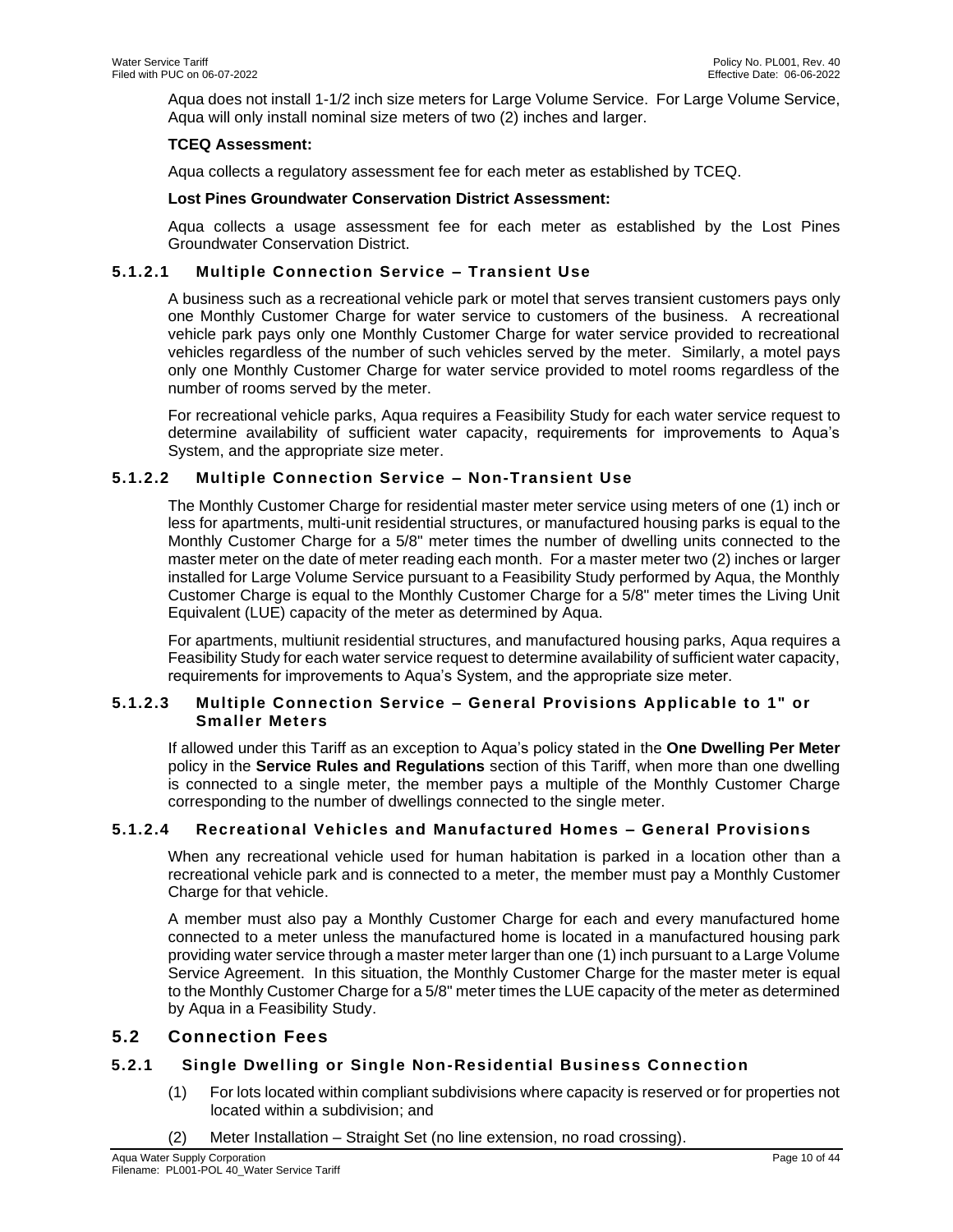(3) In accordance with 30 Texas Administrative Code §290.46(j), all new water connections require a Customer Service Inspection (CSI) and payment of a corresponding inspection fee.

| <b>Meter</b><br>Type &<br><b>Size</b> | <b>Meter</b><br><b>Setting</b><br><b>Fee</b> | ٠ | <b>System</b><br><b>Development</b><br><b>Fee</b> | $=$ | Tap Fee    | ٠ | <b>Membership</b><br>Fee | ٠ | <b>CSI</b><br>Fee | = | <b>Total Fee</b> |
|---------------------------------------|----------------------------------------------|---|---------------------------------------------------|-----|------------|---|--------------------------|---|-------------------|---|------------------|
| 5/8"<br>simple                        | \$470.00                                     |   | \$3,900.00                                        |     | \$4,370.00 |   | \$100.00                 |   | \$70.00           |   | \$4,540.00       |
| 3/4"<br>simple                        | \$490.00                                     |   | \$5,650.00                                        |     | \$6,140.00 |   | \$100.00                 |   | \$70.00           |   | \$6,310.00       |
| 1"<br>simple                          | \$730.00                                     |   | \$9,150.00                                        |     | \$9,880.00 |   | \$100.00                 |   | \$70.00           |   | \$10,050.00      |

# <span id="page-10-0"></span>**5.2.2 Subdivisions or Non-Compliant Subdivisions Requiring Capacity Reservation**

- (1) For lots resulting from the subdivision of a larger tract of land that occurred on or after May 2, 1984; and
- (2) Capacity was not previously reserved; and
- (3) Meter Installation Straight Set (no line extension, no road crossing).

Aqua includes a **\$600** Capacity Reservation Fee as a component of the System Development Fee for each LUE served in a Subdivision or non-compliant subdivision.

### **Capacity Reservation Fee \$600.00** per LUE

| <b>Meter</b><br>Type &<br><b>Size</b> | <b>Meter</b><br><b>Setting</b><br><b>Fee</b> | $\ddot{}$ | <b>System</b><br><b>Development</b><br>Fee * | $\equiv$ | Tap Fee     | ٠ | <b>Membership</b><br><b>Fee</b> | ٠ | <b>CSI</b><br>Fee | Ξ | <b>Total Fee</b> |
|---------------------------------------|----------------------------------------------|-----------|----------------------------------------------|----------|-------------|---|---------------------------------|---|-------------------|---|------------------|
| 5/8"<br>simple                        | \$470.00                                     |           | \$4,500.00                                   |          | \$4,970.00  |   | \$100.00                        |   | \$70.00           |   | \$5,140.00       |
| 3/4"<br>simple                        | \$490.00                                     |           | \$6,250.00                                   |          | \$6,740.00  |   | \$100.00                        |   | \$70.00           |   | \$6,910.00       |
| 1"<br>simple                          | \$730.00                                     |           | \$9,750.00                                   |          | \$10,480.00 |   | \$100.00                        |   | \$70.00           |   | \$10,650.00      |

\* \$600 of the System Development Fee is the Capacity Reservation Fee.

# <span id="page-10-1"></span>**5.2.3 Multiple Connection Service**

- (1) One (1) inch or smaller meter; and
- (2) Meter Installation Straight Set (no line extension, no road crossing).

For meter sizes 1" and smaller, the tap fee for a multiple dwelling connection such as an apartment, multiunit residential structure, or manufactured housing park includes the meter setting fee for the meter size specified by Aqua, plus a System Development Fee that is equal to the System Development Fee for a 5/8" meter times the number of dwelling units or manufactured home pad sites to be connected to the meter.

Multiple Connection Service is available only for apartments, manufactured housing parks, and multiunit residential structures such as duplexes. All other residential service must comply with the **One Dwelling Per Meter** policy in the **Service Rules and Regulations** section of this Tariff.

Whenever an increase is proposed in the number of dwelling units, or in the case of a non-transient manufactured housing park, an increase in the number of pad sites, the member must pay to Aqua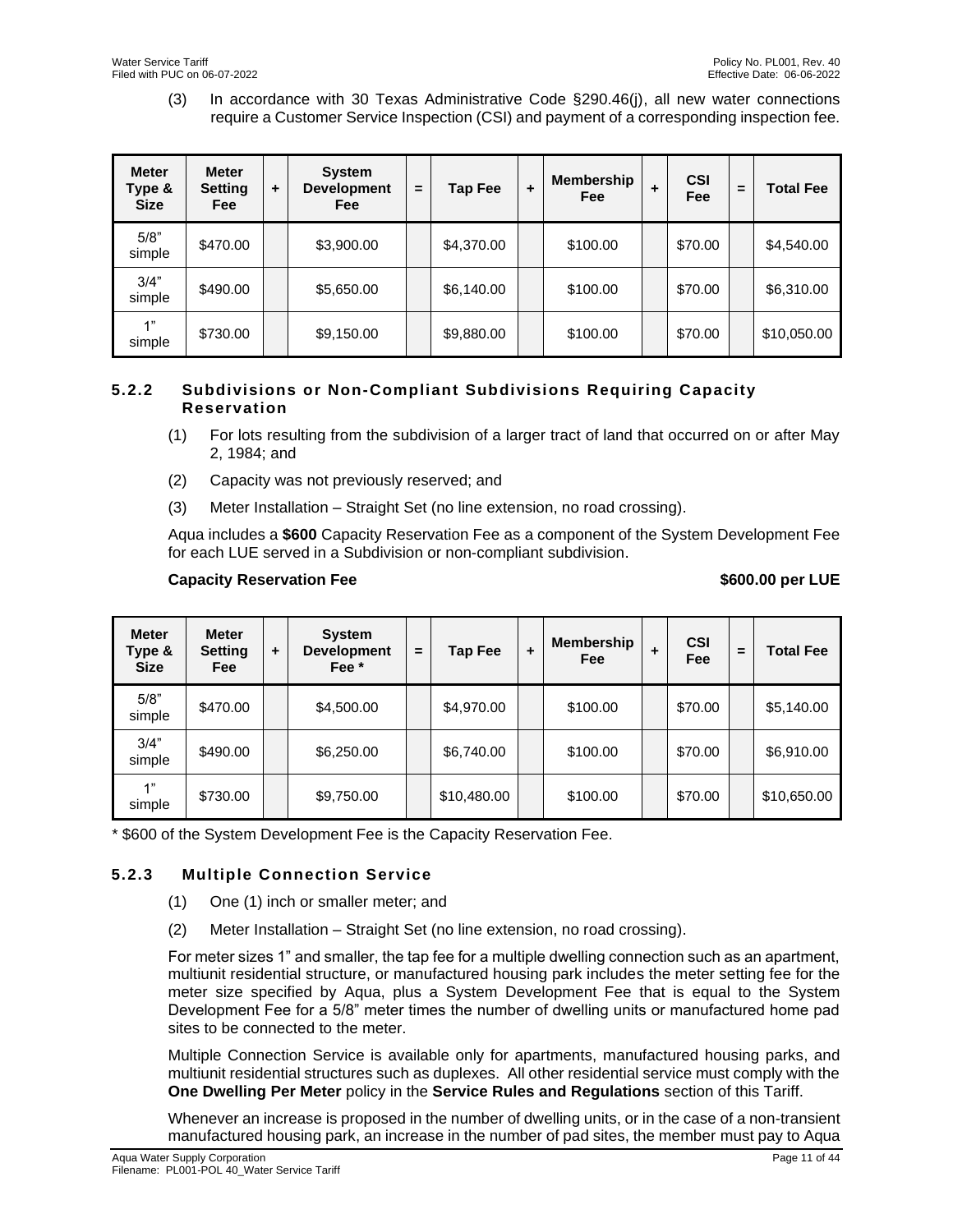the appropriate System Development Fee before making such expansion. Whenever Aqua determines the number of dwelling units or pad sites connected to a master meter exceeds the number of units for which the member has paid, the member must pay a System Development Fee equal to the System Development Fee for a 5/8" meter times the number of additional dwelling units or pad sites connected to the meter. The member must pay the System Development fees for the additional dwelling units or pad sites within 30 days of the date that Aqua provides notice to the member.

# <span id="page-11-0"></span>**5.2.4 Large Volume Service – Single Owner**

To obtain Large Volume Service – Single Owner, an applicant must first pay for and submit a Request for Feasibility Study for a specific maximum or peak gallons per minute (GPM) for the expected service. Aqua then determines the size meter assembly required to meet the requested sustained maximum GPM. Aqua also calculates the appropriate Meter Set Fee, System Development Fee, and Tap Fee associated with the requested meter. Aqua calculates the System Development Fee by equating the demand placed on the system by the requested maximum GPM to the demand placed on the system by an equivalent number of LUEs. The Tap Fee for Large Volume Service – Single Owner includes the actual cost for purchasing and installing the appropriate size and type meter and any flow controlling device and backflow prevention device as determined to be necessary by Aqua. The Membership Fee for Large Volume Service – Single Owner is **\$100.00**.

# <span id="page-11-1"></span>**5.2.5 Large Volume Service – Multiple Owner**

To obtain Large Volume Service – Multiple Owner, an applicant must first pay for and submit a Request for Feasibility Study for a specific maximum or peak GPM for the expected service. Aqua then determines the size meter assembly required to meet the sustained maximum GPM requested. Aqua also calculates the appropriate Meter Set Fee, System Development Fee, and Tap Fee associated with the requested meter. The System Development Fee is calculated by multiplying the number of dwelling units to be connected to the meter times the System Development Fee for a LUE. The number of dwelling units is adjusted by multiplying by a factor of 0.7 for dwelling units that share common walls, such as townhouses or condominiums. The Tap Fee for Large Volume Service – Multiple Owner includes the actual cost for purchasing and installing the appropriate size and type meter and any flow controlling device and backflow prevention device as determined to be necessary by Aqua. The Membership Fee for Large Volume Service – Multiple Owner is **\$100.00**. Large Volume Service – Multiple Owner is subject to the limitations and terms in the **Service Rules and Regulations** section of this Tariff and the requirements of the rules and regulations for Aqua's **Water Service to Subdivisions**, including the requirement for payment of capacity reservation fees.

# <span id="page-11-2"></span>**5.2.6 Large Volume Service – Lessee**

Aqua's Board may, in its sole discretion, allow a lessee of real property owned by a local, state, or federal governmental entity to file an application for Large Volume Service to the leased property and seek to become a member of Aqua. Aqua's Board will consider granting permission on a caseby-case basis. The General Manager will assess the facts and circumstances of each such application and make a recommendation to Aqua's Board regarding whether such permission should be granted and if so, the terms of the contract. To obtain Large Volume Service, the lessee must provide written acknowledgement from the lessor of the property that the lessee is seeking water service. In addition, the lessee must obtain a Feasibility Study and must pay the Meter Setting Fee, System Development Fee, Membership Fee, and Tap Fee as established by the Tariff.

# <span id="page-11-3"></span>**5.2.7 Temporary Emergency Meter Sets for Livestock**

During periods of extreme drought, Aqua's Board may institute a Temporary Emergency Meter Set program to allow individuals with livestock such as cattle, goats, and horses, to acquire an Aqua meter to provide water to livestock. To obtain a Temporary Emergency Meter, an individual with livestock must complete and submit a Temporary Emergency Water Meter Application. Before the provision of water, Aqua will verify there is sufficient available capacity in the water line supplying the meter so there will be no impact to existing Aqua members in the area. The Temporary Emergency Meter is available only if its addition does not result in the need for Aqua to expand or improve its system to meet state and federal standards to retail customers.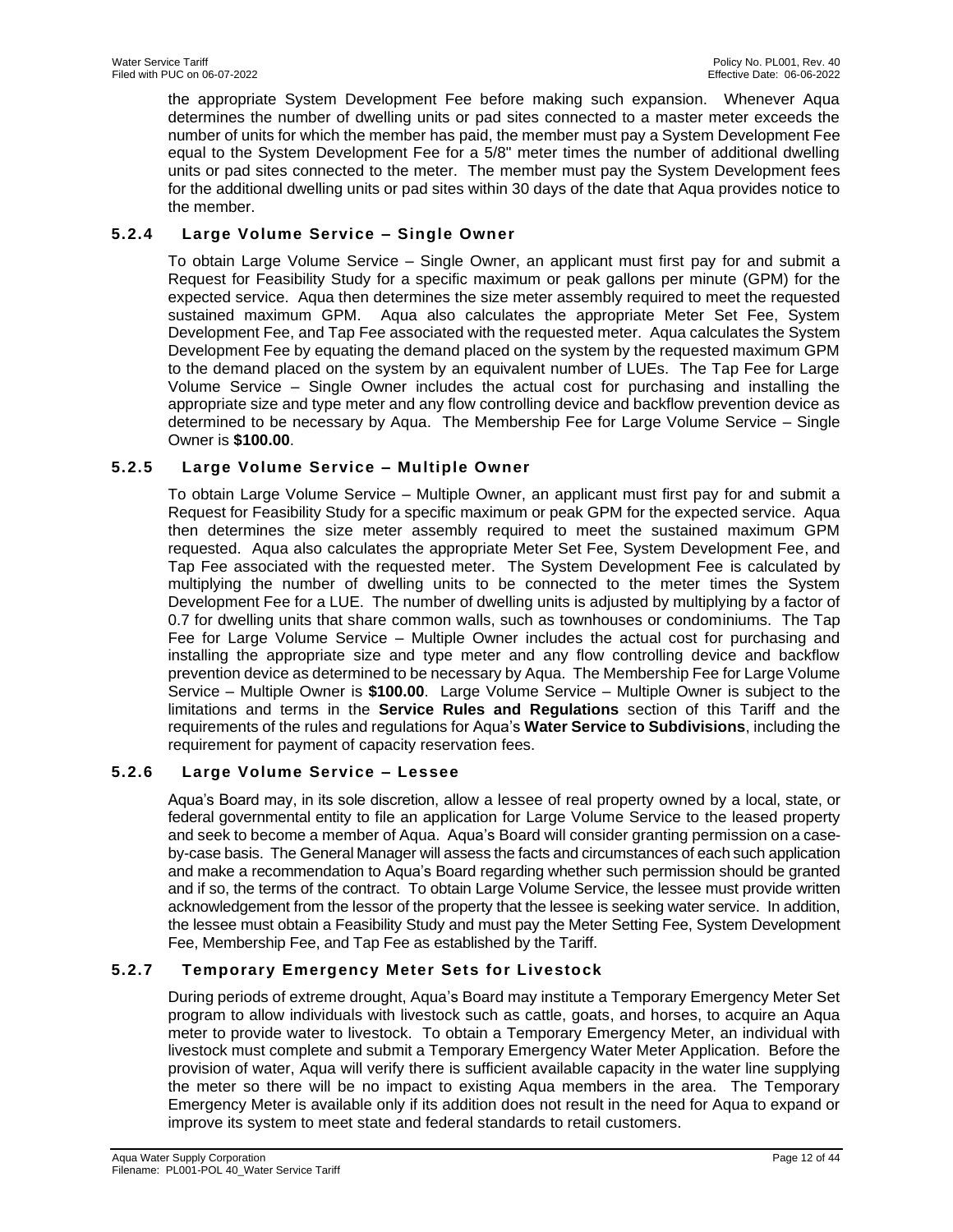To obtain a Temporary Emergency Meter, water from the meter must flow into a prefabricated tank or trough equipped with an automatic shutoff. After submittal of the application and payment of fees, an Aqua water operator will verify compliance with requirements prior to installation of the meter. Aqua requires a Customer Service Inspection following installation of the meter. Aqua will not set a Temporary Emergency Meter to provide water to an earthen tank or residence.

Aqua's Board determines the cost to install a Temporary Emergency Meter at the time it institutes the program. The individual requesting the Temporary Emergency Meter also pays a monthly fee equal to the first tier of the inverted block rate. Aqua does not charge a System Development Fee, Membership Fee, or Monthly Customer Charge for Temporary Emergency Meters.

The Temporary Emergency Meter program remains in effect until the Aqua's Board modifies or revokes it. Aqua reserves the right to remove a Temporary Emergency Meter with ten (10) days written notice if it determines there is a violation of the terms and conditions of the program or the information in the application is inaccurate.

Users may convert a Temporary Emergency Meter to a regular water service connection by contacting Customer Service and complying with the **Service Rules and Regulations** section of this Tariff concerning Application for Service.

# <span id="page-12-0"></span>**5.2.8 Additional Connection Charges**

There are several additional potential fees related to installation and connection of a water meter. These fees are outlined below.

# **5.2.8.1 Charge for Line Extensions and Road Crossings**

Aqua determines the cost to construct line extensions and road crossings on a case by case basis established from the cost of labor and materials at the time of construction.

### **5.2.8.2 Nonstandard Service**

Aqua considers requests for water service or supplemental water service other than those specified in this Tariff, including those in the **Water Service to Subdivisions** section of this Tariff, as subject to additional connection charges, including, but not limited to, line extension costs and road bore costs. Aqua will determine these charges on a case by case basis.

# **5.2.8.3 Easements**

When Aqua determines that private right-of-way easements are necessary to provide service to an applicant, the applicant must pay all costs incurred by Aqua to obtain these easements.

# **5.2.8.4 Backflow Prevention/Pressure Booster**

When Aqua determines that backflow prevention is required in connection with a meter, the applicant must pay all costs for materials and installation of a backflow prevention device. In the situation where there will be a significant drop in pressure between the meter and the structure where service is to be provided, the applicant requesting service may seek a determination of the feasibility of using a pressure booster unit to serve the structure. This condition is typically caused by a significant difference between the elevation of the meter and the elevation of the structure. If Aqua determines a pressure booster unit to be feasible, the applicant for service may elect to have a contractor of the applicant's choice install the unit or have Aqua install the unit subject to the applicant paying all installation costs. The applicant must also pay all costs for materials and installation of a backflow prevention device as required at a location where a pressure booster unit is installed. Aqua may elect to pay the cost of materials and installation of a pressure booster unit at a location which serves more than one member or is remote from Aqua's pumping and storage facilities and where no improvements to Aqua's System are planned.

### **5.2.8.5 Meter Location**

When possible, Aqua will not place meters in locations where they may be subjected to vehicular traffic, such as a meter placed under a driveway providing access to a dwelling. If an applicant desires the placement of one or more meters in a location where, in the judgement of Aqua Engineering, the meter(s) may reasonably be subjected to vehicular traffic of any sort, then at the sole expense of applicant, Aqua will select a meter box or boxes designed and constructed to minimize the likelihood of damage to the meter(s) resulting from vehicular traffic.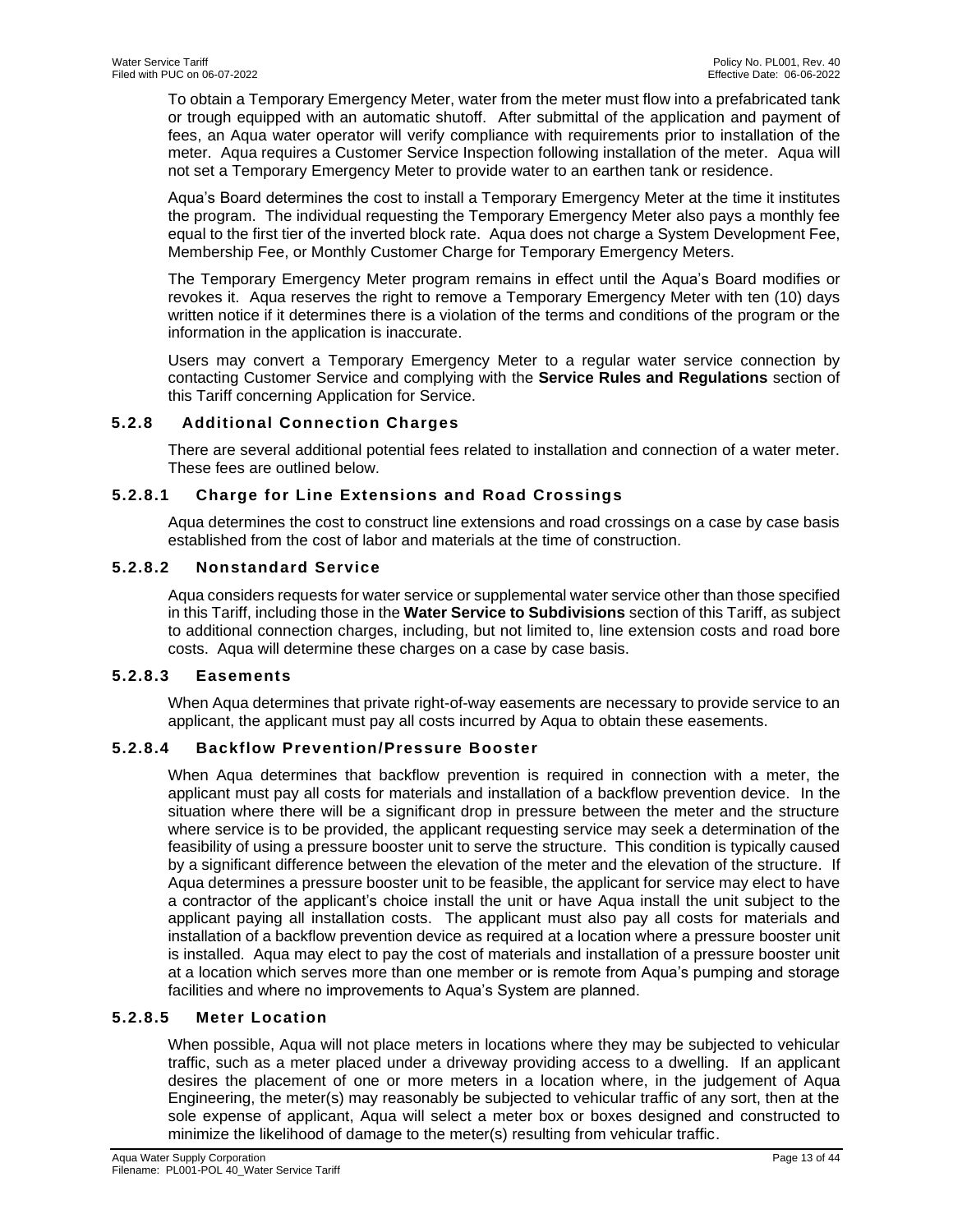### **5.2.8.6 Meter Location on a Flag Lot**

Because the meter location on a Flag Lot will subject the meter to vehicular traffic, Aqua, at the sole expense of applicant, will select a meter box or boxes designed and constructed to minimize the likelihood of damage from vehicular traffic. Aqua requires the flag or access utility easement providing entry to the lot to have a minimum street/road frontage of 30 feet.

### <span id="page-13-0"></span>**5.3 Miscellaneous Fees**

#### <span id="page-13-1"></span>**5.3.1 Membership Fee**

The Membership Fee is not refundable and applies to each service connection to Aqua's System.

#### **Membership Fee \$100.00**

### <span id="page-13-2"></span>**5.3.2 Membership Transfer Fee**

In the event the member sells the property receiving service, Aqua will charge a membership transfer fee to transfer the membership to the new customer.

#### **Membership Transfer Fee \$25.00**

### <span id="page-13-3"></span>**5.3.3 Customer Service Inspection Fee**

The State of Texas mandates that any requests for new service from a public water supply include a Customer Service Inspection (CSI) conducted by a licensed Customer Service Inspector. Aqua will also conduct a Customer Service Inspection when there is a request to transfer service from a membership that has never had an inspection, and whenever there is a request to reconnect a service after that service has been discontinued for a year.

#### **Customer Service Inspection Fee \$70.00**

### <span id="page-13-4"></span>**5.3.4 Backflow Prevention Permit and Fees**

All members are required to notify Aqua of an actual or potential contamination hazard by submitting a completed Backflow Prevention Assembly Test and Maintenance Report form (TCEQ-20700) and an Aqua Cross-Connection Permit application with payment of a **\$25 Permit Fee**. At any residence or establishment where an actual or potential contamination hazard exists, the member is required to install additional protection in the form of an air gap or backflow prevention assembly device. Aqua's backflow prevention program identifies potential sources of contamination to Aqua's System on a member's property and determines the degree of the existing hazard and the required installation of a backflow prevention assembly device.

Upon installation of the backflow prevention assembly, a Backflow Prevention Assembly Tester must complete TCEQ's Backflow Prevention Assembly Test and Maintenance Report, required by TCEQ, and submit it to Aqua. Only a licensed Backflow Prevention Assembly Tester can complete the test and report for the backflow prevention device. Members may obtain a list of licensed testers by contacting Aqua.

TCEQ requires annual testing of all cross connections assessed as a health hazard. The TCEQ testing requirement applies to any irrigation system installed on sites with an on-site sewage facility (OSSF), such as a septic tank, and which is connected to Aqua's System. The existence of the OSSF elevates the classification of the irrigation system to a health hazard requiring annual testing. TCEQ grandfathered backflow prevention devices installed before 2009 until they require "major maintenance, alteration, repair, or service." When the backflow preventer can no longer be repaired in-line and has to be replaced, the owner must upgrade to the required Reduced Pressure assembly (RP). Testable backflow prevention devices on irrigation systems installed on sites without an on-site sewage facility and not classified as a health hazard require testing every three (3) years. Aqua mails a notice to the member when it is time for the retest.

Aqua will test any unreported and/or suspected contamination hazards at the members' expense at **\$150.00** per test. In the event a member refuses to allow such testing, Aqua will follow established TCEQ guidelines in dealing with the potential for contamination.

| <b>Backflow Prevention Permit Fee</b> | \$25.00  |
|---------------------------------------|----------|
| <b>Test for Contamination Hazards</b> | \$150.00 |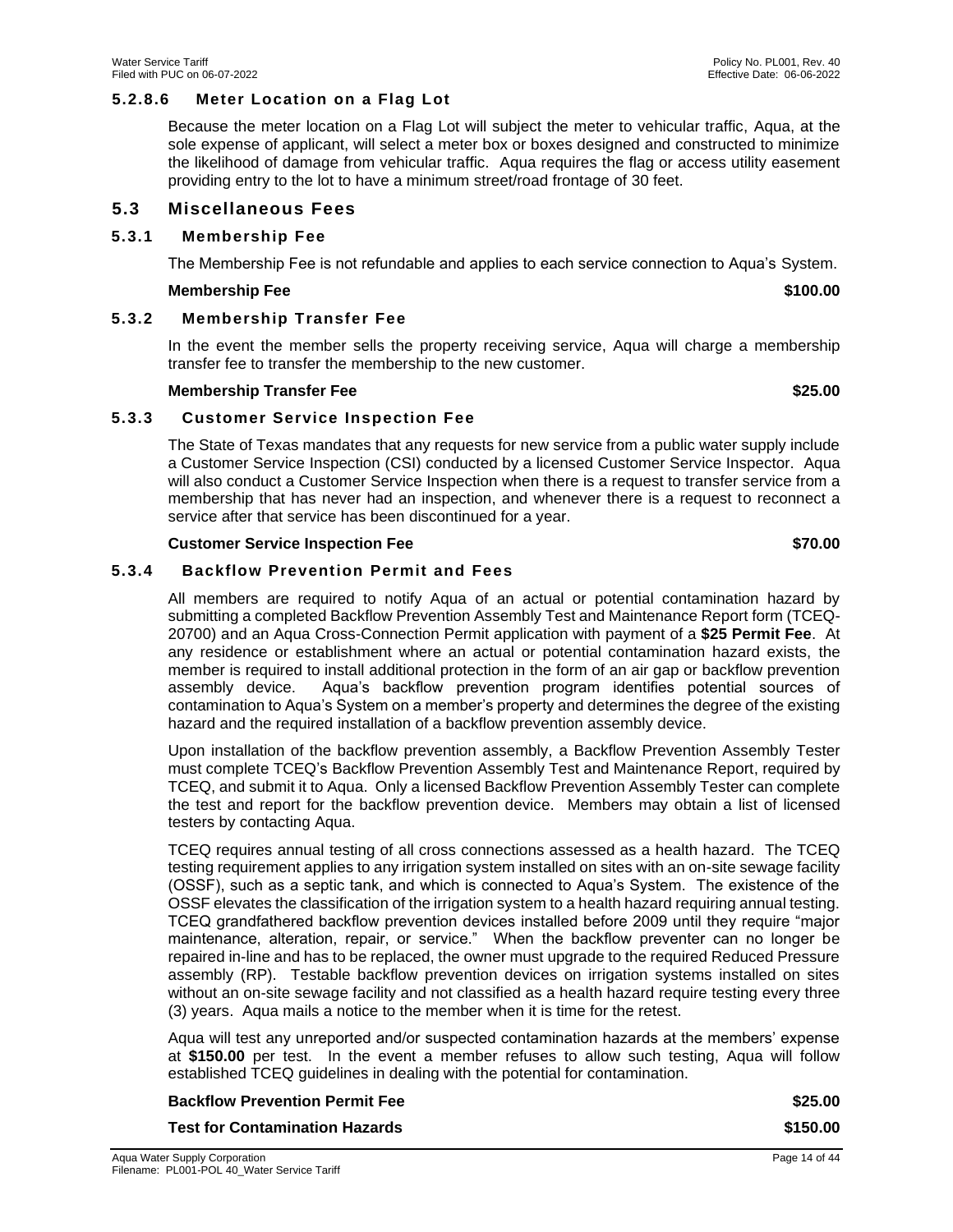#### <span id="page-14-0"></span>**5.3.5 Meter Reconnection Fees**

There are several fees related to reconnecting a previously disconnected water service.

| <b>Base Reconnection Fee</b>      | \$60.00                                            |
|-----------------------------------|----------------------------------------------------|
| <b>Re-Service Fee</b>             | \$25.15 x number of months inactive up to \$250.00 |
| <b>Temporary Reconnection Fee</b> | \$60.00                                            |
| <b>Past Due Balance</b>           | As applicable                                      |

When there has not been a change in ownership or right of possession pursuant to a contract for deed or any other applicable deed, a member must pay a Reconnection Fee before Aqua will restore service to a member's disconnected meter. Aqua charges a Base Reconnection Fee of **\$60.00** and a Re-Service Fee for all reconnections. The Re-Service Fee is the number of months which the meter was inactive times **\$25.15**, or **\$250.00**, whichever is less. For purposes of this calculation, the inactive period is rounded down to the nearest full month. The Reconnection Fee includes the sum of the Base Reconnection Fee plus the Re-Service Fee plus any past due balances owed for water service at the time of disconnection. At service locations where equipment tampering or an unauthorized connection resulted in forfeiture of membership and tap rights, Aqua requires the former member to make full payment of the Membership Fee and the Tap Fee in effect at the time service is requested. Additionally, Aqua requires the former member to make full payment of any applicable Equipment Damage Fees.

When a member transfers membership from one service location to another service location, but retains ownership of the former service location, the member must pay a Reconnection Fee before Aqua will restore service to the former service location. Aqua charges a Base Reconnection Fee of **\$60.00** and a Re-Service Fee for all reconnections. The Re-Service Fee is the number of months which the meter was inactive times **\$25.15**, or **\$250.00**, whichever is less. For purposes of this calculation, the inactive period is rounded down to the nearest full month. The Reconnection Fee includes the sum of the Base Reconnection Fee plus the Re-Service Fee. Additionally, the member must pay a Membership Fee of **\$100.00** to obtain a new membership at the former service location. For example, if the member transfers service to a new location and the former service location remains inactive for 20 months, the charges to restore service will be: A Base Reconnection Fee of **\$60.00** plus a Re-Service Fee of **\$250.00** plus a Membership Fee of **\$100.00**, totaling **\$410.00**.

When there has been a change in ownership or right of possession pursuant to a contract for deed or any other applicable deed, a new member must pay a Reconnection Fee before Aqua will restore service to that location. Aqua charges a Base Reconnection Fee of **\$60.00** for all reconnections, plus a Membership Fee or Membership Transfer Fee, whichever is applicable. Aqua requires payment of a Membership Fee in all cases where the previous membership was forfeited. Aqua does not charge a Re-Service Fee and the new member is not responsible for any past due balance. At service locations where equipment tampering or an unauthorized connection resulted in forfeiture of membership and tap rights, Aqua requires the new owner to make full payment of the Membership Fee and the Tap Fee in effect at the time service is requested.

The maximum time Aqua will temporarily reconnect a service for renovation or construction is 30 days. The fee to temporarily reconnect a service is **\$60.00** plus consumption at the rate in effect per 1,000 gallons.

#### <span id="page-14-1"></span>**5.3.6 Meter Disconnection and Removal Fee (5/8", 3/4", & 1" Meters)**

Aqua charges a Meter Disconnection and Removal Fee to compensate for the cost of disconnecting, sealing, and removing the existing line tap and meter whenever a meter is removed or relocated at the member's request. Aqua determines the fee to disconnect and remove meters larger than one (1) inch on a case by case basis.

#### **Meter Disconnection and Removal Fee \$100.00**

#### <span id="page-14-2"></span>**5.3.7 Late Charge**

Aqua adds a 10% penalty for a payment received after the monthly-due date. Failure to pay on or before the due-date may result in disconnection of service. Aqua does not apply the penalty on delinquent bills to any balance to which the penalty was applied in a previous billing.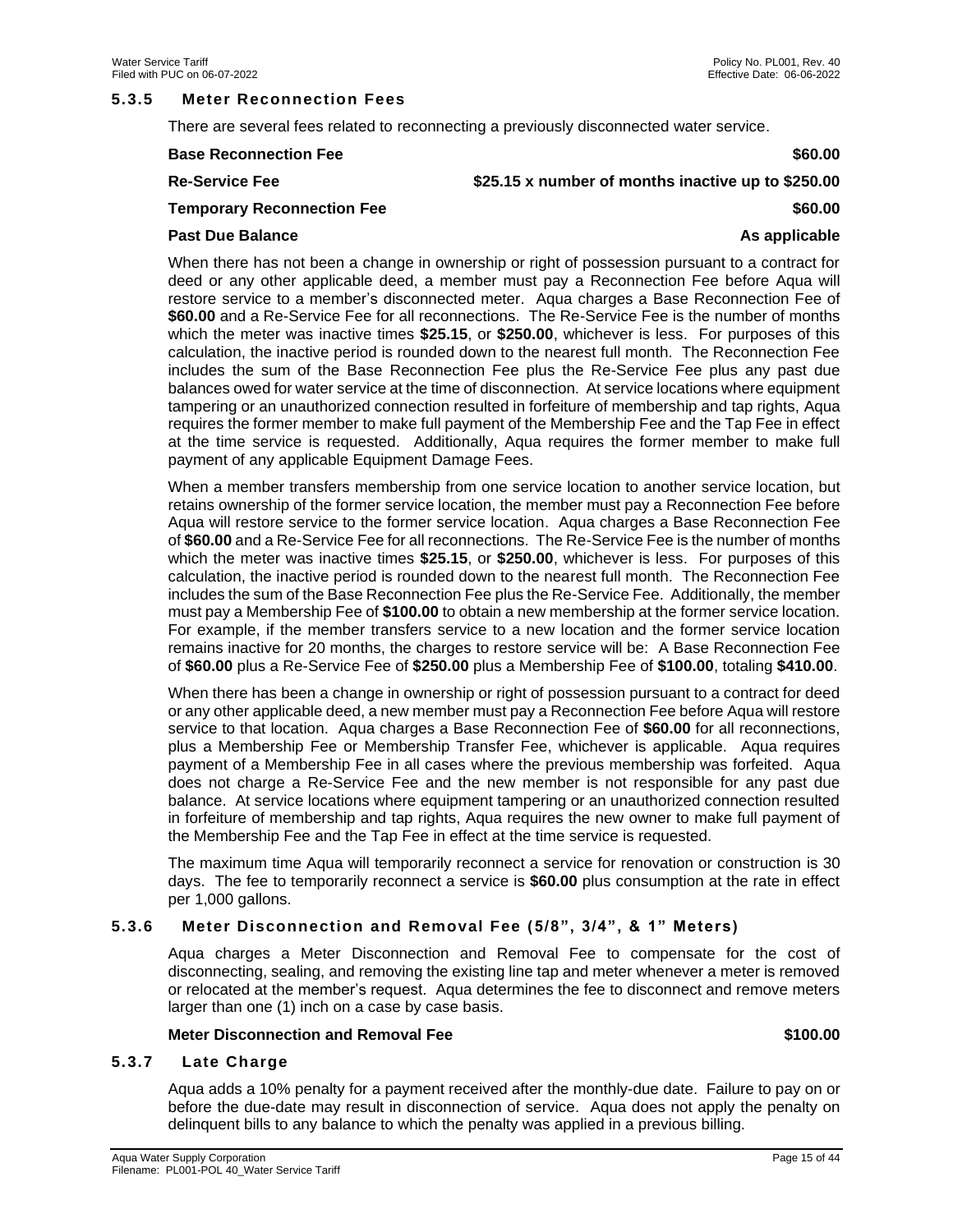#### **Late Charge 10% Penalty**

#### <span id="page-15-0"></span>**5.3.8 Returned Check Charge**

In the event Aqua receives three (3) returned checks for insufficient funds, Aqua may require the member or customer to pay with guaranteed funds such as cash, money order, cashier's check, or credit card for the following twelve (12) months from the date of the last offense. After twelve months from the most recent offense, Aqua may reconsider accepting checks from the member or customer.

#### **Returned Check Charge \$35.00**

#### <span id="page-15-1"></span>**5.3.9 Meter Inspection Fee**

Whenever a member's inaction or inability to inspect a meter or to read a meter requires Aqua to dispatch a technician to inspect or read the meter, the member must pay the meter inspection fee. The General Manager may waive this fee upon demonstration of a physical need for Aqua to provide the inspection service.

#### **Meter Inspection Fee \$30.00**

# <span id="page-15-2"></span>**5.3.10 Change in Use of Property Requiring Increase in Meter Size**

In situations where the member has an Aqua meter, and wishes to increase the size of the meter, the member must pay Aqua the difference between the current amount of the System Development Fee on the existing meter and the current amount of the System Development Fee on the proposed meter. In addition, the member must pay the Meter Setting Fee and a CSI Fee.

### <span id="page-15-3"></span>**5.3.11 Charge for Moving or Reinforcing Existing Aqua Facilities (When Required by Change to Existing or New Development)**

In situations where Aqua's facilities are lawfully situated in a private or public easement or road right-of-way, and, in the opinion of Aqua, a new development, new construction, a change to an existing development, or any other change requiring Aqua to either move or reinforce its facilities to ensure the protection of the facilities, the customer/developer must pay the costs incurred by Aqua to move or reinforce its facilities.

#### <span id="page-15-4"></span>**5.3.12 Equipment Damage Fees**

For connections with 5/8", 3/4", and 1" meters, Aqua charges the following Equipment Damage fees to compensate for repairs to Aqua's water distribution system caused by an unauthorized reconnection of water service where Aqua has disconnected service. For all other damages made to Aqua's distribution system, Aqua will charge for the actual cost of repairs.

| Replace damaged or destroyed water meters:<br>5/8" meter<br>3/4" meter<br>1" meter<br>Replace damaged or destroyed angle stops | Replace damaged or destroyed locks | \$100.00 |
|--------------------------------------------------------------------------------------------------------------------------------|------------------------------------|----------|
|                                                                                                                                |                                    |          |
|                                                                                                                                |                                    | \$470.00 |
|                                                                                                                                |                                    | \$490.00 |
|                                                                                                                                |                                    | \$730.00 |
|                                                                                                                                |                                    | \$150.00 |

Aqua determines Equipment Damage Fees for connections with meters larger than 1" on a case by case basis in accordance with the actual costs incurred by Aqua due to the damage.

#### <span id="page-15-5"></span>**5.3.13 Diversion and Theft of Service**

Aqua will assess a fine to any member or person diverting and/or taking water from Aqua's System through a fire hydrant, an illegal tap, bypassing a meter, or using any other means to obtain water without specific authorization. In addition to the theft of service fine, Aqua will charge the actual costs associated with repairing any system facilities damaged and, if required, the subsequent service trip to reactivate service after payment of these charges. Aqua may also pursue criminal charges for theft under Texas Penal Code Section 28.03(b)(3)(B) and 28.03(c).

#### **Fine for Diversion and Theft of Service \$150.00**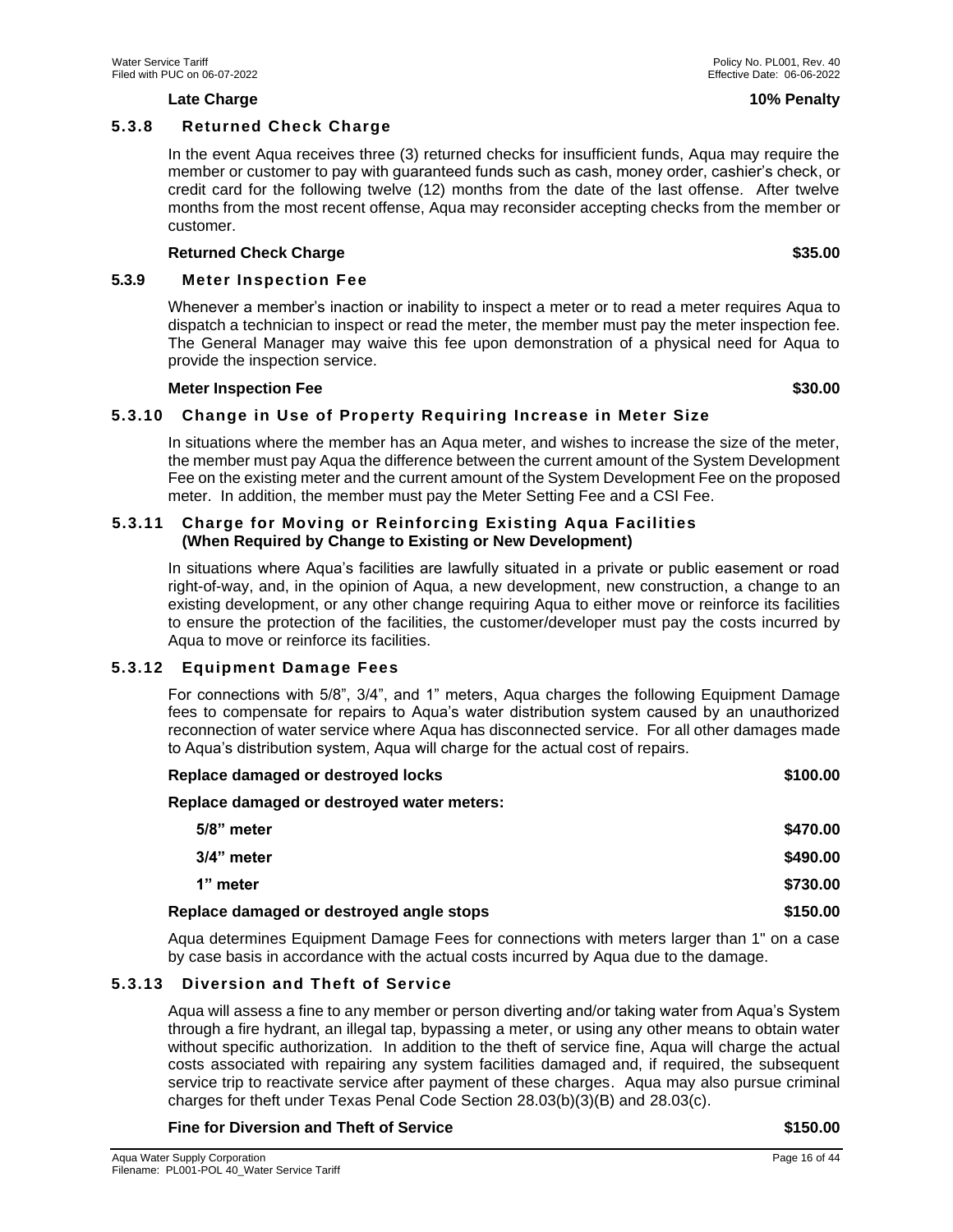### <span id="page-16-0"></span>**5.3.14 Feasibility Study Fee**

Any person requesting a Feasibility Study must pay a non-refundable fee in accordance with a current fee schedule. The fee for a Feasibility Study will vary with the size of the project.

#### **Feasibility Study In Accordance with a Current Fee Schedule**

If fire flow is needed, the requestor pays an additional non-refundable fee plus the applicable Feasibility Study fee from the fee schedule. Requestors pay this fee at the time of submittal of the Request for Feasibility Study.

#### **Fire Flow Additional Fee in Accordance with a Current Fee Schedule**

### <span id="page-16-1"></span>**5.3.15 Capital Investment Recovery Fee**

Under some circumstances such as projected high growth or demonstrated need, Aqua will assume the risk of development and invest in an infrastructure construction project to supply water to a specific geographical region within its service area. The infrastructure required for providing service may include production, storage, pumping, and/or transmission.

Aqua will determine the available capacity for each specific project in terms of Living Unit Equivalents (LUEs). To determine the pro-rata cost for each LUE associated with a specific project, Aqua will divide the total cost of the infrastructure project by the total LUE capacity created by the project. Any developer or customer requesting water from the resulting infrastructure project will pay a Capital Investment Recovery Fee (CIRF) relative to the number of LUEs taken from the total LUE capacity.

### **CIRF Calculated Per LUE for Specific Project**

### <span id="page-16-2"></span>**5.3.16 Water Lines for Fire Protection (Fire Flow)**

If a person intends to install a fire line or loop for the purposes of providing water service for firefighting, this person must provide the required water demand information to Aqua, in terms of flow quantity and time, necessary to meet the fire flow requirements. Additionally, this person must pay an additional fee and submit a Request for Feasibility Study to Aqua to conduct a Feasibility Study to review the plan and determine any necessary water system improvements. The person must also pay the costs of the double detector check assembly and all other necessary appurtenances to be placed on the fire line or loop, plus the cost of any necessary backflow prevention device. All double-detector check meters are billed a Monthly Customer Charge equivalent to that of a 5/8" simple meter as defined in the **Rate Schedule** section of this Tariff, plus any Usage Charges for all used water, excepting those instances where water is used for firefighting. It is the responsibility of the member to notify Aqua of the quantity of water used for firefighting. Water lines for fire protection serviced through a double-detector check meter or similar assembly may not be used for any other purpose.

#### **Feasibility Study for Fire Protection In Accordance with a Current Fee Schedule**

# <span id="page-16-3"></span>**5.3.17 Fire Hydrant Meter Fees and Deposits**

For persons requesting the use of a fire hydrant meter, there is a required deposit of **\$1,200.00**. Aqua also charges a Monthly Charge and a Usage Charge as defined by the size of the meter and equivalent to the fees outlined for Large Volume Service in the Rate Schedule section of this Tariff. Aqua will return the deposit upon payment of all monthly and usage fees due to Aqua and the return of the meter in good working condition.

#### **Deposit for Fire Hydrant Meter \$1,200.00**

<span id="page-16-4"></span>**5.3.18 Water Distribution System Flow Test** 

To conduct a flow test on Aqua's Distribution System, the developer or other applicant requesting the test must pay Aqua a non-refundable fee of **\$150.00** for each individual flow test.

#### **Flow Testing Fee \$150.00**

#### <span id="page-16-5"></span>**5.3.19 Application Fee for Review of Real Property Records**

All applicants requesting new service, requesting an estimate to provide service to a tract of land, or requesting relocation of an existing meter must pay a non-refundable Application Fee in the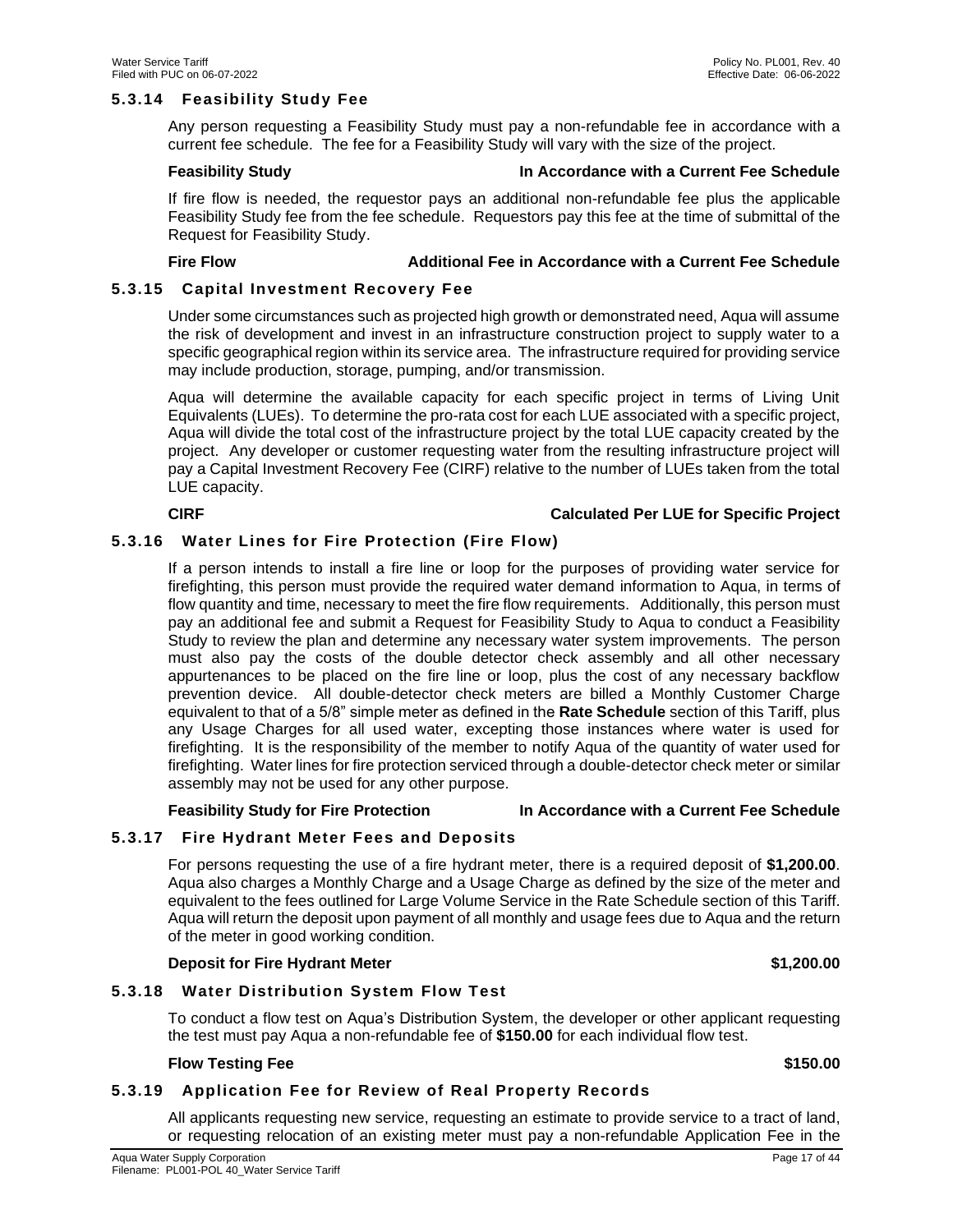amount of **\$150.00**. Aqua will use the fee to research the real property records in the relevant county to determine compliance with that county's subdivision regulations and to determine which sections of **Water Service to Subdivisions** in this Tariff may apply.

#### **Application Fee \$150.00**

# <span id="page-17-0"></span>**5.3.20 Legal Fees**

Any individual or entity requesting water service from Aqua will be responsible for all legal fees and expenses incurred by Aqua in providing the requested water service. Aqua may require an initial deposit to cover these legal expenses. After reconciliation, Aqua will issue an invoice for all legal fees and expenses incurred in excess of the deposit or issue a refund for the difference.

### **Legal Fees \$1,000.00 to \$5,000.00 Deposit**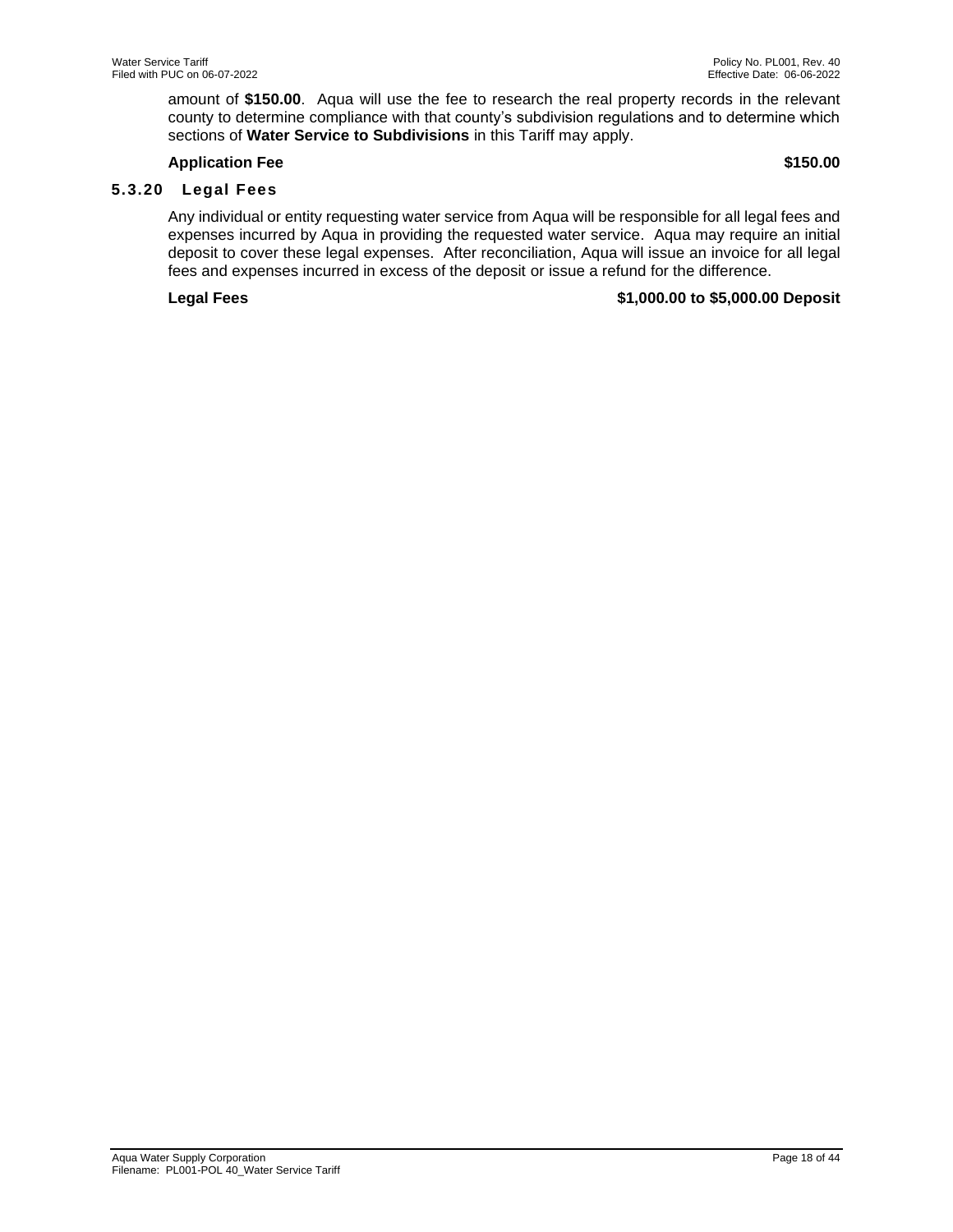# <span id="page-18-0"></span>**6. Service Rules and Regulations**

# <span id="page-18-1"></span>**6.1 Application for Service**

An owner of title to real property or a purchaser under an executory contract for conveyance of real property (Contract for Deed or any other applicable deed) may file an application for service and seek to become a member of Aqua. An applicant makes an application for service using Aqua's standard Water Service Application and Water Service Agreement forms. The applicant must sign and submit the forms before Aqua will provide water service. The Terms and Conditions, Notice of Water Pressure Hazard, Notice Concerning Driveways, and Privacy Notice as stated in the Water Service Agreement and shown in **Exhibit A** are an integral part of this Tariff.

A lessee of real property owned by a local, state, or federal governmental entity may file an application for Large Volume Service with a Request for Feasibility Study and seek to become a member of Aqua with permission of Aqua's Board. The Board considers these applications on a case by case basis.

An applicant must make a separate application or contract for each service request. All applicants for service must submit a legal description of the property to be served which will consist of the lot, block, and section number for land in a platted subdivision, or will consist of a metes and bounds description for tracts of land that are not platted.

Aqua will not approve any application for service in a subdivision unless the Developer has fully complied with all the requirements of **Water Service to Subdivisions** in this Tariff, including, without limitation, full payment of all capacity reservation fees.

# <span id="page-18-2"></span>**6.2 Easement Requirement for Water Service**

As a condition of service, an applicant must execute a permanent water line easement across the entire frontage of the property for which the applicant requested water service, on a form satisfactory to Aqua, and in compliance with terms of Section 49.218 of the Texas Water Code.

# <span id="page-18-3"></span>**6.3 Driveways Over Water Lines**

Aqua requires a member or an applicant to provide notification if a concrete or asphalt driveway is to be installed on the property. If the driveway must cross an Aqua water line, the member or applicant must pay the cost to encase the water line. If an applicant's requested water service requires a water line extension and that water line extension must pass beneath one or more concrete or asphalt driveways, the applicant must pay the cost to encase the water line at every driveway location. If a member installs a concrete or asphalt driveway over an Aqua water line without notifying Aqua in writing and paying Aqua to encase the water line, a leak repair or other maintenance to the water line may result in damage to the driveway for which Aqua will not compensate the member.

# <span id="page-18-4"></span>**6.4 Multiple Meters on a Single Tract of Land**

If the owner of a single contiguous tract of land desires to obtain multiple meters for that tract to provide water service to multiple dwellings in compliance with the **One Dwelling Per Meter** policy, that owner must sign a Multiple Tap Agreement. If the owner desires to obtain more than two meters for a single contiguous tract of land, the owner must submit a written Request for Feasibility Study and pay applicable fees to determine if there is sufficient capacity in Aqua's System to serve the additional meters. The owner must pay a Capacity Reservation Fee for each additionally requested meter. Aqua may require an owner requesting more than two meters for a single contiguous tract of land to obtain Large Volume Service in lieu of multiple meters.

If the owner desires to obtain more than one meter for a single contiguous tract of land and the tract is a Flag Lot, Aqua will review the request and may require further analysis before approval. Aqua allows no more than two meters on a single contiguous tract of land that is a flag lot.

Aqua will not locate a meter in an access easement unless the tract is a Flag Lot with road frontage or has an access utility easement acceptable to Aqua. If the owner desires to obtain more than one meter in an access easement for a single contiguous tract of land that is a Flag Lot with road frontage or with an acceptable access utility easement, Aqua will review the request and may require further analysis before approval.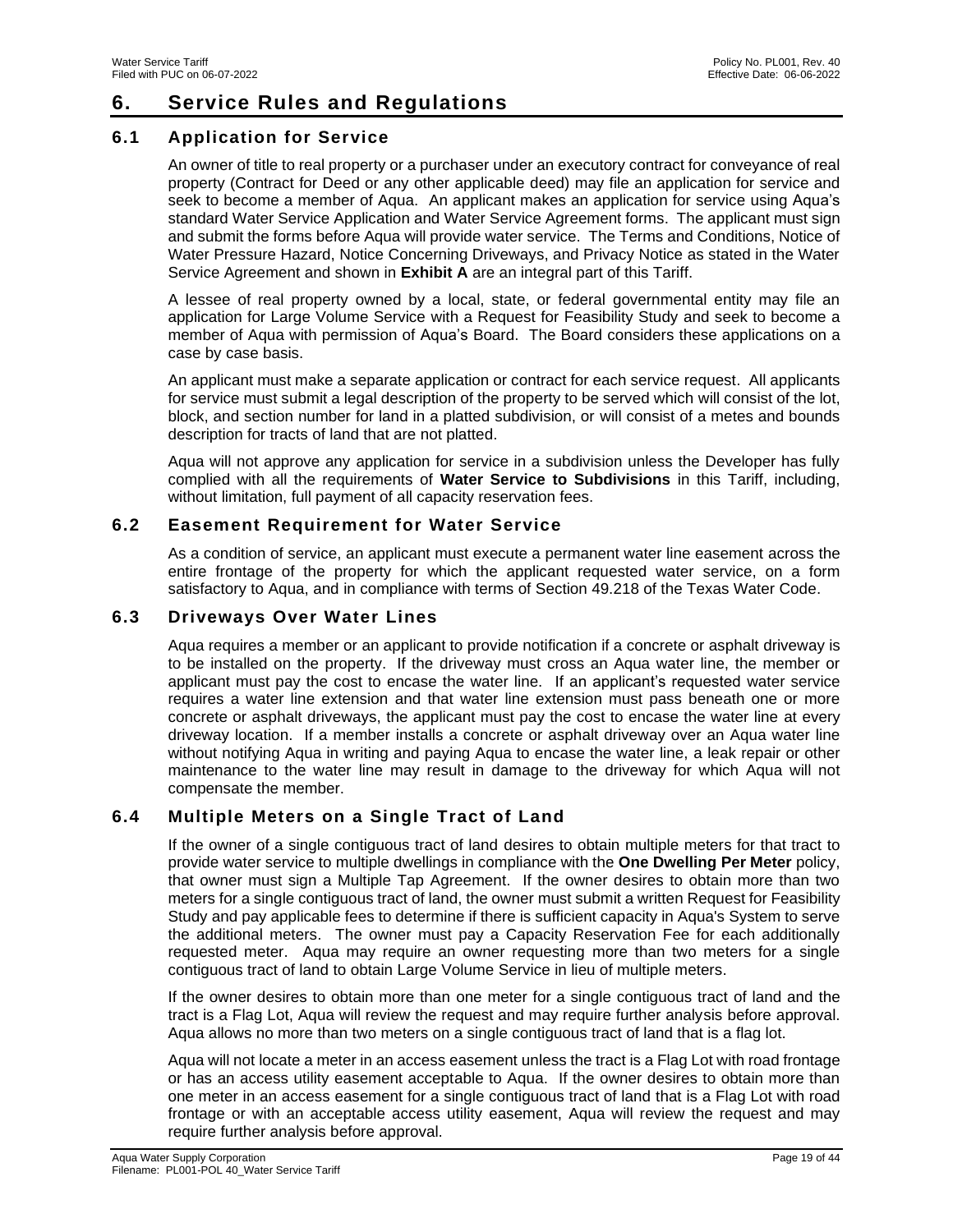### <span id="page-19-0"></span>**6.5 Subdivision of Land with One or More Meters**

If one or more meters provide water service to a single contiguous tract of land which is then subdivided, Aqua will not transfer and/or reconnect one or more of the associated memberships. The subdivided tract of land must satisfy all the requirements of **Water Service to Subdivisions** in this Tariff.

If the owner of a single contiguous tract of land obtains multiple meters for that tract to provide water service to multiple dwellings in compliance with the **One Dwelling Per Meter** policy of this Tariff, and that owner later desires to convey some portion of that tract which contains one or more meters and/or one or more dwellings, then prior to the transfer of title to the new owner(s), the subdivision must satisfy all the requirements of **Water Service to Subdivisions** in this Tariff including, without limitation, payment of capacity reservation fees. Each owner of a subdivided portion of the property must convey to Aqua any easements necessary to provide water service to other portions of the property.

Upon transfer of title to property, the new owner(s) must comply with the **One Dwelling Per Meter**  policy of this Tariff. If compliance with the **One Dwelling Per Meter** policy requires additional meters, the transfer applicant must pay the corresponding number of tap fees and membership fees.

Any applicant seeking service for a tract of land must provide information showing compliance with all applicable city and county subdivision ordinances. This information includes a copy of the recorded deed conveying the property to the applicant and a new service Application Fee to research the real property records in the relevant county. Aqua will perform a detailed review of the history of the tract and its division, if any, as set forth in the real property records to determine if the tract is compliant with all applicable city and county subdivision ordinances and to determine which provisions of **Water Service to Subdivisions** in this Tariff may apply to the application. Pursuant to Section 13.2501 of the Texas Water Code, Aqua will refuse to serve an applicant if the requested service is prohibited under Sections 212.012 of the Texas Local Government Code (Connection of Utilities).

# <span id="page-19-1"></span>**6.6 Water Service Installation**

After the applicant has met all requirements, conditions, and regulations set forth in this Tariff, Aqua will then (1) install a tap, meter, and cut-off valves within the boundaries of the parcel of land or lot to be served, and (2) take all necessary actions to initiate service.

# <span id="page-19-2"></span>**6.7 Refusal of Service**

Aqua will decline to serve an applicant until the applicant has complied with federal, state, county, and municipal regulations, Aqua's rules and regulations, and for the following reasons:

- (1) The applicant's installation or equipment is known to be inadequate or of such character that satisfactory service cannot be provided.
- (2) The applicant is indebted to any utility for the same type of service as that for which the applicant is applying.
- (3) Refusal to pay a membership fee or refusal to make a deposit, if Aqua requires applicant to make a deposit.
- (4) The property to be served is subdivided in violation of applicable city or county subdivision ordinances.
- (5) Section 13.2501 of the Texas Water Code and Section 212.012 of the Texas Local Government Code prohibits serving the property. These code sections require certification of compliance with plat requirements prior to connection of water, sewer, electricity, gas, or other utility service.
- (6) More than one dwelling will be connected to a single meter on the property unless the service location qualifies for master meter service under this Tariff.
- (7) The meter to be set will be located within a 100-year floodplain as established by the Federal Emergency Management Agency.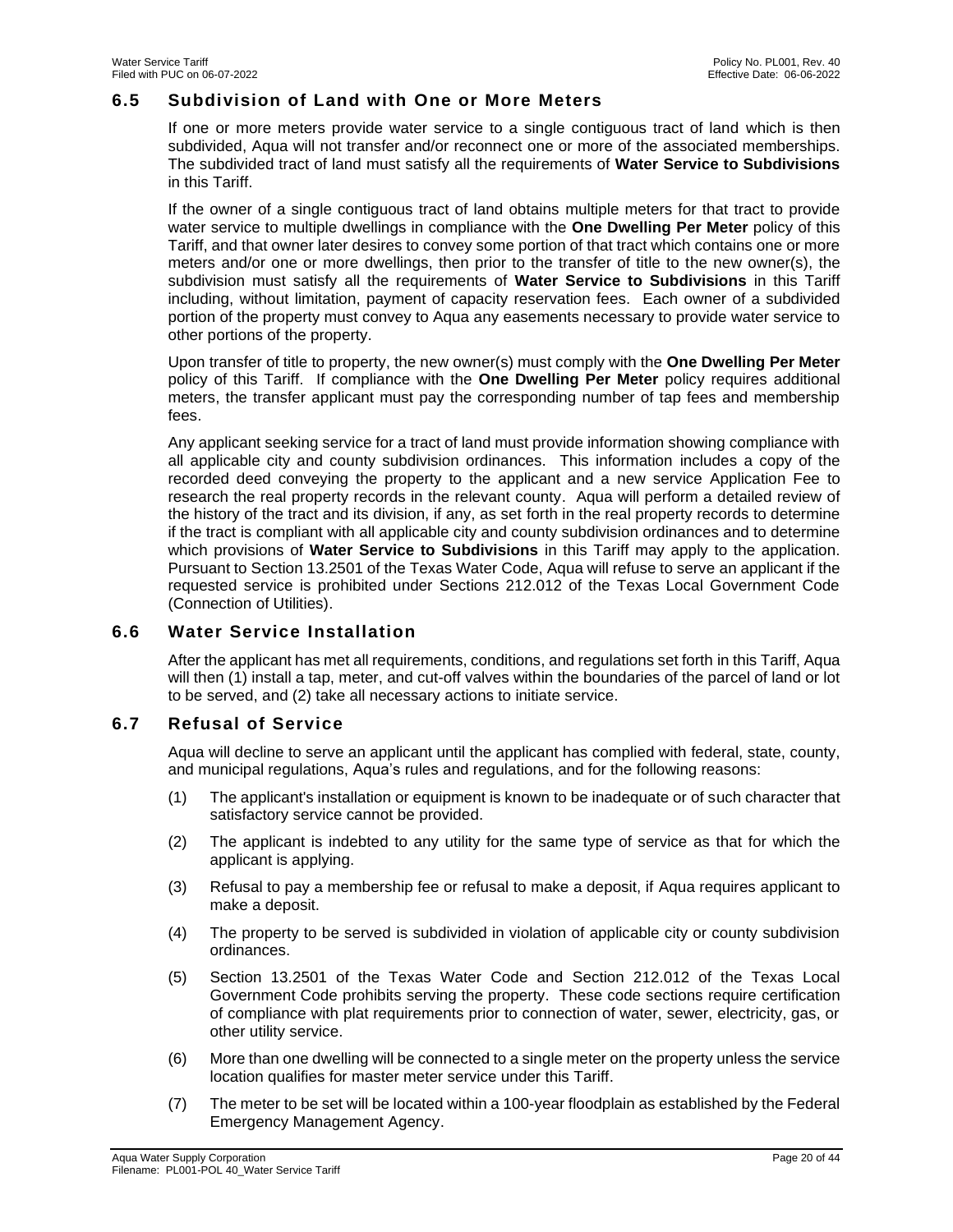- (8) The applicant does not have legally recorded access to the property that complies with Aqua's Tariff for setting a meter.
- (9) The applicant fails or refuses to have a customer service inspection performed or fails or refuses to submit a properly completed customer service inspection certification form as required by TCEQ regulations.
- (10) The applicant fails to submit the "Notice of Endangered Species Habitat" acknowledgment if the property is within designated critical habitat under the Endangered Species Act or encompasses habitat of an endangered or threatened species under federal or state law.
- (11) Construction by Aqua of the General Purpose Transmission Facilities to serve the applicant would violate the federal Endangered Species Act or the Texas Endangered Species Act, and Aqua cannot reasonably obtain authorization from the relevant agencies.
- (12) The applicant refuses to execute a permanent water line easement across the entire frontage of the property for which water service is requested, on a form satisfactory to Aqua, and within the scope of the terms identified in Section 49.218 of the Texas Water Code.

# <span id="page-20-0"></span>**6.8 Member Deposits**

If a member or applicant has filed a petition for relief in U.S. Bankruptcy Court, Aqua may require a deposit to assure payments for service in accordance with 11 United States Code §366.

# <span id="page-20-1"></span>**6.9 Meter Requirements, Readings, and Testing**

For all water sold, Aqua bills members based on meter measurements of water that flows through the meter during the monthly billing period. Aqua provides, installs, owns, and maintains meters to measure amounts of water consumed by its members and reads the meters monthly. The State of Texas and Aqua's Tariff requires one meter for each residential, commercial, or industrial facility. Aqua considers a recreational vehicle park to be a single commercial facility.

Aqua allows a manufactured housing park to serve more than one manufactured home through a master meter, provided the Monthly Customer Charges are paid in accordance with the **Rate Schedule** section of this Tariff. A single master meter for each structure may serve apartment buildings, duplexes, or other multi-unit residential structures provided the Monthly Customer Charges are paid in accordance with the **Rate Schedule** section of this Tariff.

Upon request by a customer, Aqua will have a meter professionally tested for accuracy. If the meter is found to be within the accuracy standards established by the American Water Works Association, Aqua will charge the customer **\$200.00** for the testing and the cost to remove, transmit, and reinstall the meter. For anything larger than a standard service meter, Aqua estimates the cost of the test and the customer must provide a deposit for this amount before performance of the test. If the test finds the meter to be outside the accuracy standards established by the American Water Works Association, Aqua will pay the cost of the test for Standard Service and will take the necessary steps to install an accurate meter.

# <span id="page-20-2"></span>**6.10 One Dwelling Per Meter Policy**

It is a rule of the PUC (16 Texas Administrative Code Section 24.169(a)(4)), and the policy of Aqua to require one paid meter and tap for each residence and dwelling for human habitation. Upon detecting the possibility of multiple dwellings on a single meter, Aqua will communicate verbally and in writing to the suspected party and/or parties violating this policy and require a pre-payment to set water meters for the additional dwellings. Noncompliance constitutes the basis for a disconnect from Aqua's System with any reconnection fees to be paid by the member.

In the event a member is currently paying more than one Monthly Customer Charge and Aqua is specifically and knowingly permitting service to more than one dwelling from a single meter, Aqua will continue service to that member. Aqua will continue to accept two or more minimum payments each month until such time as the property is transferred in whole or in part to new owner(s), at which time the new owner(s) must fully comply with the **One Meter Per Dwelling** policy.

Upon subdivision of a property having more than one dwelling connected to a single meter, any owner of a subdivided portion of the property wishing to continue water service must become a member of Aqua and obtain a meter dedicated to providing water service to the owner's portion of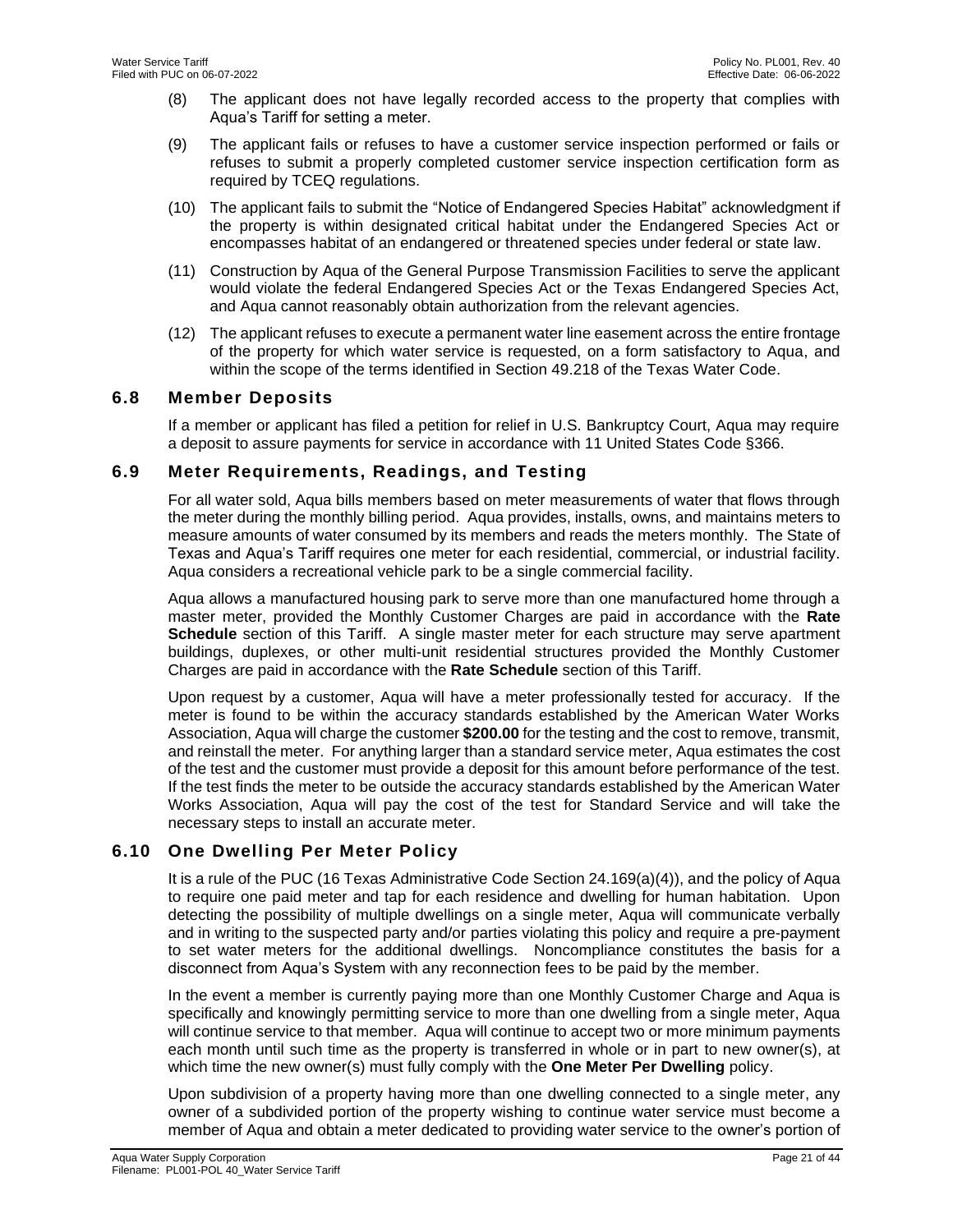the property. Each owner of a subdivided portion of the property must convey to Aqua any easements necessary to provide water service to other portions of the property. The new service connections are subject to all the requirements of **Water Service to Subdivisions** in this Tariff, including, without limitation, full payment of tap fees and membership fees. Failure to have meters installed to serve each tract may result in disconnection of service to any or all subdivided portions of the property.

A single master meter may service more than one manufactured home provided the member pays the Monthly Customer Charges in accordance with **Rate Schedule** section of this Tariff and the serviced dwellings are located within a manufactured housing park.

# <span id="page-21-0"></span>**6.11 Billing**

Aqua renders water bills monthly unless service is terminated before the end of a billing cycle. When a new member initiates service less than one week before the next billing cycle, Aqua may bill for that service in the following month's billing cycle.

Aqua considers a payment late if it is not received at Aqua's office on or before the monthly duedate. Aqua adds a 10% penalty for a payment received after the monthly due-date. Failure to pay on or before the due-date may result in disconnection of service.

The member is responsible for the bill. Aqua will not separately bill occupants who are not members unless the member agrees to be responsible for payment of the bill and executes the appropriate documentation with Aqua.

# <span id="page-21-1"></span>**6.12 Service Disconnection**

After giving proper notice, Aqua may disconnect a member's water service for an unpaid water bill. Proper notice consists of a separate mailing or hand delivery at least five (5) days prior to a stated date of disconnection, containing the words "termination notice" or similar language prominently displayed on the notice. If applicable, the notice must also list the past due balance.

Aqua may disconnect service after proper notice for any of the following reasons:

- (1) Failure to pay a delinquent account or to comply with a deferred payment agreement.
- (2) Willful violation of a usage rule when that violation interferes with another member's service.
- (3) Failure to comply with valid deposit or guarantee arrangements.
- (4) Upon discovery by Aqua that the owner has subdivided the property in violation of applicable county subdivision ordinances.
- (5) Upon discovery by Aqua that the member has connected more than one dwelling on the property to a single meter, unless Aqua has specifically and knowingly accepted the multiple connections and the present members are paying the appropriate multiple of the Monthly Customer Charge.
- (6) Upon discovery by Aqua that one meter is serving more than one dwelling and the dwellings are located on separate parcels of land.
- (7) A member has failed to have a customer service inspection performed or has failed to provide access to the service location for the purpose of performing a customer service inspection.
- (8) Nonpayment of sewer service charges that Aqua collects under an agreement between Aqua and the provider of the sewer service.

Aqua will only disconnect water service without notice:

- (1) When a known dangerous condition exists and for as long as the condition exists.
- (2) When the customer has established water service with a meter bypass, using an unauthorized connection, or unauthorized reconnection; or
- (3) When a customer has tampered with Aqua's meter or equipment.

A residential member may request a delay of disconnection of service upon establishing that some person residing at that residence could become seriously ill or more seriously ill if Aqua disconnects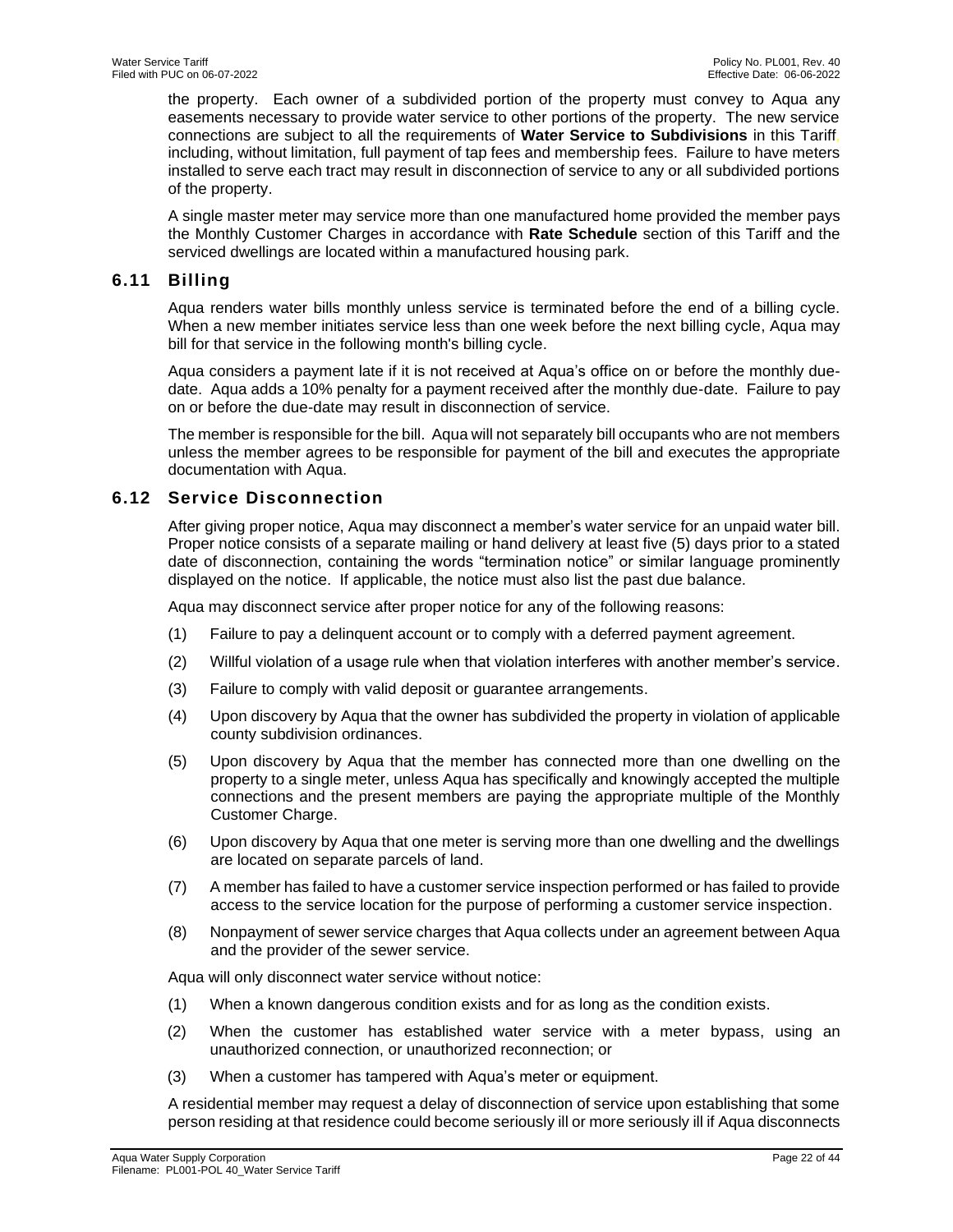service. Each time a member seeks to avoid termination of service under this provision, the member must have the attending medical doctor call or contact Aqua within fifteen (15) days of the issuance of the bill. A written statement must be received by Aqua from the attending medical doctor within twenty (20) days of the issuance of the bill. Upon receipt of the doctor's written statement, Aqua may, at the discretion of the General Manager, delay disconnection of service for a period not exceeding 45 days from the issuance of the bill.

# <span id="page-22-0"></span>**6.13 Customer Service Inspections**

Aqua must complete a customer service inspection certification conforming to TCEQ Regulations, which is currently codified as 30 Texas Administrative Code §290.46(j), for all:

- (1) new connections;
- (2) existing service locations where Aqua has reason to believe that cross-connections or other unacceptable plumbing practices exist
- (3) after any material improvement, correction, or addition to the private plumbing facilities; or
- (4) relocation of an existing connection.

Aqua will collect a Customer Service Inspection Fee at the time a person makes an application for service. For existing service locations where a Customer Service Inspection is necessary, Aqua will add a Customer Service Inspection Fee to the member's monthly bill. A licensed Customer Service Inspector from Aqua must conduct the inspection and complete a certification form before Aqua will provide or continue water service.

The inspection is based on the conditions existing at the service location at the time Aqua sets the meter. If the member makes any material improvement, correction, or addition to the private plumbing facilities, Aqua will perform an additional Customer Service Inspection for the service location. For example, in cases where Aqua provides water service to facilitate construction of a new residence or other structure, the inspector must perform a Customer Service Inspection and properly complete a customer service inspection certification form for the new structure as soon as practicable. Upon discovery that there has been a change in service conditions and there is not an appropriately completed inspection certification form, Aqua will disconnect service to the location unless a properly completed certification form is filed at Aqua's office within 30 days after the date that Aqua provides notice pursuant to the **Service Disconnection** section of this Tariff. Aqua will not restore service until after completion of the Customer Service Inspection.

# <span id="page-22-1"></span>**6.14 Meter Relocation**

Upon completion of a new service application and agreement by a member, Aqua will consider relocating a meter to a point as near as possible to the member's property line consistent with ease of access to and safety and maintenance of the meter. On a case by case basis, Aqua will determine whether moving the meter location is feasible, including a determination whether water capacity is available at the selected location where the meter is to be relocated. The member must grant a permanent easement to Aqua across the property frontage in accordance with the Water Service Agreement before Aqua will move the meter. Review and approval of a meter relocation may require prior completion of a Feasibility Study.

A meter must be located and remain on the property of the structure which it is serving and will not be relocated or put into service on a different property. Aqua will not relocate a meter across property lines except to relocate a meter to the property it is serving after a tract is subdivided. Aqua requires an owner to relocate a meter to the property served. If the owner of the property and meter wishes to subdivide the tract, the owner should ensure the meter remains on the desired tract after subdividing or move the meter to the desired tract before subdividing.

The owner must reactivate an inactive meter to active service and pay all applicable fees before Aqua will consider relocation of the meter. The reactivated meter must meet all requirements for service per the Water Service Application and the Water Service Agreement including the grant of an easement across the property frontage.

After setting a meter in a new location, the owner has 30 days to install a new customer line. At the end of the 30 day period, Aqua will remove the old (original) meter.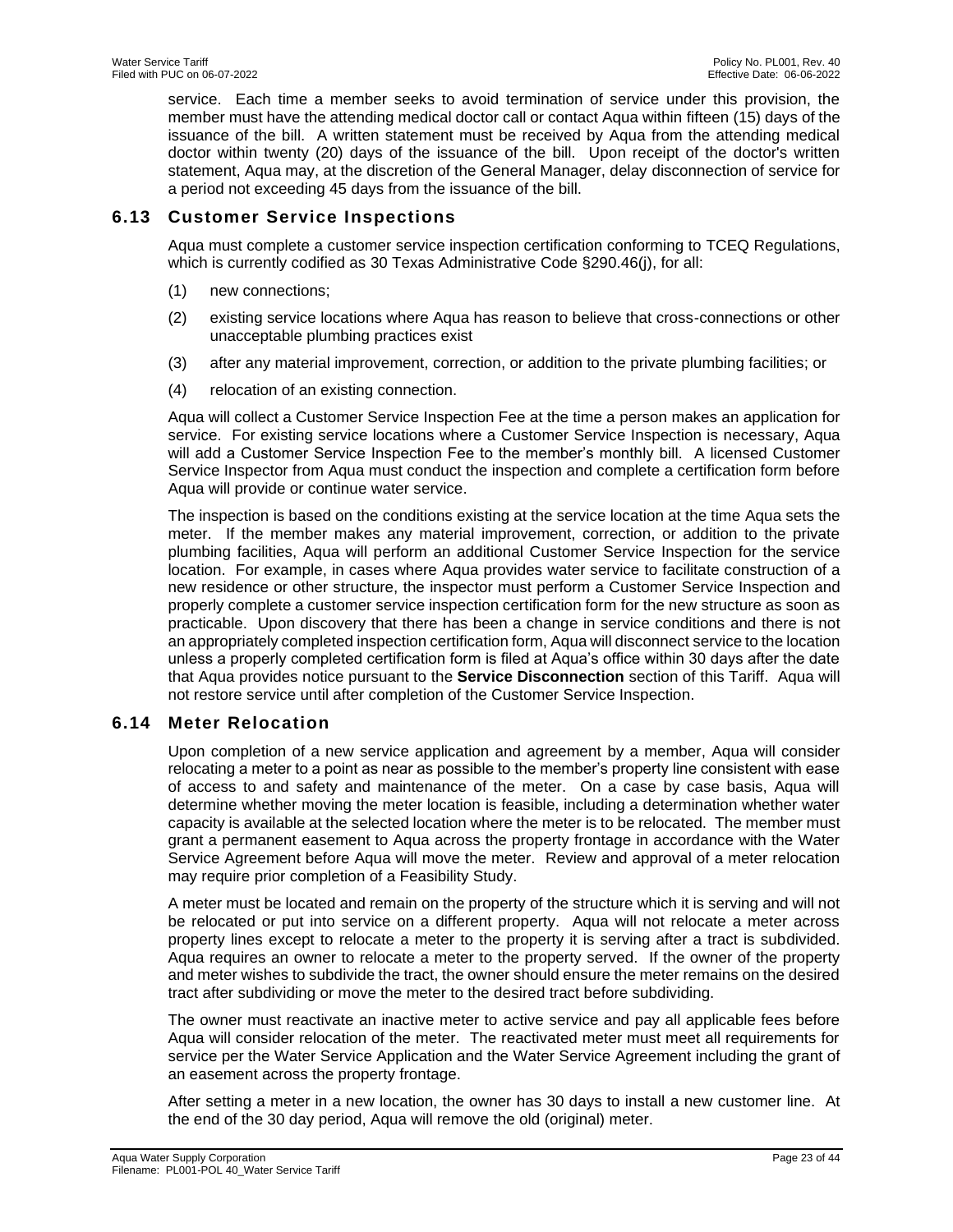The fee for moving a meter includes the following:

- (1) An Application Fee for review of records and relocation;
- (2) The Meter Setting Fee for the size of meter requested at the new location;
- (3) The Customer Service Inspection Fee;
- (4) The Meter Disconnection and Removal Fee; and
- (5) The cost of any line extensions or other materials necessary to deliver water to the new location.

If the meter to be installed at the new location is larger in size than the existing meter, the member must also pay the difference between the System Development Fees for the larger meter size and the smaller meter size in effect at the time of the relocation request.

# <span id="page-23-0"></span>**6.15 Large Volume Service – Single Owner (Meters Larger Than 1")**

Members may only use Single Owner Large Volume Service to serve facilities located within a single tract of land owned by a single person, corporation, or other entity. Single Owner Large Volume Service is not available for service to land intended to be subdivided, provided however that the capacity purchased for a Single Owner Large Volume Service location may be converted to serve a subdivision to be created on the same land within ten (10) years of the date of connection. This right of conversion of capacity is not severable but will be assignable with the land if the land stays in a single tract with a single owner. Single Owner Large Volume Service is not applicable to water purchased for resale or water sold to District Large Volume Service customers. Customers requesting Single Owner Large Volume Service must enter a separate written contract with Aqua setting out the terms and conditions of service.

# <span id="page-23-1"></span>**6.16 Large Volume Service – Multiple Owner (Meters Larger Than 1")**

A management company, homeowners association, or other similar entity applying for water service may obtain Multiple Owner Large Volume Service for a multiple owner development such as townhouses, condominiums, or cluster homes by means of a master meter connection. The applicant must not sub-meter the provided water for resale under Multiple Owner Large Volume Service. To acquire Multiple Owner Large Volume Service, an applicant must obtain a Feasibility Study and enter a contract with Aqua. Multiple Owner Large Volume Service is subject to the requirements of the **Water Service to Subdivisions** section of this Tariff, including payment of capacity reservation fees.

# <span id="page-23-2"></span>**6.17 Large Volume Service – District (Meters Larger Than 1")**

This section only applies to districts that entered into agreements with Aqua prior to August 5, 2013.

Districts created pursuant to Article XVI, Section 59 and Article III, Section 52 of the Texas Constitution, such as municipal utility districts or water control and improvement districts, may obtain Large Volume Service to supply water to property within the boundaries of the district. Districts may sub-meter water provided under District Large Volume Service for resale within the boundaries of the district. Aqua will remove the area within the boundaries of the district from the authorized Service Area under Aqua's Certificate of Convenience and Necessity issued by the PUC. For a District to acquire District Large Volume Service, it must first obtain a Feasibility Study and enter a contract with Aqua providing that Aqua will be the exclusive source of water supply for the District. The District has the obligation to provide and maintain all water storage facilities and pressurization necessary to provide water service within the boundaries of the District. For additional requirements, please refer to Aqua's policy **Water Service to Districts**.

# <span id="page-23-3"></span>**6.18 Feasibility Study**

Any person requesting Large Volume Service, service to Subdivisions or Districts, service to RV Parks, service to more than two meters on a single tract of land, and/or a multiple connection service such as apartments, manufactured housing parks, or multi-unit residential structures such as duplexes, must submit a written Request for Feasibility Study for Aqua to prepare a Feasibility Study. The purpose of the Feasibility Study is to determine if there is sufficient capacity in Aqua's System to serve the number of dwelling units proposed to be located on the tract of land, or if a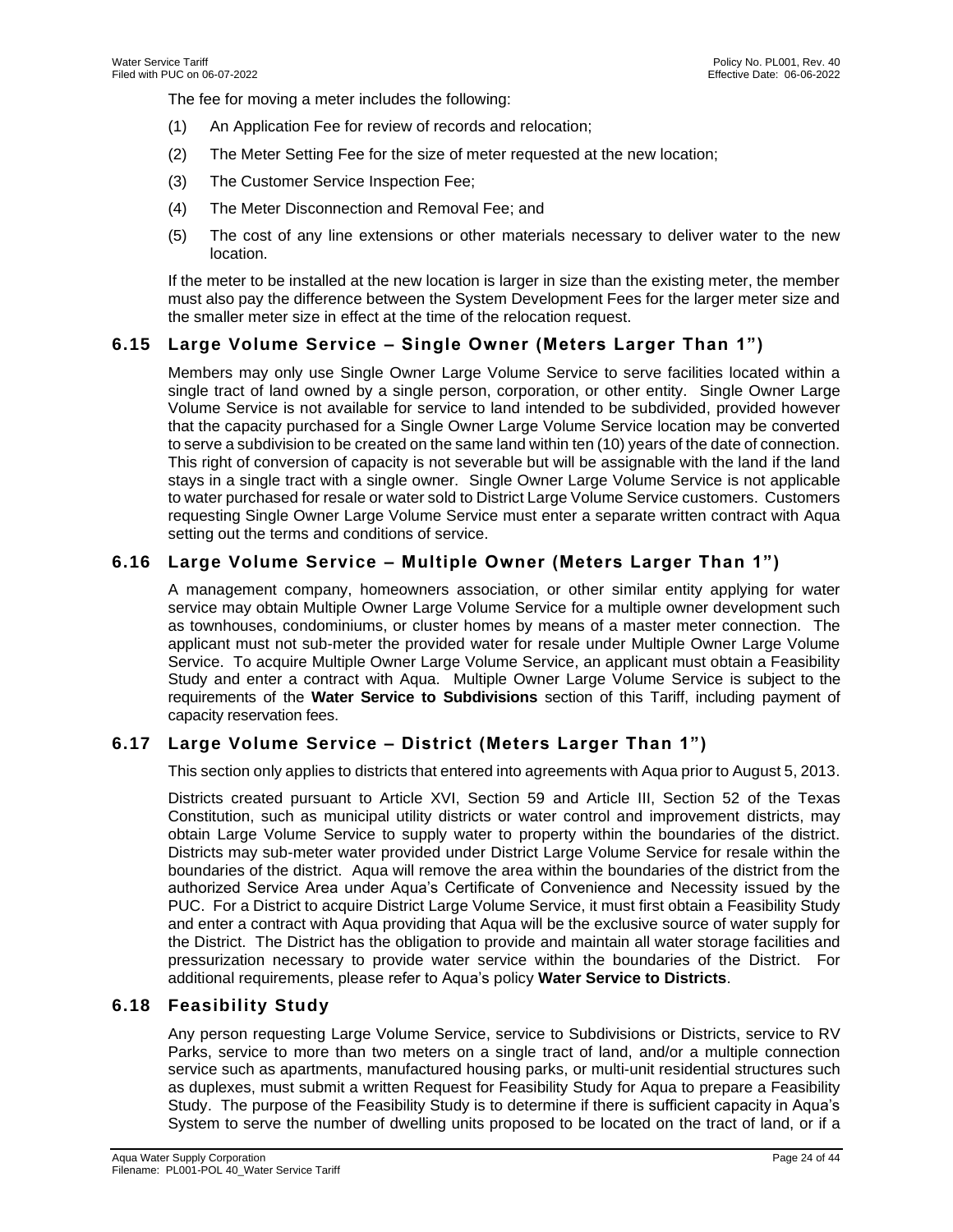need exists to expand capacity of the production, treatment, and storage facilities, the General Purpose Transmission Facilities, or a combination of both, to serve the proposed connection. Aqua's ability to provide fire flow for Large Volume Service, Subdivisions, Districts, and/or multiple connection developments is dependent on many factors including the size of infrastructure (production and delivery facilities), the topography of the area, and the specific flows required for the project.

Requestor must Include the following with each Request for Feasibility Study:

- (1) A completed Request for Feasibility Study.
- (2) A copy of a map or plat showing the property and its location within Aqua's CCN, and the proposed improvements to be constructed by the applicant to connect such facilities to Aqua's system. The map or plat must provide the legal description, the dimensions of the property, and the dimensions of the lots or tracts resulting from subdivision of the property. A licensed surveyor or registered professional engineer must sign and seal the map or plat, and any revisions, amendments, or supplements.
- (3) The intended land use of the property, including detailed information concerning the types of proposed land uses.
- (4) The estimated number of living unit equivalents (LUEs).
- (5) The projected water demand of the service connection when fully built-out and occupied, including average and peak demands in gallons per minute (GPM). Include the anticipated water demands for each type of land use and a projected schedule of build-out completion and associated water demand schedule of events leading up to the approximate date when Aqua must first provide water service.
- (6) A statement of whether the applicant requires fire flow and, if required, the requested water demand, in flow quantity and time, to meet any fire flow requirements.
- (7) A proposed calendar of events including design, plat approval, construction phasing and initial occupancy, and the approximate date upon which Aqua must initiate water service.
- (8) Information concerning on-site storage and pressurization facilities to reduce peak demand.
- (9) Any other information required by Aqua to facilitate the evaluation of water service for the proposed service connection.

Because of factors such as unique topographic features, Engineering may determine after initial review of the request that they require additional information to facilitate evaluation of the proposed project. The applicant must submit additional information as specified by Engineering on a case by case basis.

For the applicable feasibility study fee, see **Feasibility Study Fees** in the **Rate Schedule** section of this Tariff.

# <span id="page-24-0"></span>**6.18.1 Engineering Preparation of a Feasibility Study**

After submission of a request and applicable fees for a Feasibility Study to Aqua, Engineering conducts a review and evaluation to determine the feasibility of the request for service. Under normal circumstances and where sufficient information is submitted with the request, Engineering will complete the Feasibility Study within approximately 60 business days of Aqua's receipt of the request and payment of the required fees. The Feasibility Study will include the cost of additional facilities requiring construction or modification, if any, required by Aqua to provide water service to the proposed service connection based on current material and labor prices and preliminary site and engineering information. Aqua will submit the Feasibility Study to Engineering upon payment of all fees. The Feasibility Study is valid for 90 days.

# <span id="page-24-1"></span>**6.18.2 Resolution by Board of Directors**

Upon the applicant's approval and payment of all applicable fees, Engineering will submit the Feasibility Study to Aqua's Board for its consideration at the next regular Board meeting, provided that the next Board meeting is at least ten (10) days following the date of receipt of the Developer's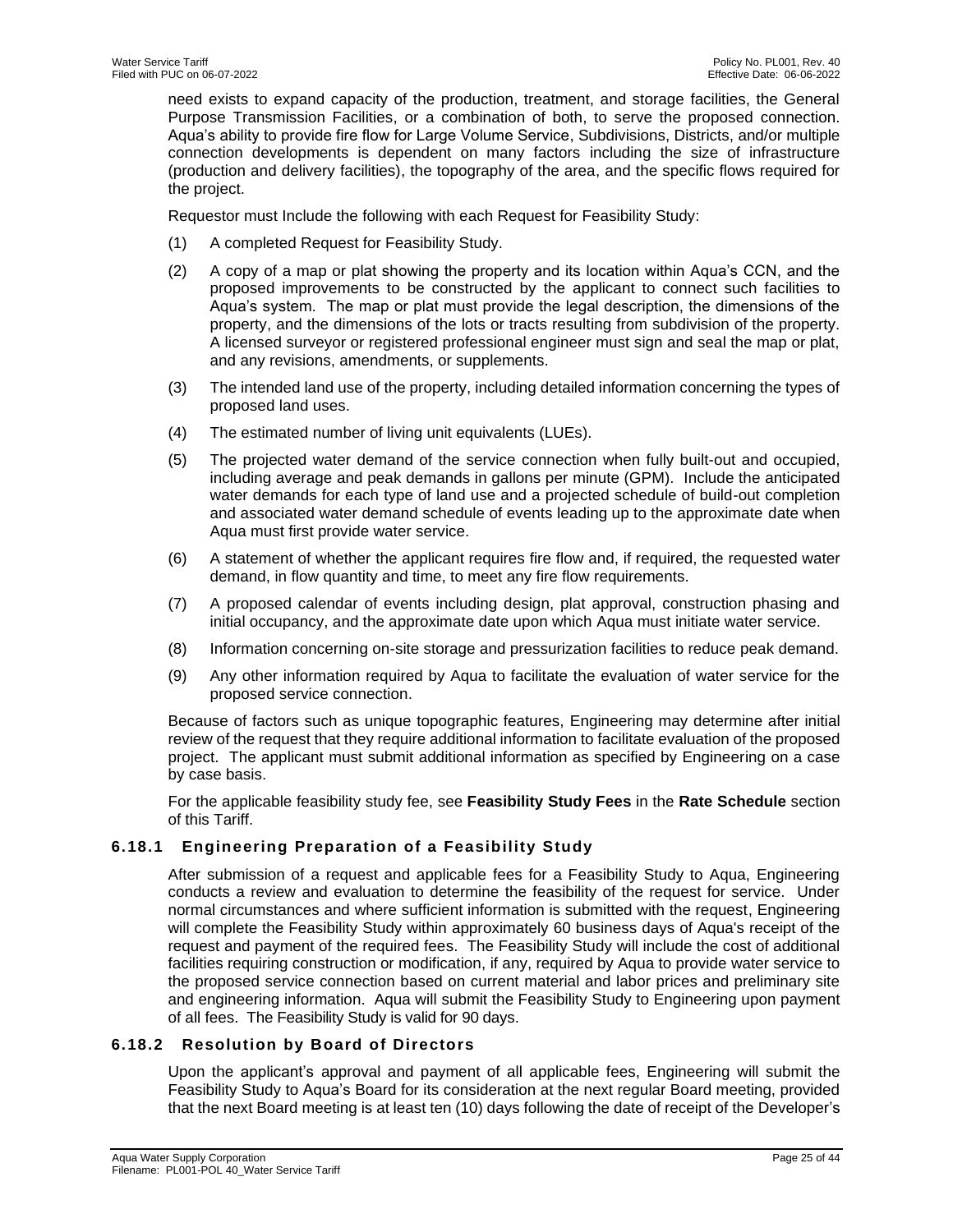request. If Aqua receives the applicant's request less than ten (10) days prior to the next Board meeting, Engineering will place the request on the agenda for the following month's Board meeting.

If the Board determines that providing water service to the proposed connection is feasible, the Board will adopt a resolution indicating Aqua's ability to provide water service to the connection subject to special terms and conditions of service identified in the Feasibility Study and, if required, will be incorporated in a Capacity Reservation Agreement. Engineering will provide the applicant with the final Feasibility Study identifying the estimated cost for Aqua to provide water service to the proposed connection and, if required, the fees to reserve capacity in Aqua's System. At the time Aqua receives quotations from contractors based on the final detailed design of the facilities, Engineering will determine the applicant's share of the actual cost to construct the facilities necessary to provide water service to the proposed connection. In addition, Aqua will provide the applicant with the amount of expenses, such as attorney's fees, estimated to be incurred by Aqua in negotiating and drafting a Capacity Reservation Agreement if required for the requested service.

The applicant must pay Aqua a deposit in the amount of the estimated expenses and provide Aqua with a copy of the warranty deed conveying title to the applicant prior to the drafting of a Capacity Reservation Agreement, if required. On completing the construction of the facilities and following reconciliation of all expenses, if there are any funds remaining after making payments to cover all expenses, then Aqua will refund the amount of surplus funds to the applicant. If the deposit is insufficient to cover expenses, then the applicant must immediately pay Aqua the additional funds in the amount of the balance.

# <span id="page-25-0"></span>**6.19 Forfeiture of Membership**

If Aqua disconnects a service for more than 365 consecutive days due to nonpayment, or if someone tampers with Aqua's equipment or takes water by means of an unauthorized connection, or both:

- (1) The member forfeits all rights and privileges of membership.
- (2) The member forfeits all connection and tap rights.
- (3) Aqua will remove the meter.
- (4) Aqua will seal the line tap.

Any future service at the location of a property described in this section is subject to all application and fee requirements of the **Rate Schedule** and **Service Rules and Regulations** sections of this Tariff. In addition to payment of a Membership Fee, the applicant must make full payment of the Tap Fee in effect at the time of the service request, including the Meter Setting Fee and the System Development Fee.

# <span id="page-25-1"></span>**6.20 Service Outside Certificated Area**

To the extent authorized by state law:

- (1) Aqua may provide water outside the area of its Certificate of Convenience and Necessity (CCN) on a contractual basis. Aqua will consider each case separately and will sell water on a term basis only.
- (2) For those persons or entities who wish to obtain wholesale water service from Aqua for areas outside of Aqua's CCN, Aqua will provide wholesale service in accordance with the terms and conditions in Aqua's policy **Wholesale Water Service** outside of CCN No. 10294.
- (3) If Aqua receives a request for service located in another service provider's CCN, requestor must provide Aqua with written consent from the other CCN holder for Aqua to provide water service in the other CCN.

# <span id="page-25-2"></span>**6.21 Service to Areas of Purchased Water Systems**

Whenever Aqua purchases a certificated water system and the PUC approves the transfer of the Certificate of Convenience and Necessity, Aqua will conduct service to the customers of the purchased water system in accordance with this Tariff and all rules and regulations of Aqua. Upon transfer of the certificate, all then existing customers of the purchased water system automatically become members of Aqua. As members of Aqua, the terms and conditions of the Water Service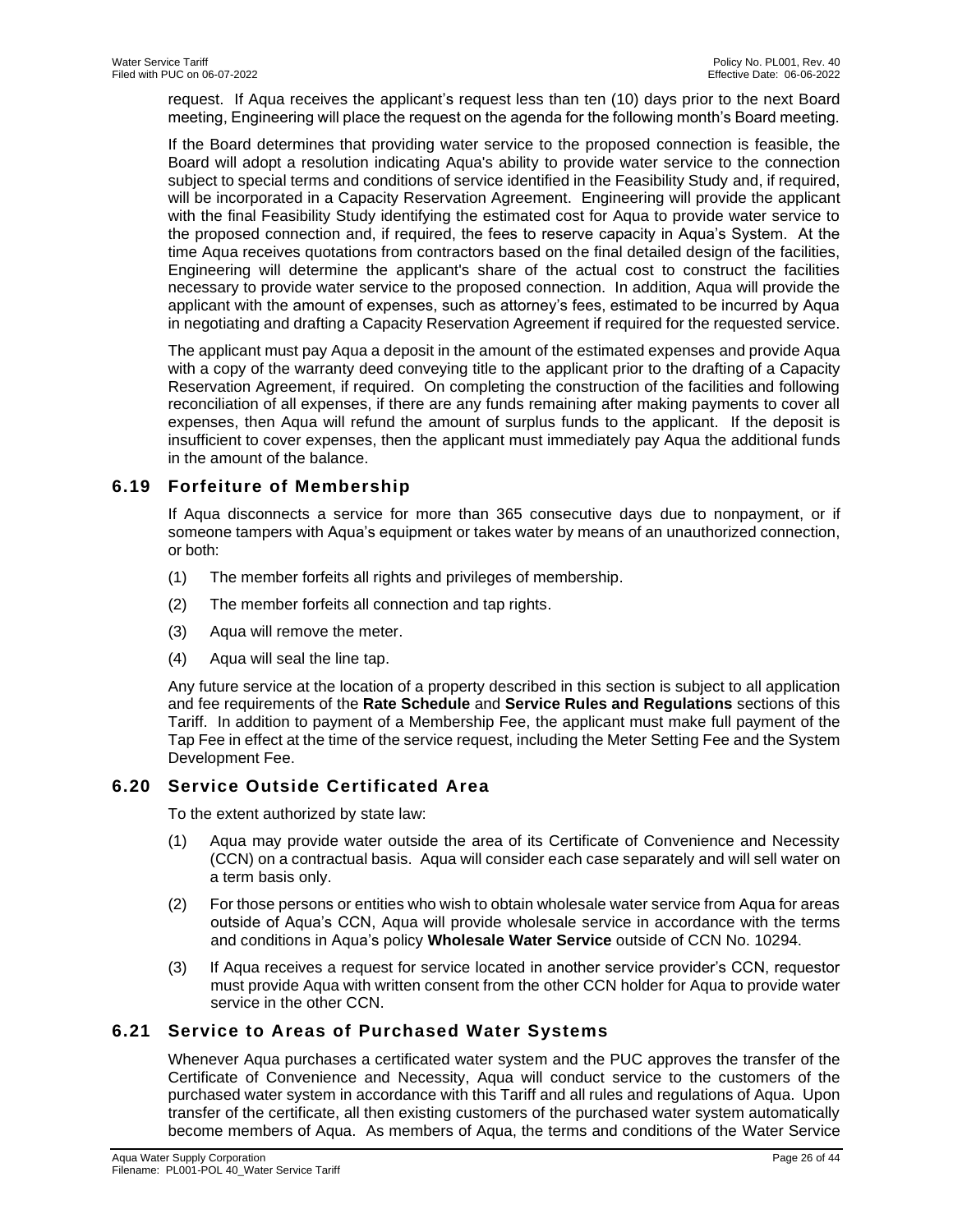Agreement, included as **Exhibit A** to this Tariff, are binding on the customers of the purchased water system regardless of whether the transferred customer has executed a service agreement with Aqua. Aqua will not transfer a membership to a subsequent customer in a purchased water system unless the subsequent customer executes a service agreement with Aqua. Prior to the effective date of Aqua's purchase of a certificated water system, Aqua will notify every customer of the seller's water system of the applicability Aqua's rules, regulations, and policies, including the terms and conditions of Aqua's service agreement.

# <span id="page-26-0"></span>**6.22 Limitation of Liability**

Aqua is not liable for any damages, including without limitation, direct damages, special damages, incidental damages, consequential damages, or loss of profit or revenue, resulting from failures or interruptions of water supply occurring because of maintenance of Aqua's water distribution system or those resulting from causes beyond the Aqua's control. Aqua is not liable in any event for consequential damages.

# <span id="page-26-1"></span>**6.23 Transfer of Membership**

Where Aqua has not disconnected water service, Aqua may transfer a membership to a new owner or purchaser under a contract for deed or any other applicable deed upon the member's full payment of all amounts owed for water service, return of the membership certificate or completion of a Transfer of Membership form, and payment of the Membership Transfer Fee. When Aqua transfers a membership, the former member does not receive a refund of the Membership Fee. Aqua assigns all rights of membership to the new member.

# <span id="page-26-2"></span>**6.24 Litigation**

This Tariff will be construed under and in accordance with the laws of the State of Texas. All obligations of the parties created under this Tariff will be performable in Bastrop County, Texas. All required payments to Aqua under this Tariff will be made at Aqua's offices in Bastrop County, Texas. Bastrop County, Texas is the exclusive place of venue for any disputes arising under this Agreement. In the event Aqua is required to retain an attorney to enforce this Tariff or collect amounts owed under this Tariff, the member will be responsible for all costs incurred by Aqua, including reasonable attorneys' fees.

# <span id="page-26-3"></span>**6.25 Fire Hydrants and Flushing Valves**

Aqua will install all fire hydrants and flush valves to facilitate operation and maintenance of the water distribution system and fire emergencies. Only fire departments and others explicitly authorized by Aqua may use them for refilling purposes. Aqua reserves the right to remove any hydrant or flush valve due to improper use or detriment to the system as determined by Aqua, at any time without notice, refund, or compensation to the contributors.

# <span id="page-26-4"></span>**6.26 Release of Easements**

Aqua may comply with the request of another party to release, or partially release, an existing water line easement or Aqua's interests in a platted public utility easement within a subdivision, after fulfillment of the following requirements:

- (1) The requesting party submits a written request to Aqua by completing a Request for Release of Easement form with all required attachments for the specific easement in need of release.
- (2) Payment of a **\$50.00** processing fee to Aqua by the requesting party upon submission of the Request for Release of Easement form to cover processing and recording fees. The requesting party is also responsible for any additional costs incurred by Aqua from releasing the easement.
- (3) Aqua staff will research the feasibility of releasing the easement.
- (4) If Aqua determines the requested release of easement is feasible, Engineering will prepare a written statement that no reasonable probability exists that Aqua will utilize the easement being requested for release in the future.
- (5) Aqua's Board grants approval for the release of easement.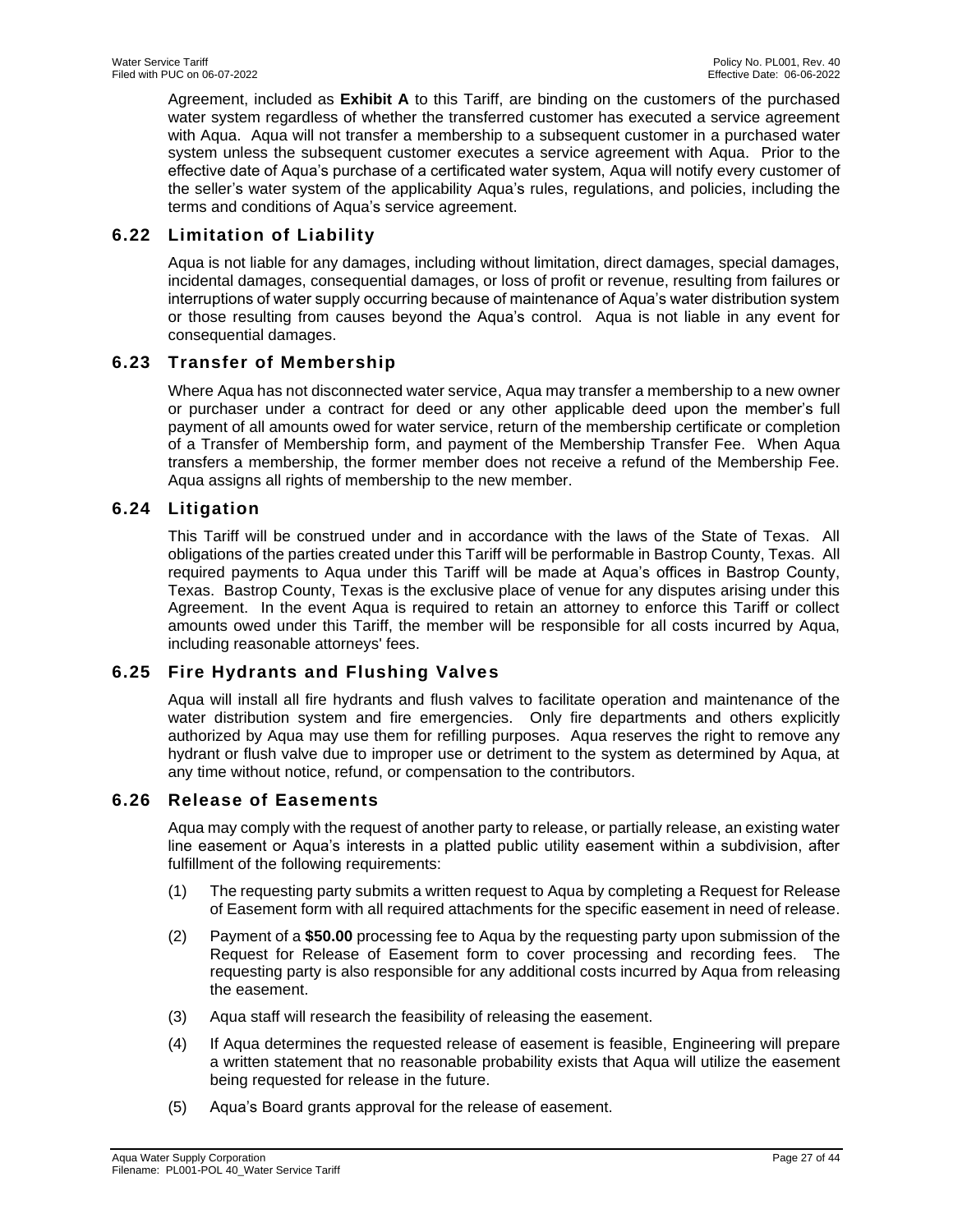After fulfillment of the above requirements, Aqua will execute a release of easement document and then file of record in its respective county. After recording of the release, a copy will be delivered to the requesting party. If it is determined a request for release of easement is not feasible, Aqua will refund the processing fee to the requesting party.

# <span id="page-27-0"></span>**6.27 Meter Certificate**

Aqua may issue a Meter Certificate as compensation for the dedication of a permanent water line easement across private property. A Meter Certificate is redeemable for one (1) 5/8" x 3/4" simple water meter and includes a waiver of all costs required to provide service except for the Customer Service Inspection Fee and the cost of any line extensions or other equipment necessary to deliver water to a specific location, all as identified in this Tariff. A Meter Certificate has an expiration date of ten (10) years from the date of issuance and is subject to Aqua's meter relocation provisions as identified in this Tariff. A Meter Certificate is transferable to another individual upon written request and approval by Aqua.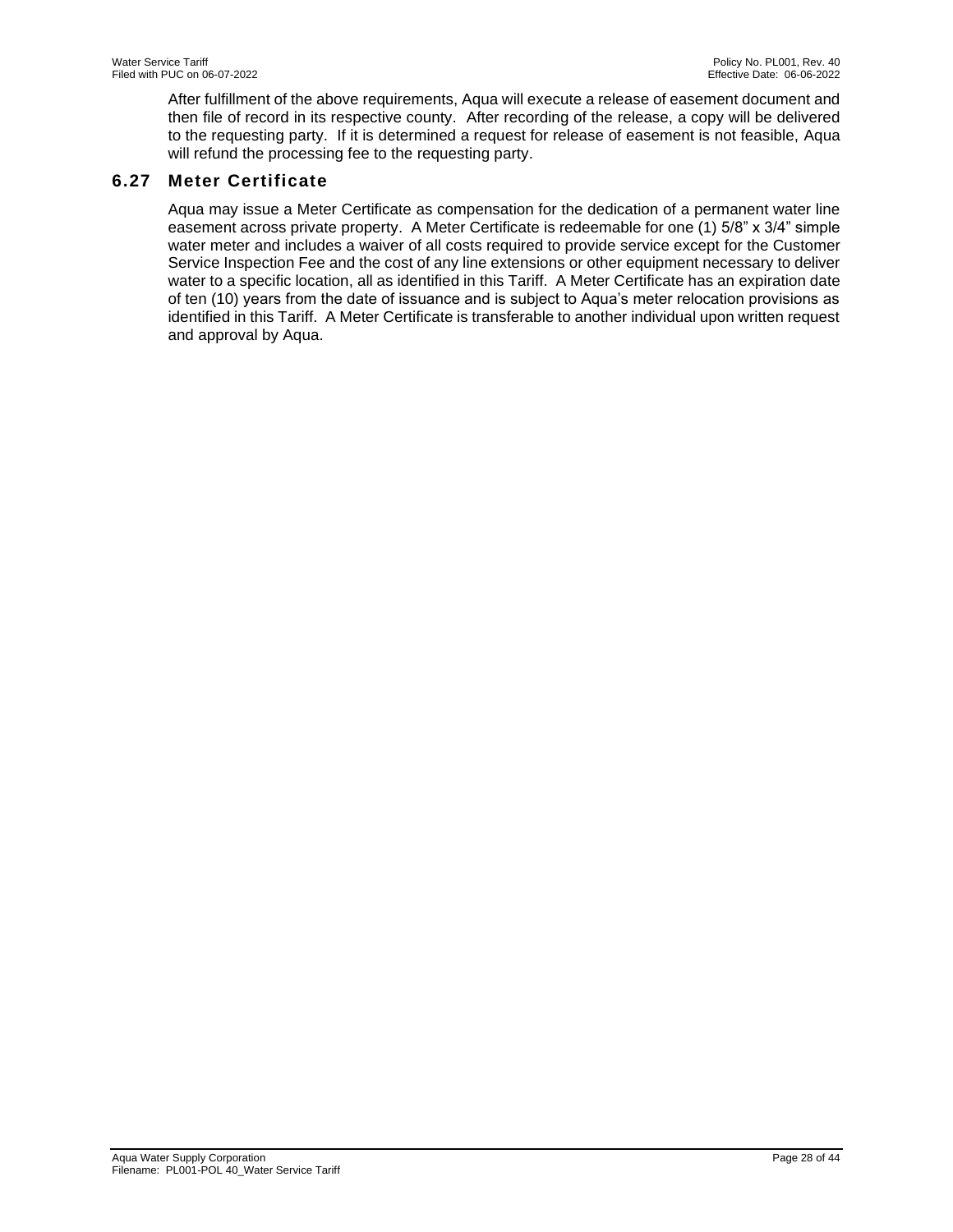# <span id="page-28-0"></span>**7. Extension Policy**

# <span id="page-28-1"></span>**7.1 Service Extension Requirements**

# <span id="page-28-2"></span>**7.1.1 Extensions to Subdivisions**

Aqua extends water service to subdivisions within its certificated area in accordance with Aqua's policy **Water Service to Subdivisions** in this Tariff.

#### <span id="page-28-3"></span>**7.1.2 Extensions to Others**

Aqua makes extensions from existing lines with sufficient capacity to locations within its certificated area at an applicant's expense. Prior to the construction of an extension, the applicant pays the amount shown on Aqua's Cost Estimate to Provide Water Service form. If Aqua requires a water line easement from the applicant requesting water service, the water line easement must cover the entire frontage area of the applicant's property unless Aqua determines otherwise. In such a case, the General Manager has final discretion. If all parties cannot reach an agreement for executing the proper water line easement document, Aqua will refund fees associated with the water service request to the applicant.

If Aqua needs water line easements from adjacent landowner(s) for extension purposes, Aqua will request donations of the necessary easement from the landowner(s). However, if the landowner(s) requests compensation for granting the water line easement, the applicant requesting water service is responsible for all costs associated with providing the compensation. If all parties cannot reach an agreement for acquisition of the necessary easements, Aqua will refund fees associated with the extension for water service to the applicant.

If, and only if, good faith negotiation efforts fail and Aqua must acquire the necessary water line easement through eminent domain proceedings, Aqua will exercise its right to eminent domain of behalf of the applicant at the applicant's expense. Aqua is a Texas corporation duly and lawfully organized pursuant to the provisions of the Texas Business Corporation Act. Pursuant to Texas Water Code §49.222, Aqua is empowered by the legislature of the State of Texas to exercise the right and power of eminent domain through which it may enter on and condemn the land, rights-ofway, easements, and property of any person or corporation where same is necessary for the construction, maintenance, or operation of water lines, as well as other fixtures usually and necessarily associated with the ongoing existence of a public utility entity.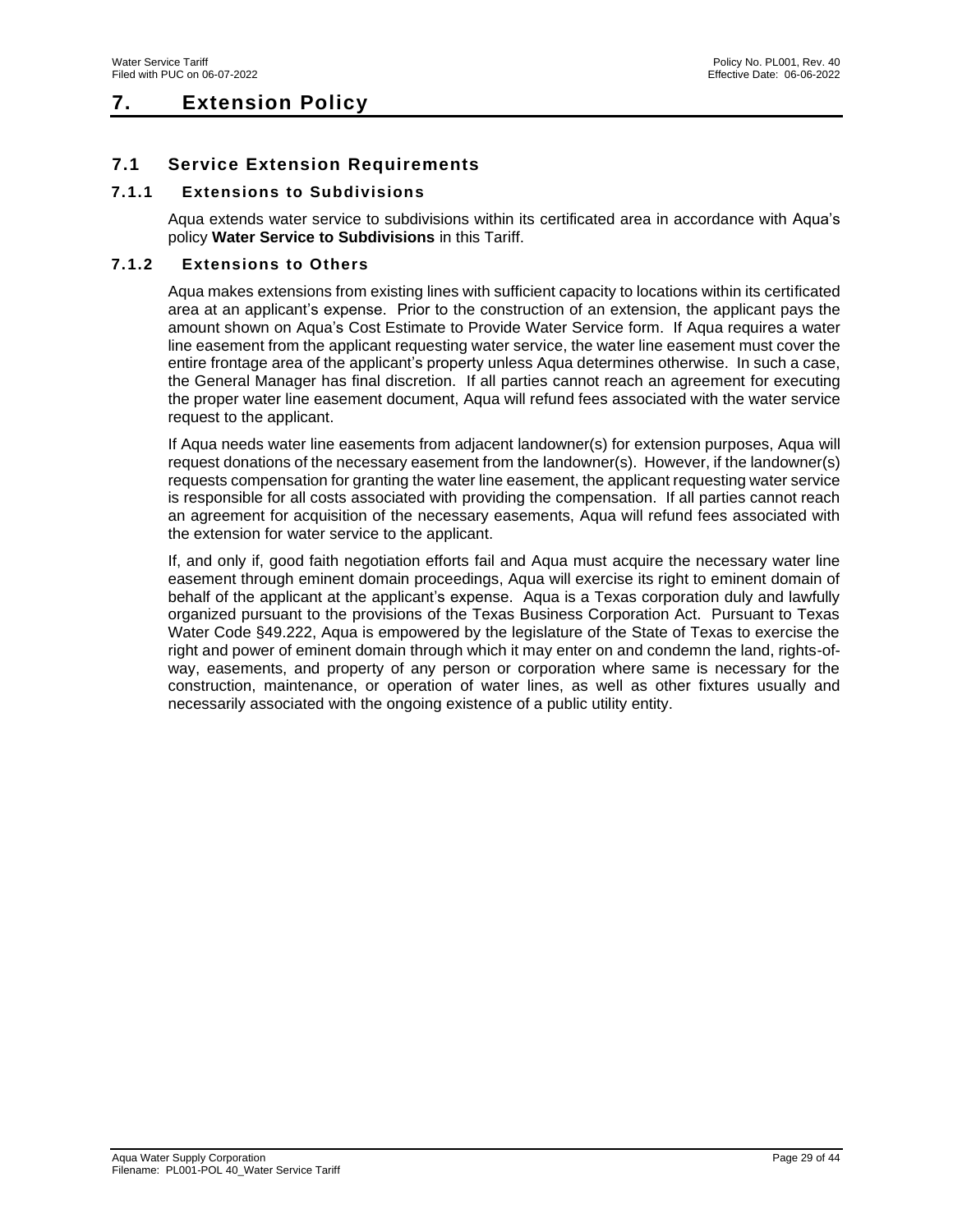# <span id="page-29-0"></span>**8. Water Service to Subdivisions**

# <span id="page-29-1"></span>**8.1 Purpose**

This section of the Tariff is to establish the terms and conditions under which Aqua provides water service for Subdivisions, additions to Subdivisions, or developments where a Developer requests service to one or more tracts. The General Manager of Aqua acts on behalf of Aqua's Board to implement this policy.

# <span id="page-29-2"></span>**8.2 Exemptions**

A subdivision is the division of any lot, tract, or parcel of land within the Service Area of Aqua, into two or more lots or sites on or after May 2, 1984 for the purpose of sale or development, whether immediate or future, including re-subdivision of land for which a plat has been filed and recorded. Aqua exempts the divisions of land resulting from a family or testamentary transfer of a parcel of land which will not require Aqua to construct new water lines and which may be accessed by existing water lines which meet TCEQ requirements to service the additional meters. The term "family" includes only the grantor's spouse, parents, children, grandparents, grandchildren, or siblings. The exemption provided for the divisions of any lot, tract, or parcel of land as a result of a family transfer also extends to any purchaser of such a lot, tract, or parcel of land from a person who meets the definition of "family" under this definition. Provided, however, this exemption does not apply to an *inter vivos* family transfer that constitutes a subdivision of land for sale to the public. Aqua may require a written Request for a Feasibility Study and payment of applicable fees to determine if there is sufficient capacity in Aqua's System to serve the additional meters.

# <span id="page-29-3"></span>**8.3 Identifying Water Availability to a Subdivision**

# <span id="page-29-4"></span>**8.3.1 Feasibility Study**

To begin the process of reserving water capacity and the subsequent provision of water service to a proposed Subdivision, the Developer must submit a written Request for Feasibility Study for Aqua to prepare a Feasibility Study for the proposed Subdivision. The purpose of the Feasibility Study is to determine if there is sufficient capacity in Aqua's System to serve the proposed Subdivision, or if a need exists to expand capacity of the production, treatment, and storage facilities, the General Purpose Transmission Facilities, or a combination of both, to provide the requested water service. Aqua's ability to provide fire flow to the Subdivision is dependent on many factors such as the size of infrastructure (production and delivery facilities), the topography of the area, and the specific flows required for the project.

When water service is requested for parcels of land of ten (10) acres or more resulting from a subdivision of land and where an existing water line of three (3) inches or less is to provide the service, Aqua requires the requesting party to submit a Request for Feasibility Study and pay all appropriate fees to determine if capacity is available for that service. Before Aqua will provide water service, the requesting party must pay for all improvements identified in the Feasibility Study such as, but not limited to, line extensions and road bores. The requesting party is also required to meet all federal, state, and local development requirements.

For the applicable feasibility study fee, see **Feasibility Study Fees** in the **Rate Schedule** section of this Tariff. Aqua conducts a Feasibility Study for a Subdivision using the procedures specified for a **Feasibility Study** in the **Service Rules and Regulations** section of this Tariff.

# <span id="page-29-5"></span>**8.3.2 Resolution by Board of Directors**

Upon the Developer's approval and payment of all applicable fees, Engineering will submit the Feasibility Study to the Board for its consideration at the next regular Board meeting, provided that the next Board meeting is at least ten (10) days following the date of receipt of the Developer's request. If Aqua receives the Developer's request less than ten (10) days prior to the next Board meeting, Engineering will place the request on the agenda for the following month's Board meeting.

If the Aqua's Board determines that providing water service to the proposed subdivision is feasible, the Board will adopt a resolution indicating Aqua's ability to provide water service to the Subdivision subject to special terms and conditions of service identified in the Feasibility Study and to be incorporated in a Capacity Reservation Agreement. Engineering will provide the Developer with the final Feasibility Study identifying the estimated cost to the Developer for Aqua to provide water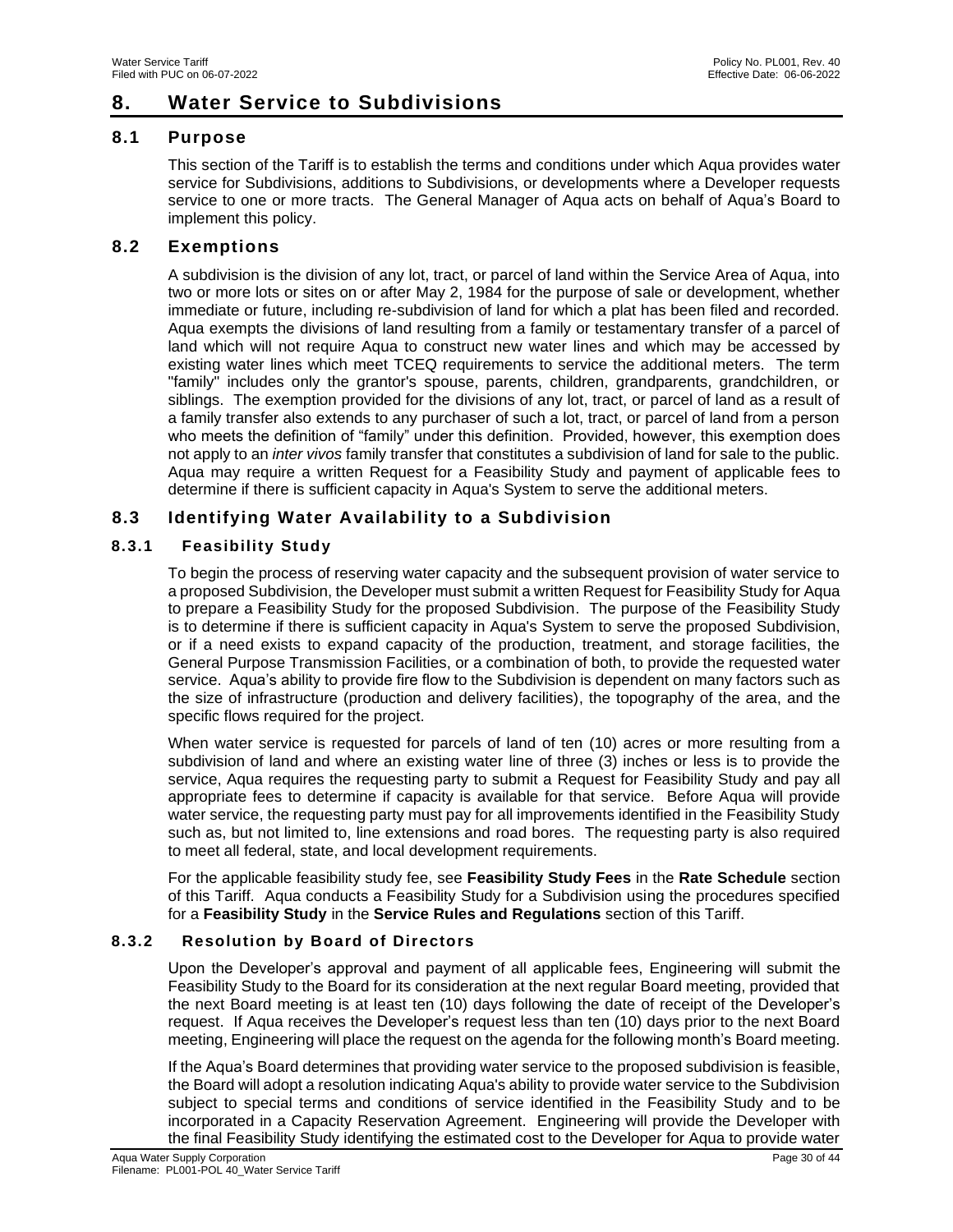service to the proposed Subdivision and the fees to reserve capacity in Aqua's System. At the time Aqua receives quotations from contractors based on the final detailed design of the facilities, Engineering will determine the Developer's share of the actual cost to construct the facilities necessary to provide water service to the proposed Subdivision. In addition, Aqua will provide the Developer with the amount of expenses, such as attorney's fees, estimated to be incurred by Aqua in negotiating and drafting the Capacity Reservation Agreement.

The Developer must pay Aqua a deposit in the amount of the estimated expenses and provide Aqua with a copy of the warranty deed conveying title to the Developer prior to the drafting of the Capacity Reservation Agreement. Upon completing construction of the facilities and following reconciliation of all expenses, if there are any funds remaining after making payments to cover all expenses, then Aqua will refund the amount of surplus funds to the Developer. If the deposit is insufficient to cover expenses, then the Developer must immediately pay Aqua the additional funds in the amount of the balance.

# <span id="page-30-0"></span>**8.3.3 Capacity Reservation**

A determination that providing water service to a proposed Subdivision is feasible does not reserve capacity in Aqua's System to serve the proposed Subdivision. Uncommitted water supply capacity existing in Aqua's System is available on a first come, first served basis, and may be reserved only in accordance with this Tariff. A Developer does not have any rights to water supply capacity until after full execution of a Capacity Reservation Agreement and payment of capacity reservation fees. A Developer must pay a Capacity Reservation Fee for each LUE reserved for a tract of land resulting from the subdivision of a larger tract of land occurring on or after May 2, 1984.

# <span id="page-30-1"></span>**8.3.4 Large Volume Service – District**

This section is only applicable to Districts to be decertified from Aqua's CCN retail Service Area that enter into agreements with Aqua after August 5, 2013.

- (1) Any District desiring to buy water on a bulk basis is required to negotiate a special contract with Aqua for such purpose. The contract will, as a minimum, stipulate that Aqua will provide a specified quantity of water at a metered point of delivery. Each District is responsible for constructing, owning, operating, and maintaining all re-pressurization facilities, retail water distribution facilities, and the like to provide retail water service to the District.
- (2) All District Large Volume Service contracts require Aqua be the sole source of water for whatever area is to be served by the District.

# <span id="page-30-2"></span>**8.4 Reserving Capacity in Aqua's System**

Aqua will not provide water service to a lot in a Subdivision unless the Developer has reserved capacity for the requested connection in accordance with Aqua's Tariff.

# <span id="page-30-3"></span>**8.4.1 Capacity Reservation Agreement and Fees**

To maintain the right to utilize the capacity held in Aqua's System, the Developer must first execute a Capacity Reservation Agreement and pay in full the required capacity reservation fees prior to expiration of the holding period. Aqua will include a Capacity Reservation Fee as a component of the System Development Fee for any tract of land resulting from the subdivision of a larger tract of land occurring on or after May 2, 1984.

The capacity reservation fees are payable in the form of a cashier's check or other form of payment approved by the Board or Aqua's General Manager. If the Developer does not satisfy all requirements of this subsection, any capacity held for the proposed Subdivision will revert to first come, first served availability.

# <span id="page-30-4"></span>**8.4.2 Reserving Existing Production, Treatment, and Storage Capacity**

To reserve available capacity for a Subdivision, based on the types of service, the Developer must complete the following requirements.

# **8.4.2.1 Standard Service**

The Developer pays Aqua a Capacity Reservation Fee in the amount of **\$600.00** for each reserved LUE. The Capacity Reservation Fee is a component of the System Development Fee. The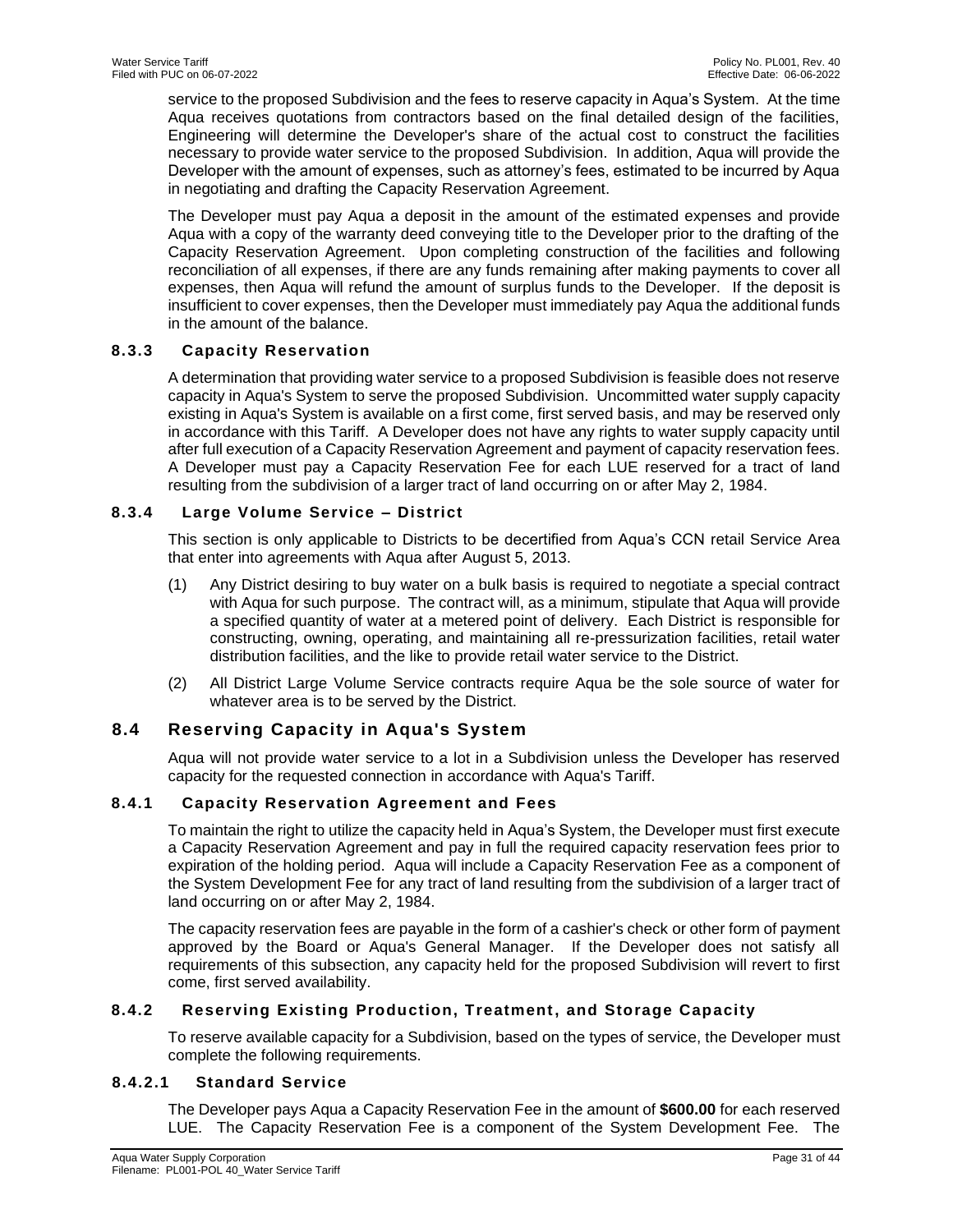Developer pays the Capacity Reservation Fee at the time capacity is reserved. The remainder of the System Development Fee is paid at the time the meter is installed. The System Development Fee compensates Aqua for its investment in the water production, treatment, storage, and transmission facilities which the new customer utilizes when connected to Aqua's System. For multi-family residences with two (2) or more units, each dwelling unit must have its own meter and Aqua will charge each dwelling unit a Capacity Reservation Fee. The Capacity Reservation Fee is payable in the form of a cashier's check or other form of payment approved by the Board or Aqua's General Manager at the time of execution of the Capacity Reservation Agreement.

# **8.4.2.2 Multi-Unit Residences**

In the case of multi-dwelling unit residences served by Multiple Owner Large Volume Service, one or more master meters may serve the development. In this situation, Engineering adjusts the number of dwelling units by multiplying by a factor of 0.7 for dwelling units that share common walls, such as townhouses or condominiums. The Capacity Reservation Fee is payable in the form of a cashier's check or other form of payment approved by Aqua's Board or Aqua's General Manager at the time of execution of the Capacity Reservation Agreement.

# **8.4.2.3 Commercial**

Each commercial user must have its own meter. Engineering determines the commercial Capacity Reservation Fee by calculating the ratio of the water demand needed by the commercial customer to the water demand for a single family residential customer, and then multiplying the then current single family Capacity Reservation Fee times the derived ratio. Provided however, the cost of a commercial capacity reservation fee will never be less than the single family residential capacity reservation fee. The Capacity Reservation Fee is payable in the form of a cashier's check or other form of payment approved by Aqua's Board or Aqua's General Manager at the time of execution of the Capacity Reservation Agreement.

# **8.4.2.4 Construction Costs**

The Developer pays Aqua the Costs of Construction necessary to provide service from the nearest point of adequate supply in Aqua's existing General Purpose Transmission Facilities to the proposed Subdivision. The Developer will pay these construction costs at the time of execution of the Capacity Reservation Agreement. These costs are payable in the form of a cashier's check or other form of payment approved by Aqua's Board or Aqua's General Manager at the time of execution of the Capacity Reservation Agreement.

The Developer agrees to construct all facilities included in the Developer Project and, upon completion and acceptance by Engineering, deed all facilities constructed under this section of the Tariff to Aqua together with all easements in which the facilities are located.

# <span id="page-31-0"></span>**8.4.3 Reserving New Production, Treatment, and Storage Capacity**

If it is necessary for Aqua to add capacity to Aqua's System before it can adequately serve the Developer's proposed Subdivision, the following requirements apply:

- (1) The Developer pays the Costs of Construction necessary to provide service from the nearest point of adequate supply in Aqua's existing General Purpose Transmission Facilities to the proposed Subdivision.
- (2) The Developer pays the greater of (1) a Capacity Reservation Fee in the amount of \$600.00 for each single family residential customer or equivalent as described in section **Reserving Existing Production, Treatment, and Storage Capacity**, or (2) all Costs of Construction to upgrade that portion of Aqua's Production and Storage Facilities necessary to meet the requirements of the Developer's requested service.
- (3) Engineering designs all improvements to Aqua's System and Aqua or Aqua's agents constructs all the necessary improvements to meet the requirements of the Developer's requested service. The Developer bears the Costs of Construction of all such improvements in accordance with (1) and (2) above. At the time of execution of the Capacity Reservation Agreement, the Developer pays Aqua the full amount of the Costs of Construction. The Capacity Reservation Fee is payable in the form of a cashier's check or other form of payment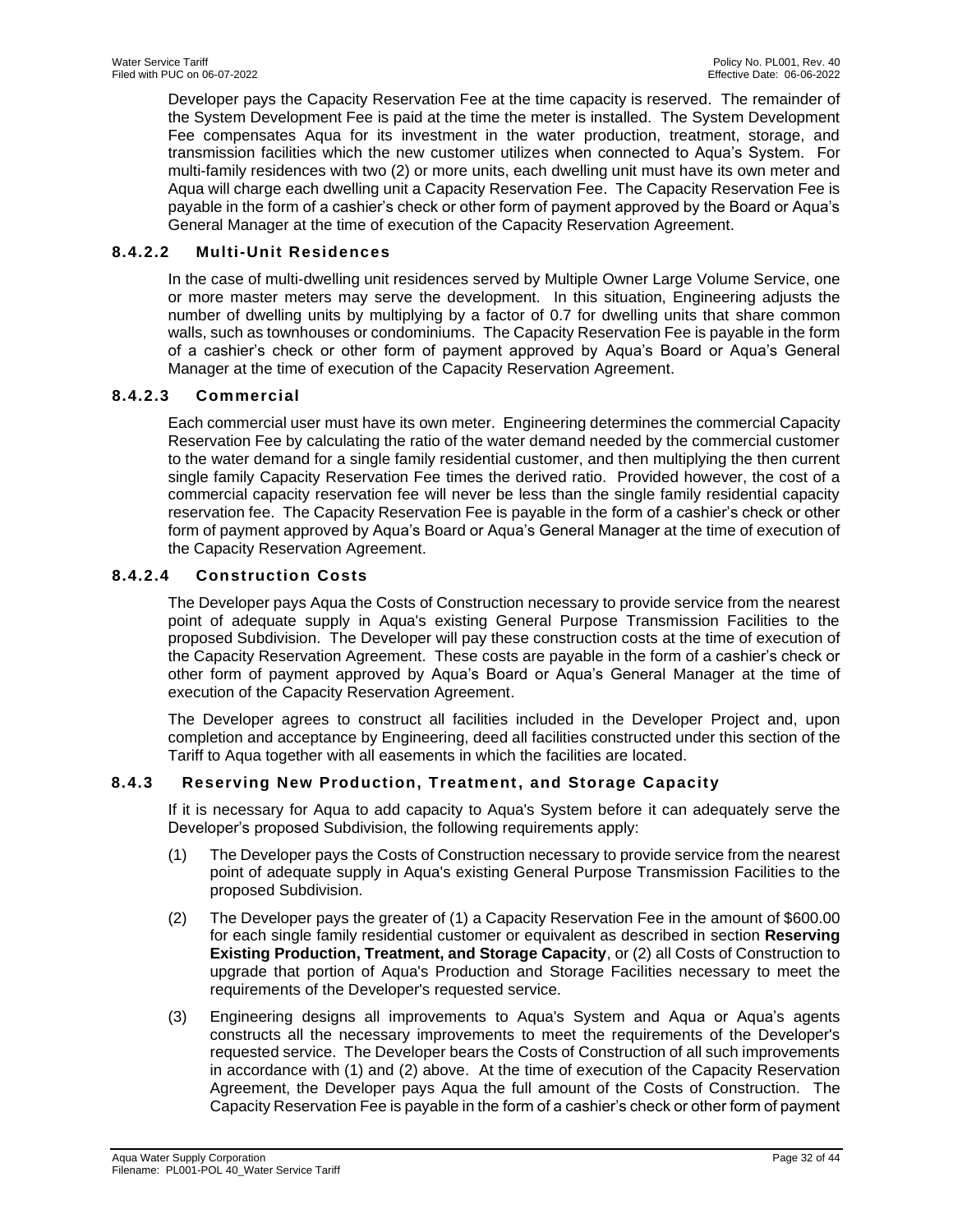approved by the Aqua's Board or Aqua's General Manager at the time of execution of the Capacity Reservation Agreement.

(4) The Developer agrees to construct all facilities included in the Developer Project and, upon completion and acceptance by Engineering, deed all facilities constructed under this section of the Tariff to Aqua together with all easements in which the facilities are located.

# <span id="page-32-0"></span>**8.4.4 Term of Capacity Reservation Agreements**

All Capacity Reservation Agreements are subject to the terms of the Aqua Water Supply Corporation's rules and regulations, including the Water Tariff on file with the PUC. All Capacity Reservation Agreements are also subject to any future amendments or modifications of the rules and regulations and the Water Tariff. In the event the terms of a Capacity Reservation Agreement conflict with the rules and regulations and the Water Tariff, the rules and regulations and the Water Tariff will control. The Capacity Reservation Agreement has a term of ten (10) and 1/2 years (126 months) from the date of execution of the Agreement. Aqua will consider a request for an agreement with a term of greater than ten (10) and 1/2 years (126 months) or any extensions to existing agreements on a case by case basis. If any Capacity Reservation Agreement reaches its expiration and construction of the Developer Project is not underway, the capacity reserved pursuant to the Capacity Reservation Agreement will return to Aqua and again be available on a first come, first served basis.

### <span id="page-32-1"></span>**8.4.5 Availability of Water Service to Individual Lots**

The approval and execution of the Capacity Reservation Agreement between Developer and Aqua results in the availability of a specific amount of water capacity at the boundary of the Subdivision. The availability of water capacity at the boundary of the Subdivision does not mean that water service is available at a specific lot or that Aqua will set a meter at a lot upon request by the owner of the lot. Before capacity and water service is available at a lot within the Subdivision, the Developer must complete the Developer Project and deed it to Aqua.

# <span id="page-32-2"></span>**8.4.6 Noting Availability of Water Capacity from Aqua on a Plat**

Before Aqua will indicate on a final plat of a Subdivision that water service is available, the Developer must either (1) complete construction of Developer Project, or (2) if construction of Developer Project is not complete, (i) execute restrictive covenants (see Restrictive Covenant form), or (ii) provide a letter of credit ("LOC") payable to Aqua in an amount equal to the costs of construction of the on-site water facilities for the Subdivision plus a 15% fee for contingencies.

In the event the Developer chooses to request the filing of restrictive covenants, Aqua will file the restrictive covenants in the real property or plat records of the county where the Subdivision is located. When the Developer Project is complete, Aqua will file the appropriate instrument to release the restrictive covenants. However, if the Developer Project is larger than ten (10) lots and completed in stages, Aqua will release specific lots from the restrictive covenants in groups of not less than ten (10) lots.

In the event the Developer chooses the option to submit a LOC, the Developer must first submit construction plans and specifications for the Developer's Project to Aqua, including a detailed cost estimate, for its review and approval. Aqua has 30 days to review and approve the plans and cost estimate for the Developer's Project.

The LOC must be in an amount equal to the detailed cost estimate for the Developer's Project plus a 15% contingency fee, will be irrevocable, issued by a state or federally chartered banking institution, payable to Aqua Water Supply Corporation, and have a one year term. Aqua will release the LOC to the Developer on completion and Aqua's acceptance of the Developer's Project.

If construction of the Developer's Project is not complete within 30 days of the expiration date of the LOC, then Aqua will cash the LOC and construct the Developer's Project. After payment of all costs resulting from construction of the Developer's Project, Aqua will refund any amounts remaining from the LOC to the Developer.

If the Developer desires to extend the LOC beyond the one year term, a written request for a substitute LOC must be submitted to Aqua not later than 60 days prior to the expiration of the active LOC. The Developer must include a revised cost estimate for the Developer's Project for Aqua's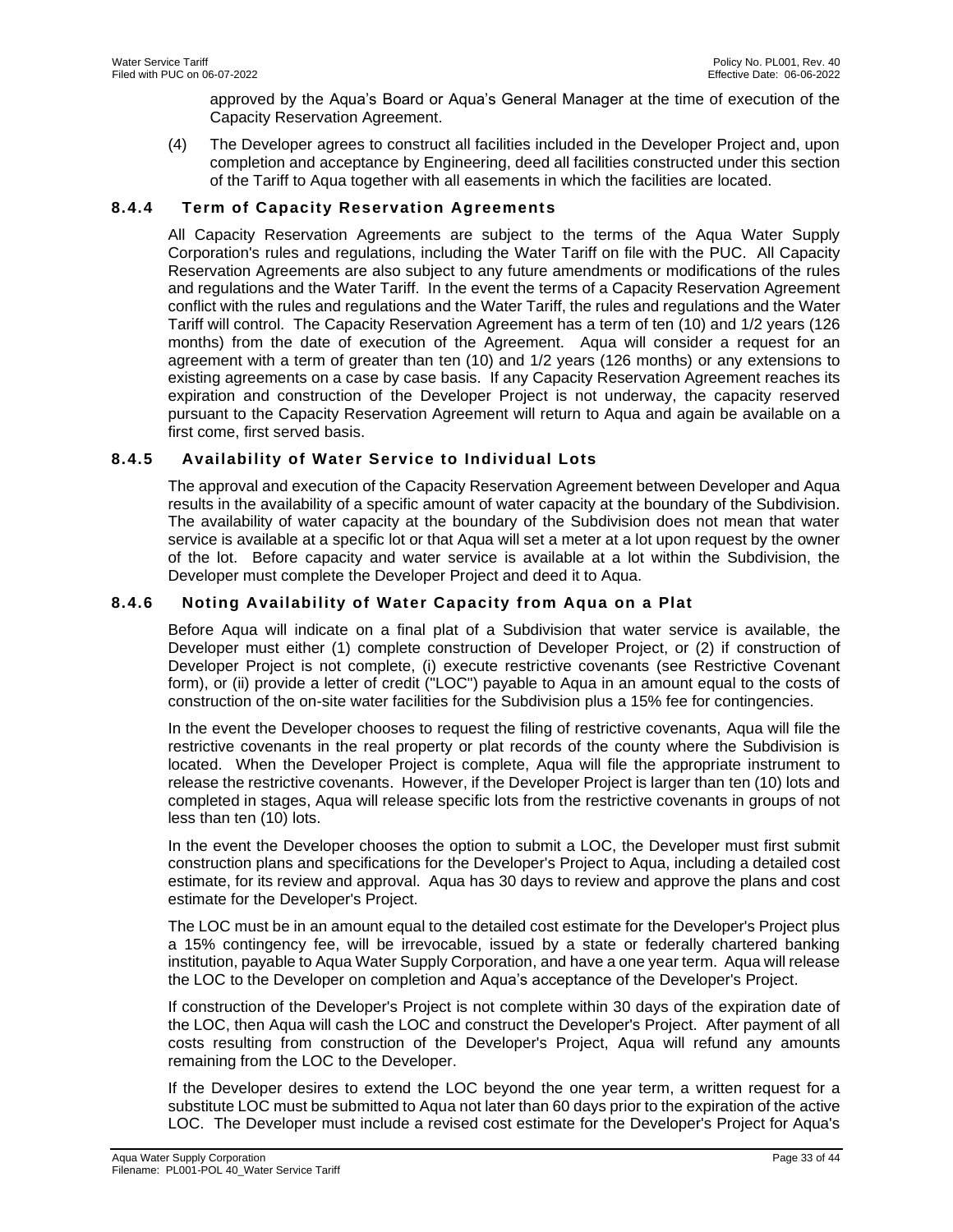review and approval. The amount of the successor LOC will include any cost increases for construction of the Developer's project. The Developer must submit the substitute LOC to Aqua not later than 30 days prior to the expiration of the active LOC. Upon Aqua's receipt of a substitute LOC, Aqua will release the previous LOC to the Developer.

Once Aqua reserves and allocates water supply capacity to a particular tract of land and indicates on a final plat that water service is available to that land, Aqua does not allow transfer of the water supply capacity to other land.

# <span id="page-33-0"></span>**8.4.7 One Time Eligibility for Refund of Capacity Reservation Fees**

A Developer who has paid Capacity Reservation Fees but has not received approval of the subdivision plat from a local governmental entity having jurisdiction and plat approval authority in the area in which the proposed Subdivision is to be located, may request a refund of Capacity Reservation Fees. The refund amount will be less any costs and expenses incurred by Aqua in connection with the proposed Subdivision. Aqua will pay the refund to the Developer provided the Developer satisfies all the following additional conditions:

- (1) Not more than 90 days have elapsed since the date the Developer paid Capacity Reservation Fees to Aqua.
- (2) Aqua has not given the Developer a previous refund of Capacity Reservation Fees in connection with the land on which the proposed Subdivision is located.
- (3) The Developer has not filed a plat of record that indicated Aqua would provide service to the proposed Subdivision.

The General Manager will determine the Developer's eligibility for a refund and the amount of refund to be made, if any. Along with the request for a refund, the Developer must return to Aqua any unrecorded plat bearing an original signature showing Aqua's commitment for service to a proposed Subdivision. Aqua's Board may extend the 90 day deadline for requesting a refund for a period of 30 days for good cause. The Developer must submit a request to Aqua for an extension stating the grounds for good cause no less than seven days prior to the last Board meeting to be held within the 90 day period.

# <span id="page-33-1"></span>**8.4.8 Transfer of Reserved Capacity Prohibited**

Any agreement executed in accordance with this policy is only a commitment to provide water to the specific tract of land described in the Capacity Reservation Agreement.

# <span id="page-33-2"></span>**8.4.9 Recording of Information Concerning Water Availability**

When a Developer subdivides a tract of land and does not reserve water supply capacity for the entire tract, Aqua may file a notice concerning water availability in the real property records of the county in which the tract of land is located. The notice may reference the agreement between Aqua and the Developer and it may specify the portions of the tract of land for which water service is available and the residual portions of the tract of land for which the Developer has not reserved water supply capacity.

# <span id="page-33-3"></span>**8.5 Unplatted Non-Compliant Subdivided Tracts of Land**

This section of the Tariff applies to an application for setting a meter and providing water service to a lot or parcel of land resulting from the subdivision of a tract of land where the Developer has not complied with Aqua's rules and regulations concerning **Water Service to Subdivisions.** The subject land in the water service application must be located in a subdivision of tracts, lots, or parcels that is exempt from the applicable county's platting requirements. To obtain water service for **Unplatted Non-Compliant Subdivided Tracts of Land**, an applicant must submit a water service application to Aqua along with a copy of a platting exemption letter from the county in which the tract of land is located.

Aqua will require the applicant to request and pay the appropriate fee for a Feasibility Study which will determine if water capacity is available for that service. Before Aqua will provide water service, the requesting party must pay for all improvements identified in the Feasibility Study such as, but not limited to, line extensions and road bores. The requesting party must also meet all federal, state, and local development requirements.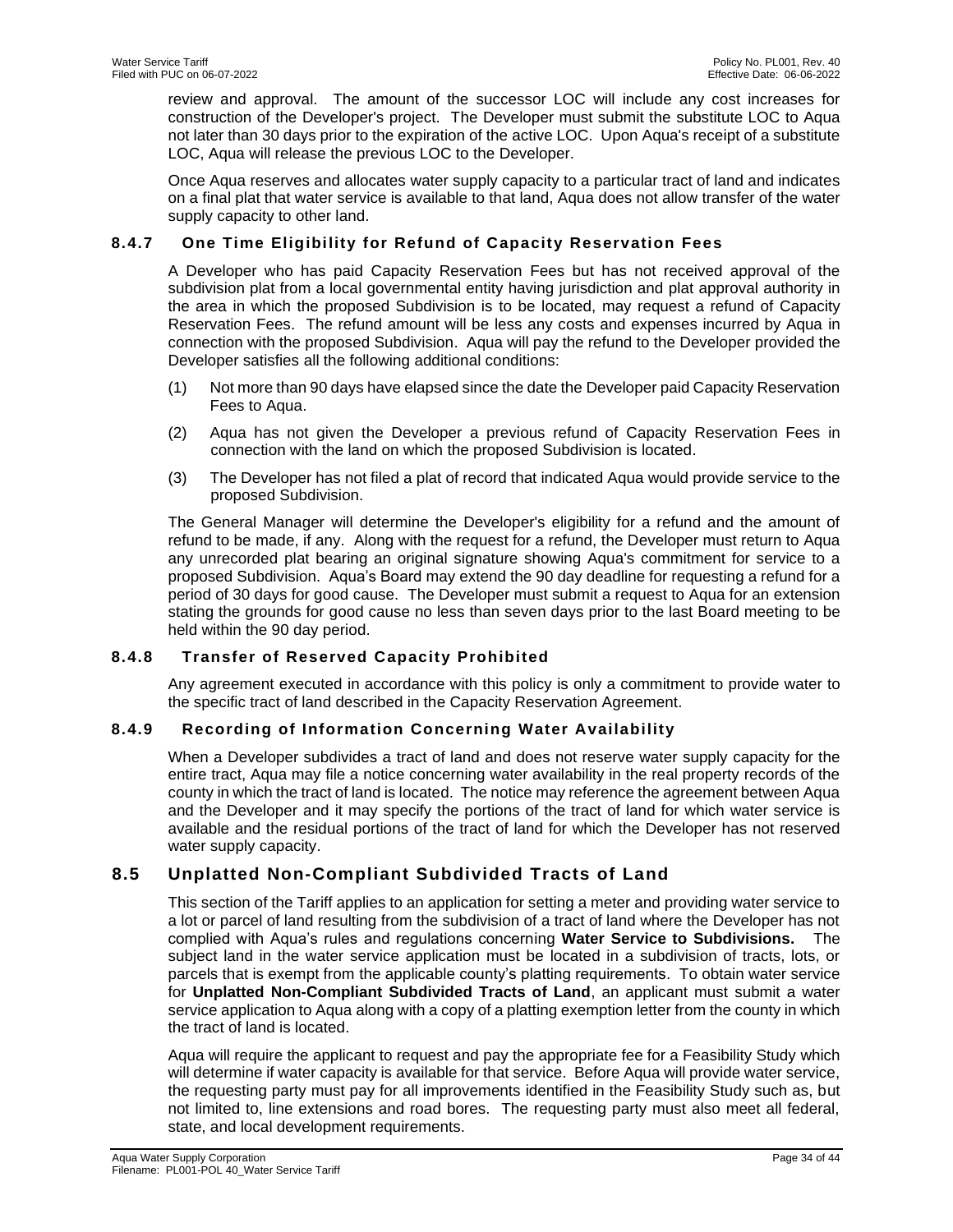If Aqua determines water supply capacity in Aqua's System is available, an applicant, other than the Developer, may obtain service to a single lawfully subdivided lot or parcel by payment of the membership fee, the applicable meter installation and System Development Fees, and the Capacity Reservation Fee required in **Reserving Existing Production, Treatment, and Storage Capacity** section of this Tariff. Additionally, if an extension of Aqua's water supply lines is necessary to provide water service to the tract, lot, or parcel, the applicant must pay all costs which the Developer would have been required to pay to receive service. These costs include, but without limitation, all costs to extend Aqua's General Purpose Transmission Facilities and the cost of materials and installation of an adequately sized water line to deliver sufficient water to serve all tracts, lots, or parcels of the non-compliant subdivision. For this purpose, Aqua may require at least a six (6) inch water line. Additionally, Aqua will require the water line to extend across the entire frontage of the applicant's property.

# <span id="page-34-0"></span>**8.6 Platted Non-Compliant Subdivided Tracts of Land**

If the subdivided tract is platted and the plat language states that Aqua has not agreed to serve water to the tract (See **Exhibit B** for example of plat language), then the applicant is required to request and pay the appropriate fee for a Feasibility Study. Before Aqua will provide service to any of the tracts, lots, or parcels, a Feasibility Study must be completed and the applicant must satisfy all requirements to bring all the tracts into compliance. An applicant, applicants, or Developer may become eligible for water service from Aqua by bringing the *whole platted non-compliant subdivision into compliance* with Aqua's rules and regulations in this Tariff concerning **Water Service to Subdivisions**.

Subject to the availability of water supply capacity in Aqua's System, the applicant may obtain service to the platted non-compliant subdivided tracts of land by proceeding with the **Water Service to Subdivisions** process and by payment for the Capacity Reservation Fees for all tracts, lots, or parcels within the non-compliant subdivision required by **Reserving Existing Production, Treatment, and Storage Capacity** in this Tariff. Additionally, if an extension of Aqua's water supply lines is necessary to provide water service to the lot(s) or parcel(s) of the platted noncompliant subdivision, the applicant must pay all costs associated with that extension to receive service. These costs include, but without limitation, all costs to extend Aqua's General Purpose Transmission Facilities and the cost of materials and installation of an adequately sized water line to deliver sufficient water to serve all tracts of the platted non-complaint subdivision. Aqua may require at least a six (6) inch water line.

Aqua will reject all applications for setting a meter and providing water service to the lots or parcels of land described under this section that result from subdividing a tract of land and where the Developer or applicant has not complied with the Aqua's rules and regulations concerning **Water Service to Subdivisions**.

# <span id="page-34-1"></span>**8.7 Construction Rules and Regulations**

# <span id="page-34-2"></span>**8.7.1 Submittal of Preliminary or Final Plat**

A Developer must submit to Aqua, and Aqua's Engineering must approve a preliminary or final plat and a water facilities' plan before commencing construction of a Developer Project. There is a nonrefundable fee of **\$50 per LUE** to review the water facilities plan internal to the subdivision. The water facilities plan must include the plans and specifications (construction drawings) of the improvements which will be located within the subdivision and a description of the rights-of-way in the subdivision in which the facilities will be constructed. The preliminary or final plat and plan must be approved, if required, by:

- (1) The county or counties in which the land is located.
- (2) The governing body of any city within whose corporate or extraterritorial jurisdiction the Subdivision is located.
- (3) The United States Fish and Wildlife Service and/or the Texas Parks and Wildlife Department.
- (4) Any other person or political subdivision whose approval will be required before Aqua can provide the service contemplated by the Developer's request.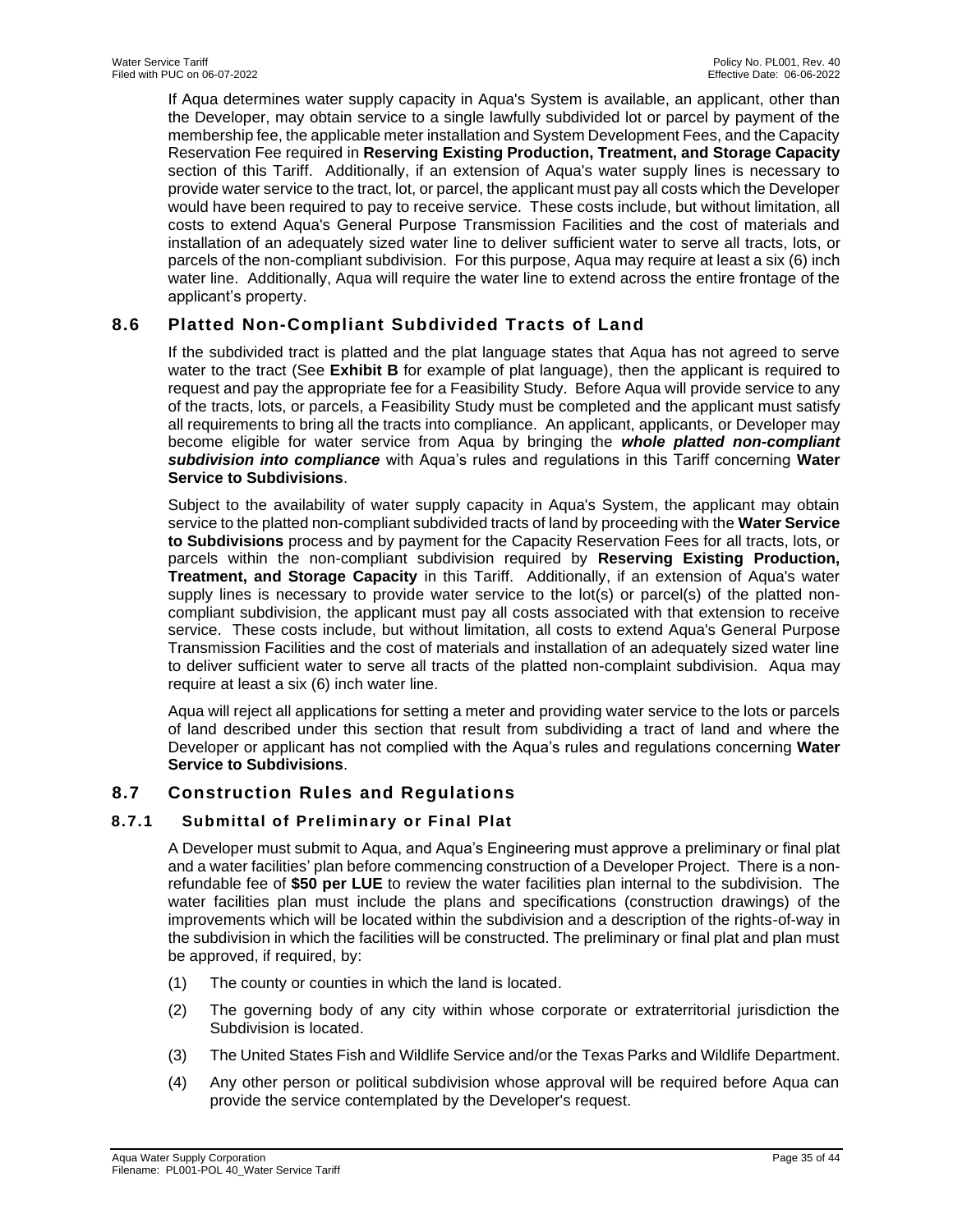A Developer may also satisfy the county requirements above with a written statement from a county or counties stating that the county does not require approval of the plat. In the event there is no response from the pertinent county or counties regarding plat approval or exemption, the Developer must submit written documentation establishing that approval of the plat is not required by the pertinent county or counties.

# <span id="page-35-0"></span>**8.7.2 Easements**

# **8.7.2.1 Easements for an Approach Main**

Before construction of a Developer Project begins, the Developer must dedicate to Aqua, or pay the cost of acquiring, title to a minimum 15 foot permanent easement and an adjacent minimum 15 foot temporary workspace easement. These easements will run from Aqua's existing General Purpose Transmission Facilities to the Developer's subdivision. Depending on Aqua's requirements, the permanent easement must include exclusive easement rights to a five (5) foot wide strip of land, the center line of which will be defined as the center line of the installed water line. The Developer will pay all costs of obtaining easements to Aqua in the form of a cashier's check or other form of payment approved by the Aqua's Board or Aqua's General Manager.

# **8.7.2.2 Easements for a Developer Project**

The Developer must dedicate to Aqua all easements within the subdivision necessary for water line construction within the subdivision. The Developer will also dedicate any additional easements as required where a deviation from dedicated utility easements is deemed necessary by Aqua. In locations where the applicable county commissioner's court or municipal governing body has approved specific utility location assignments within public utility easements (PUE), the developer will install internal water distribution lines within the PUE at the location assigned for water utility service. Where specific utility location assignments are not applicable, every easement for water lines within the subdivision will have a minimum width of 16 feet. The Developer must show all water line easements on the final recorded plat of the subdivision.

### **8.7.2.3 Boundary Easements**

The Developer must dedicate to Aqua title to a minimum 15 foot permanent easement and an adjacent minimum 15 foot temporary workspace easement along all roads and highways adjoining the subdivision for future water line construction. The minimum 15 foot permanent easement must include exclusive easement rights to a five (5) foot wide strip of land, the center line of which will be defined as the center line of the installed water line.

# **8.7.2.4 Clearing of Easements**

The Developer bears the cost of clearing and chipping the entire width of: (1) all easements which run from Aqua's existing General Purpose Transmission Facilities to the Developer's subdivision; (2) all easements within the subdivision necessary for water line construction within the subdivision; (3) all additional easements necessary where a deviation from dedicated utility easements is deemed necessary by Aqua; and (4) all public utility easements if an applicable County Commissioner's Court or municipal governing body has approved specific utility location assignments within the public utility easement.

# <span id="page-35-1"></span>**8.7.3 Costs Associated with Obtaining Easements**

The Developer will pay to Aqua all costs of obtaining right-of-way easements necessary to connect the Developer Project to Aqua's General Purpose Transmission Facilities, whether or not the easements are in the Subdivision. These costs are payable in the form of a Cashier's Check or other form of payment approved by the Aqua's Board or Aqua's General Manager.

#### <span id="page-35-2"></span>**8.7.4 Requirements of Local, State, and Federal Agencies**

All Subdivisions must meet the conditions of all local, state, and federal agencies having regulatory authority over lot sizes, sewage control, drainage, and right-of-way. When possible, Aqua will not place meters in locations where the meters may be subjected to vehicular traffic, such as placing a meter under a driveway providing access to a dwelling. If a Developer desires that one or more meters be placed in a location where, in the opinion of Aqua, the meter(s) may reasonably be subjected to vehicular traffic of any sort, then the report produced by Engineering will also include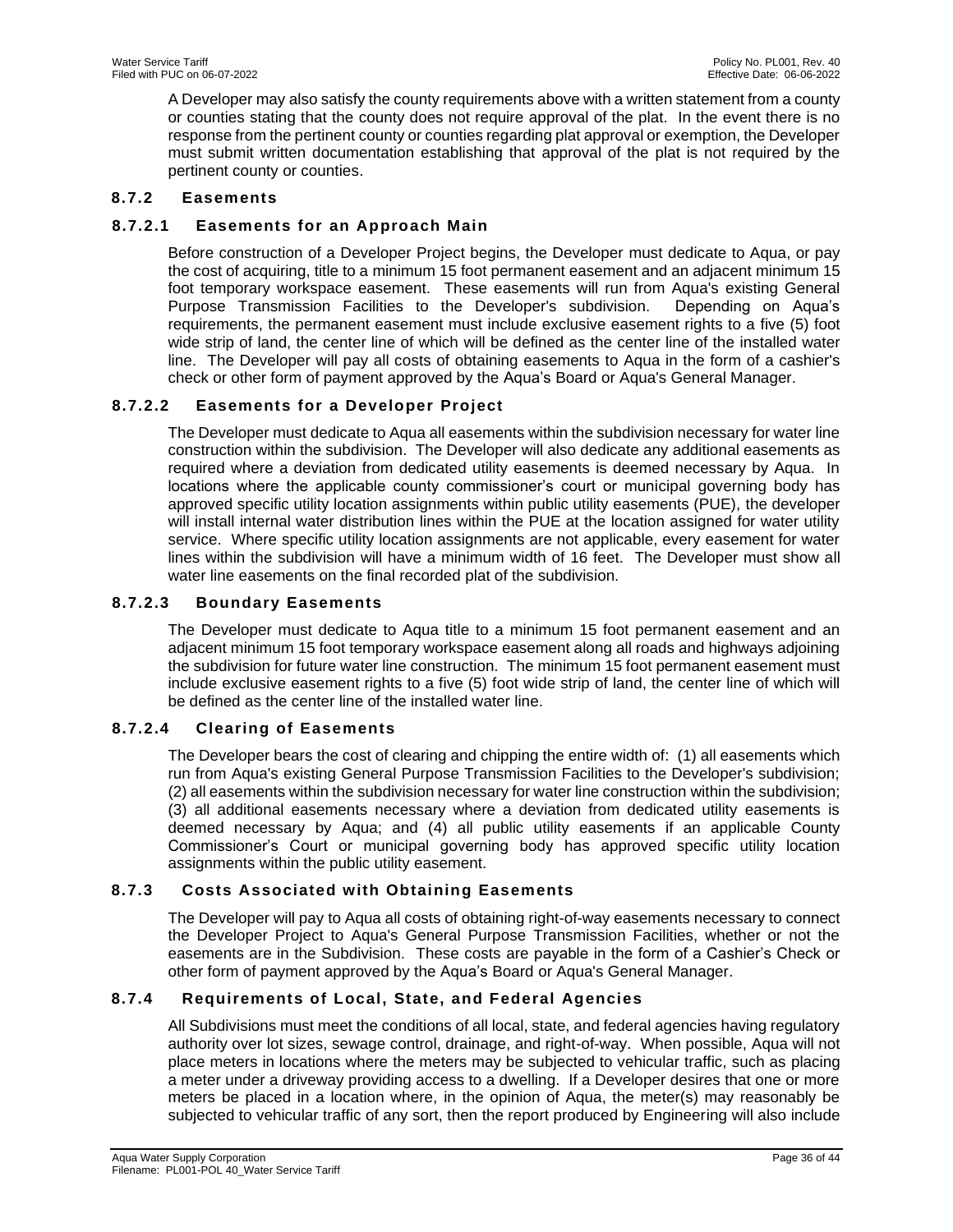an estimate of the cost to Developer of providing one or more meter boxes designed and constructed to minimize the likelihood of damage to the meter resulting from vehicular traffic.

# <span id="page-36-0"></span>**8.7.5 On-the-Ground Markings**

The Developer will provide accurate on-the-ground markings for all Developer Projects in conformance to Aqua's requirements.

### <span id="page-36-1"></span>**8.7.6 Construction Notification**

The Developer must provide sufficient notification to Aqua to allow Aqua to observe and inspect critical elements of construction. These include, but are not limited to:

- (1) water line and facility installation;
- (2) connections to existing mains;
- (3) pressure testing procedures; and
- (4) the testing of all water facilities.

If Developer fails to comply with the sufficient notification condition, Aqua may require Developer to uncover and expose the constructed facilities for Aqua's inspection. In any event, the Developer is responsibility for the integrity of the facilities.

# <span id="page-36-2"></span>**8.7.7 Acquisition by Eminent Domain**

Aqua may, if necessary, acquire any essential land or easements by eminent domain necessary to provide service to a subdivision. The Developer will pay all expenses associated with such eminent domain proceedings, including, but not limited to, legal fees, engineering fees, and the award of the Commissioners or the Court. These costs are payable in the form of a Cashier's Check or other form of payment approved by the Aqua's Board or Aqua's General Manager.

# <span id="page-36-3"></span>**8.7.8 Oversizing Improvements**

# **8.7.8.1 Oversizing by Aqua**

It may be necessary from time to time for Aqua to oversize improvements which are contemplated by the Developer, or Developers, to either its Production and Storage Facilities, its General Purpose Transmission Facilities, or the Developer Project. The decision on whether to oversize such facilities resides exclusively with Aqua. Aqua bears the cost of all oversizing requested by Aqua. Should Aqua, in its sole discretion, determine that: (1) Aqua does not have funds available for such oversizing at the time a request for service is received so that the Developer would, in the Developer's opinion, be delayed from proceeding with its Subdivision, or (2) Aqua's available funds should not be used for oversizing on a Developer Project at the time a request for service is received, Aqua will agree to enter a contract where all such oversizing is paid by the Developer and Aqua will reimburse the Developer out of future Capacity Reservation Fees. Aqua will agree to make an accounting on an annual basis of the Capacity Reservation Fees received for the preceding year which utilized capacity in the system oversized at the expense of the Developer and pay the Developer an amount equal to 60% of these received fees until Developer is fully compensated for the cost of funding Aqua's oversizing. However, Aqua will not agree to pay interest on the funds the Developer expended for Aqua's oversizing improvements. Additionally, the term of this contract must not exceed ten (10) years. At the expiration of the term of the contract, Aqua will have no further obligation to reimburse the Developer for funds expended in such oversizing.

# **8.7.8.2 Oversizing by Developer**

If Aqua's Board determines that Aqua should construct an improvement to its General Purpose Transmission Facilities to serve the needs of existing members and that these facilities, if oversized, may also reasonably provide capacity for a Developer Project, the Developer will be allowed to enter a contract with Aqua to oversize the facilities to provide capacity for the Developer Project. The Developer must agree to pay the incremental cost to oversizing the facilities beyond the capacity Aqua would have constructed for improvements to serve its members.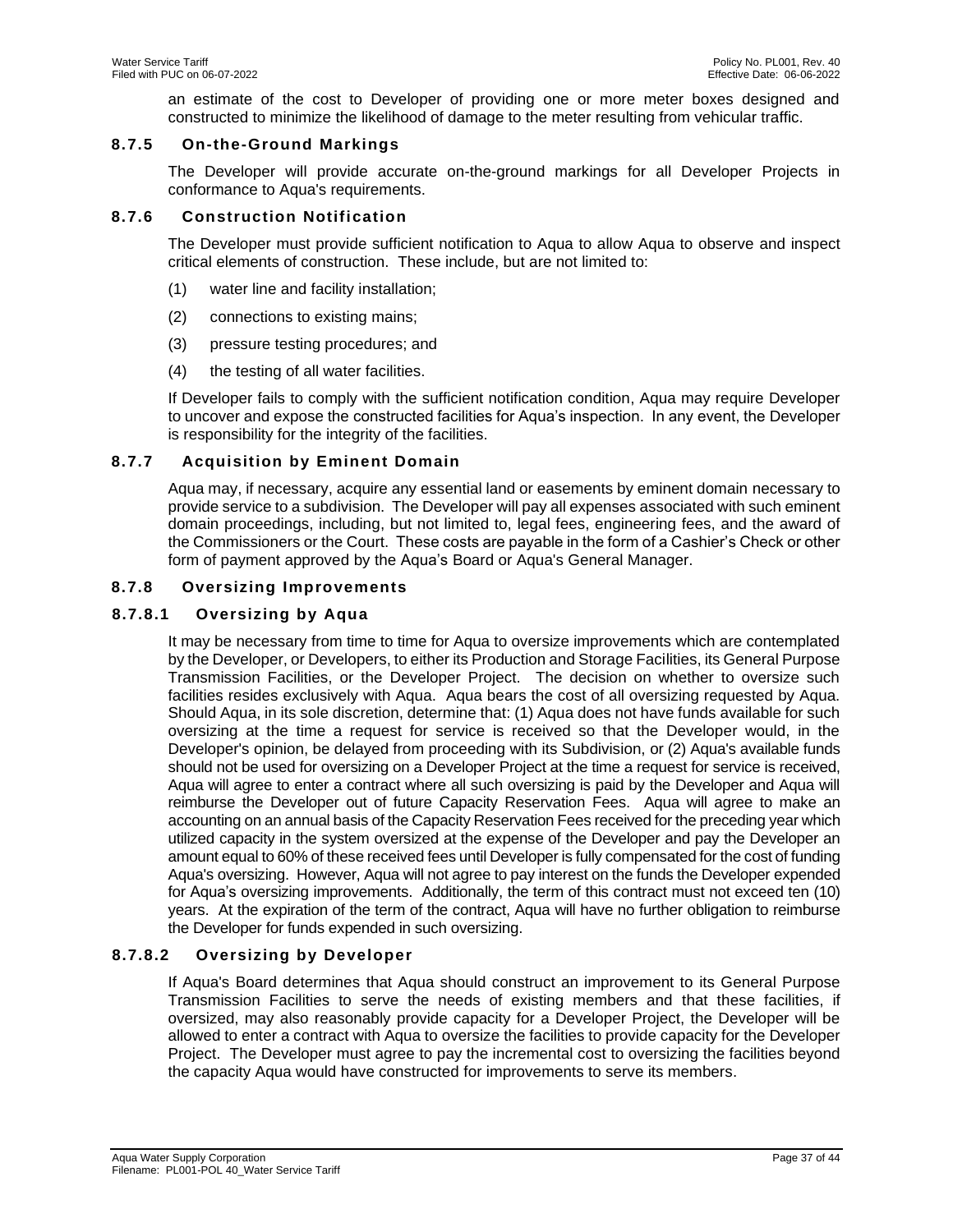### <span id="page-37-0"></span>**8.8 Acceptance**

Aqua will inspect and accept all facilities constructed in all Subdivisions, additions to Subdivisions, and developments in Aqua's Service Area before provision of water service.

- (1) Aqua must approve all facilities constructed in Aqua's Service Area. Under this policy, the Developer bears the cost for these services.
- (2) Aqua will accept the dedicated facilities only if the Developer constructs the facilities in strict conformance with the previously approved construction plans and specifications.
- (3) Aqua will, at the expense of the Developer, inspect and test the facilities to ensure they meet Aqua's standards.
- (4) After receipt of as-built drawings, letters of acceptance, and final Developer Project approval from Aqua, Aqua will accept the Developer Project provided the Developer has complied with other applicable portions of these rules and regulations including, but not limited to, the requirements in the **Construction Rules and Regulations** section of this Tariff.
- (5) Aqua will not provide water service to a Subdivision until (1) the Developer has paid all amounts owed to Aqua under these rules and regulations; (2) the facilities have achieved compliance with applicable hydraulic standards; (3) the Developer has submitted documentation of a satisfactory bacteriological test for the facilities; and (4) the Developer has presented Aqua a certificate applicable to the subdivision issued pursuant to Section 212.0115 of the Texas Local Government Code if the subdivision is within the jurisdiction of a municipality under Section 212.0115(a) of the Texas Local Government Code. Until the requirements of this subsection are satisfied, Aqua will not provide water to the Subdivision for any purpose other than testing or flushing.
- (6) After receipt of all invoices related to the Developer's Project, Aqua will reconcile expenses and provide a refund to the Developer for overpaid expenses or invoice the Developer for uncompensated expenses.
- (7) Upon acceptance of Developer's Project, Aqua will sign the plat or release the Restrictive Covenants.

# <span id="page-37-1"></span>**8.9 USDA–Rural Development**

The Developer recognizes that Aqua must comply with United States Department of Agriculture – Rural Development rules and regulations as promulgated from time to time as those rules and regulations apply to the service, rates, and capacity addition of Aqua.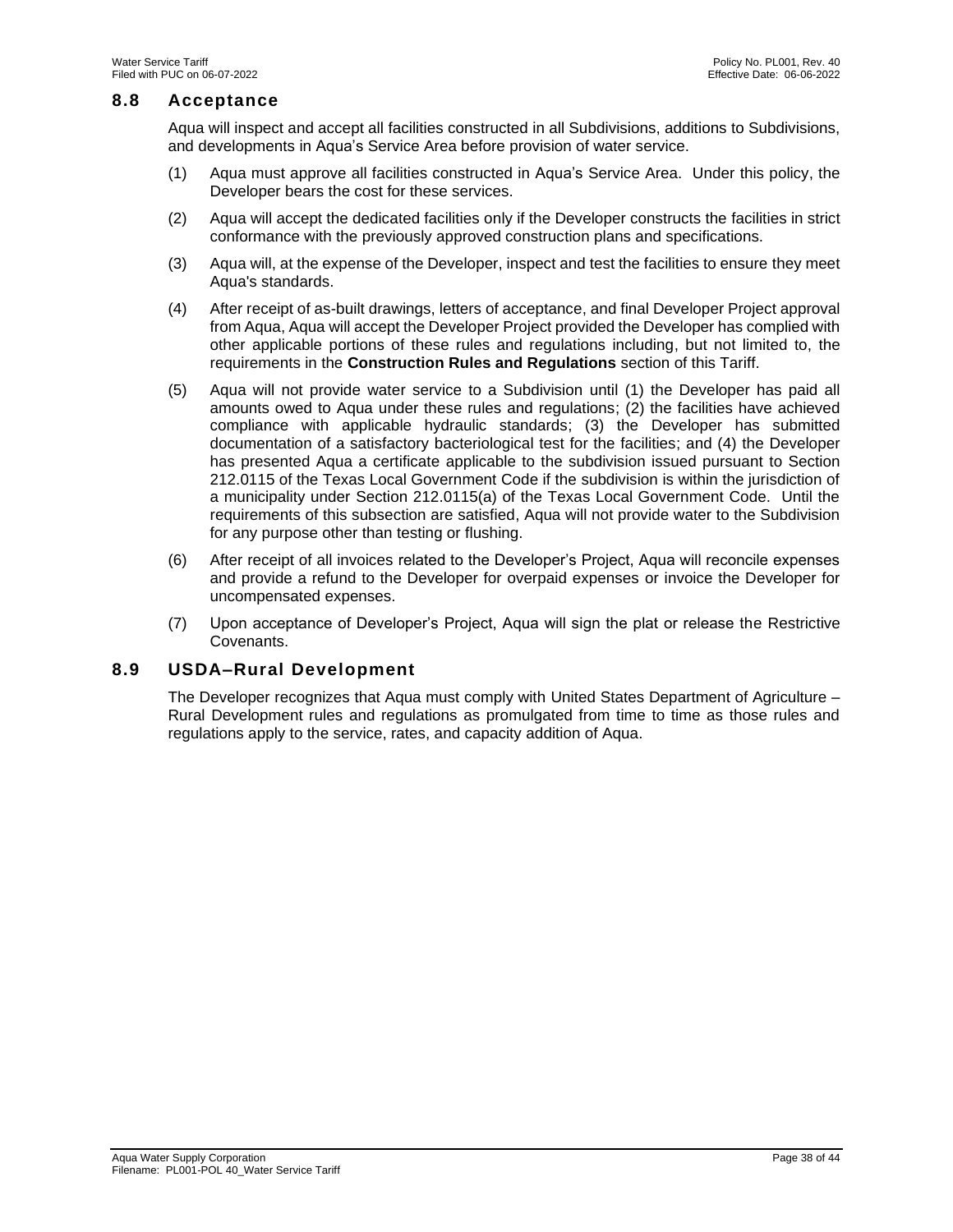# <span id="page-38-0"></span>**9. Water Rationing Policy**

# <span id="page-38-1"></span>**9.1 Necessity for Rationing**

When system demand threatens to exceed production or storage capability, or refilling the storage facilities is rendered impossible, Aqua's General Manager may declare that a necessity for rationing exists, and thereafter ration water in accordance with the Drought Contingency Plan.

# <span id="page-38-2"></span>**9.2 Drought Contingency Plan**

When it is necessary to implement water rationing, actions will strictly follow the requirements of Aqua's Drought Contingency Plan. The Drought Contingency Plan is a policy that is updated every five years, approved in a resolution by Aqua's Board of Directors, and filed with the Texas Water Development Board.

# <span id="page-38-3"></span>**10. Requests for Public Information**

# <span id="page-38-4"></span>**10.1 Procedures**

The procedures for inspecting or obtaining copies of Aqua's records subject to inspection under Chapter 552 of the Texas Government Code are as follows:

- (1) Make all requests for inspection and/or copies of public information in writing.
- (2) The request must sufficiently identify the requested information. If the request is vague or too broad, Aqua may require the requestor to narrow it in writing.
- (3) The requestor must complete inspection of the public information not later than the 10th day after it is made available. Aqua may grant two additional ten-day periods, one at a time, if the requestor files a written request for additional time with Aqua.
- (4) If the requested information is stored electronically, and requires programming or manipulation of data, Aqua will provide a written statement in accordance with Section 552.231 of the Texas Government Code.
- (5) Whenever possible, Aqua will estimate the time needed to fulfill the request and the cost of any applicable charges.
- (6) If applicable charges exceed \$100.00, Aqua will require a deposit or bond before compiling the information. The requestor must pay all charges before delivery of the copies.

# <span id="page-38-5"></span>**10.2 Rate Schedule for Public Information**

The charges for obtaining copies of Aqua's records that are subject to inspection under Chapter 552 of the Texas Government Code are as follows:

| <b>Personnel Charge</b>                     | \$25.00 per Hour        |
|---------------------------------------------|-------------------------|
| <b>Programming Time Charge</b>              | \$30.00 per Hour        |
| <b>Overhead Charge</b>                      | 20% of Personnel Charge |
| <b>Materials and Miscellaneous Supplies</b> | <b>Actual Cost</b>      |
| <b>Postage and Shipping</b>                 | <b>Actual Cost</b>      |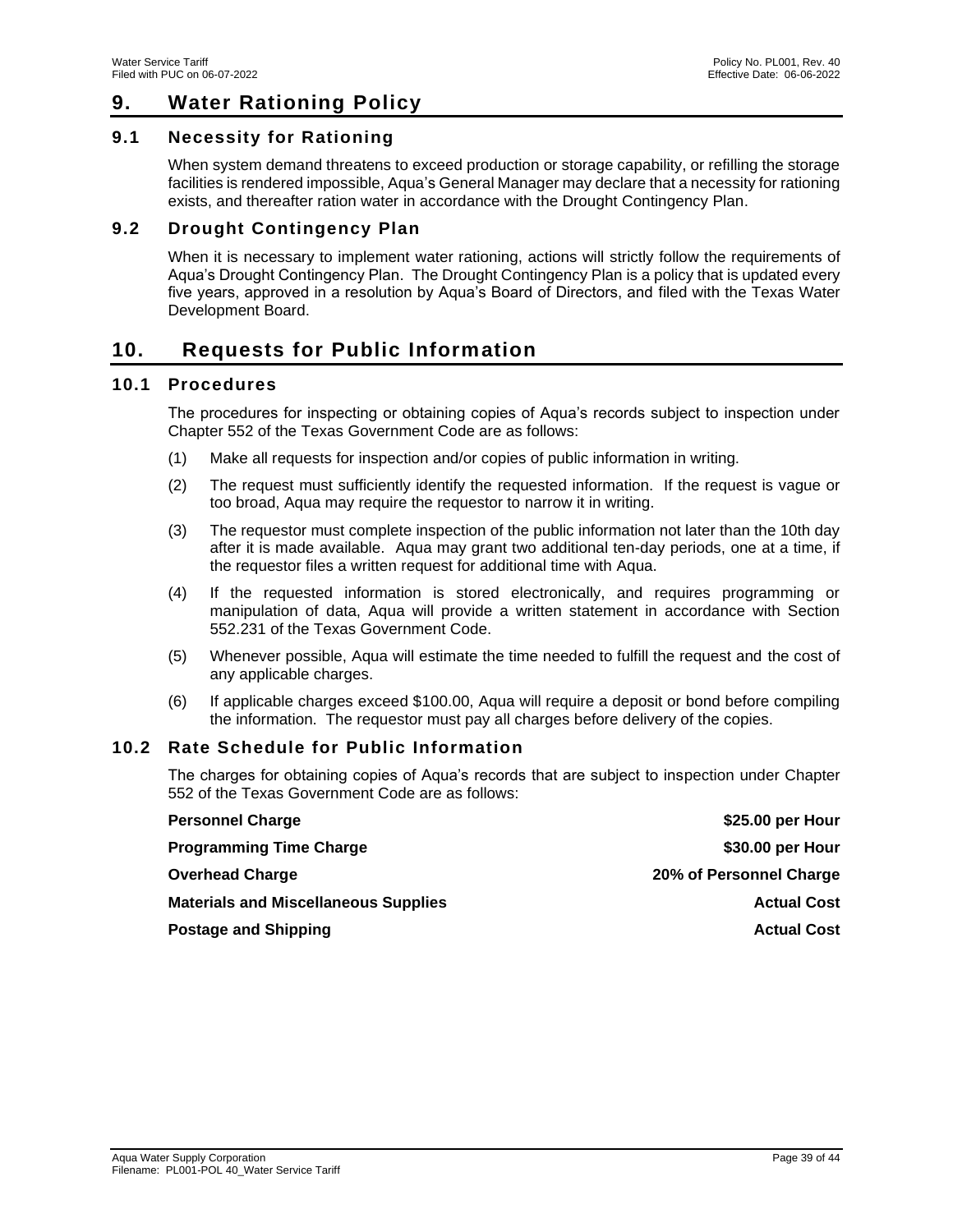# <span id="page-39-0"></span>**11. References**

| By-Laws      | Aqua Water Supply Corporation               |
|--------------|---------------------------------------------|
| <b>PL002</b> | <b>Water Service to Districts Policy</b>    |
| <b>PL007</b> | <b>Wholesale Water Service Policy</b>       |
| <b>PL008</b> | Drought Contingency Plan Policy             |
| AF003        | Request for Feasibility Study Form          |
| AF006        | <b>Water Service Application Form</b>       |
| AF008        | Water Service Agreement Form                |
| AF013        | Transfer of Membership Form                 |
| AF016        | Multiple Tap Agreement Form                 |
| AF021        | Request for Release of Easement Form        |
| AF024        | <b>Cross-Connection Permit Form</b>         |
| AF031        | Cost Estimate to Provide Water Service Form |
| AT005        | <b>Restrictive Covenant Template</b>        |

# <span id="page-39-1"></span>**12. Revisions**

| Rev. | <b>Description</b>               | <b>Author</b>  | <b>Effective Date</b> |
|------|----------------------------------|----------------|-----------------------|
| 39   | Previous revision of Policy      | Unknown        | 01-05-2016            |
| 40   | Comprehensive revision of Policy | <b>McMurry</b> | 12-01-2021            |
|      |                                  |                |                       |
|      |                                  |                |                       |
|      |                                  |                |                       |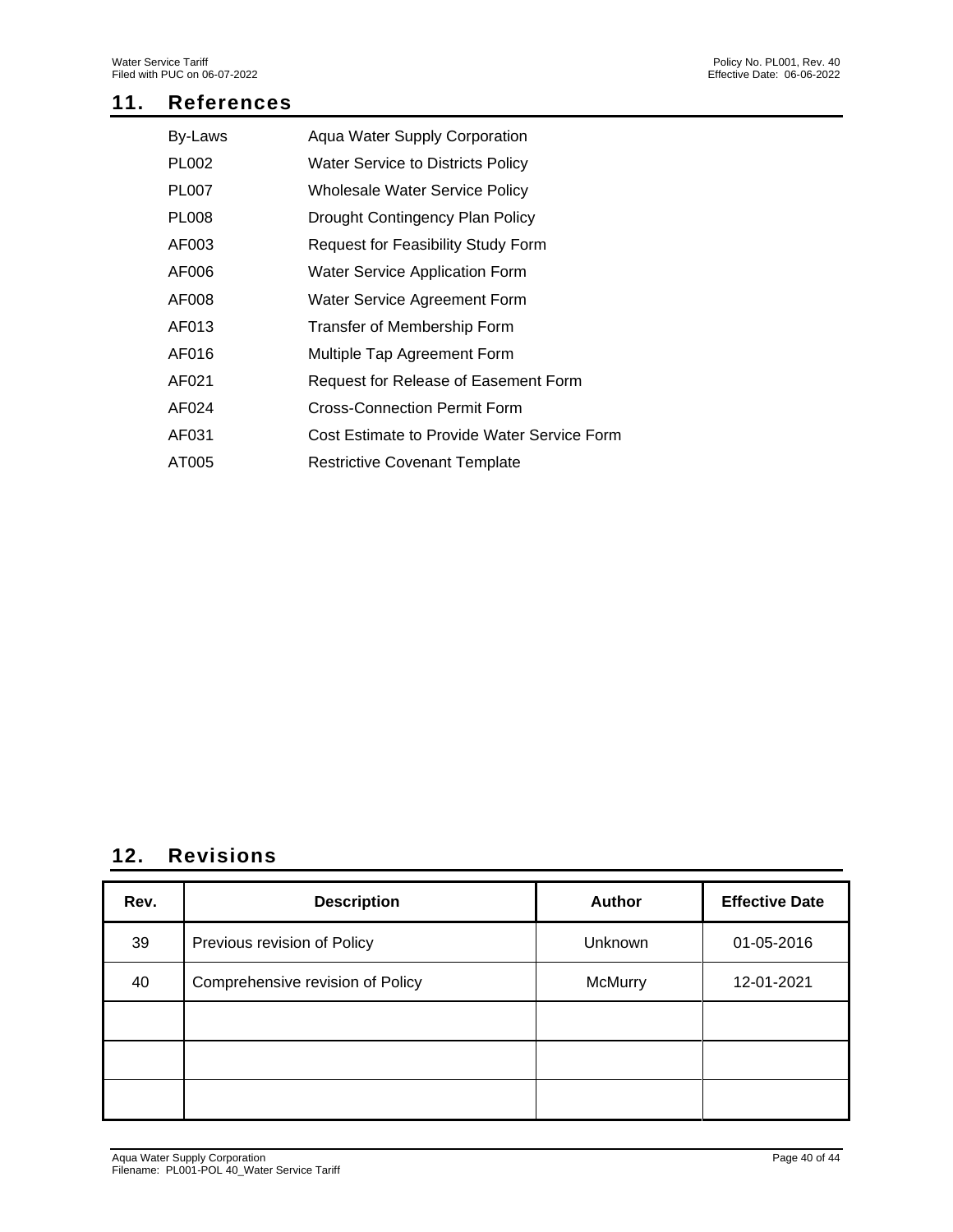# <span id="page-40-0"></span>**Exhibit A – Aqua WSC Water Service Agreement**

The following Terms and Conditions, Notice of Water Pressure Hazard, Notice Concerning Driveways, and Privacy Notice must be included in the Water Service Agreement.

### **TERMS and CONDITIONS**

The Corporation shall sell and deliver water service to the Member and the Member shall purchase, receive, and/or reserve water service from the Corporation in accordance with the Bylaws and Tariff of the Corporation as amended from time to time by the Board of Directors of the Corporation. Upon compliance with said policies, including payment of Membership Fee, the Member qualifies for membership as a new Member or continued membership as a Transferee and thereby may hereinafter be called a Member.

The Member shall pay the Corporation for service hereunder as determined by the Corporation's Tariff and upon the terms and conditions set forth therein, a copy of which is available for review at the Aqua office, upon the request of any Member.

All water shall be metered by meters to be furnished and installed by the Corporation. The meter and/or connection is for the sole use of the Member or customer and is to serve water to only one (1) dwelling and/or only one (1) business. Extension of pipe or pipes to transfer water from one property to another, to share, resell, or sub-meter water to any other persons, dwellings, business, and/or property, etc., is prohibited.

The Corporation shall have the right to locate a water service meter and the pipe necessary to connect the meter on the Member's property at a point to be chosen by the Corporation, and shall have access to its property and equipment located upon Member's premises at all reasonable times for any purpose connected with or in the furtherance of its business operations, and upon discontinuance of service the Corporation shall have the right to remove any of its equipment from the Member's property.

The Corporation's authorized employees shall have access to the Member's property or premises and service lines and plumbing facilities at all reasonable times for the purpose of inspecting for possible violations of the Corporation's policies and to ensure compliance with the state required Minimum Acceptable Operating Practices for Public Drinking Water Systems, as promulgated by the Texas Commission on Environmental Quality or successor agency, applicable plumbing codes, and utility construction standards. The Corporation strictly prohibits any direct connection between the public drinking water supply and a potential source of contamination. Potential sources of contamination shall be isolated from the public water system by an air-gap or an appropriate backflow prevention device. The Corporation strictly prohibits any cross-connection between the public drinking water supply and a private water system. These potential threats to the public drinking water shall be eliminated at the service connection by the installation of an air-gap or a reduced pressure-zone backflow prevention device. The Corporation strictly prohibits any connection which allows water to be returned to the public drinking water supply.

The Member shall allow his property to be inspected for possible cross-connections and other unacceptable plumbing practices. These inspections shall be conducted by the Corporation or its designated agent: (i) prior to initiating new water service; (ii) when there is reason to believe that cross-connections or other unacceptable plumbing practices exist; and/or (iii) after any major changes to the private plumbing facilities. The Corporation shall notify the Member in writing of any cross-connection or other unacceptable plumbing practice which has been identified during the initial inspection or the periodic re-inspection. The Member shall immediately correct any unacceptable plumbing practice on his premises. The Member shall, at his expense, properly install, test, and maintain any backflow prevention device required by the Corporation. Copies of all testing and maintenance records shall be provided to the Corporation.

In the event the total water supply is insufficient to meet all of the needs of the Members, or in the event there is a shortage of water, the Corporation may initiate the Water Rationing Plan as specified in the Corporation's Tariff. By execution of this Service Agreement, hereof, the Member shall comply with the terms of Water Rationing Plan.

The Member shall install at his own expense a service line from the water meter to the point of use, (herein referred to as the Member's side of the meter), including any customer service isolation valves and other equipment as may be specified by the Corporation. The Corporation does not install any equipment on the Member's side of the meter. The Member is responsible for maintaining the line and all equipment on the Member's side, including without limitation the pipe, fittings, and any other equipment installed by the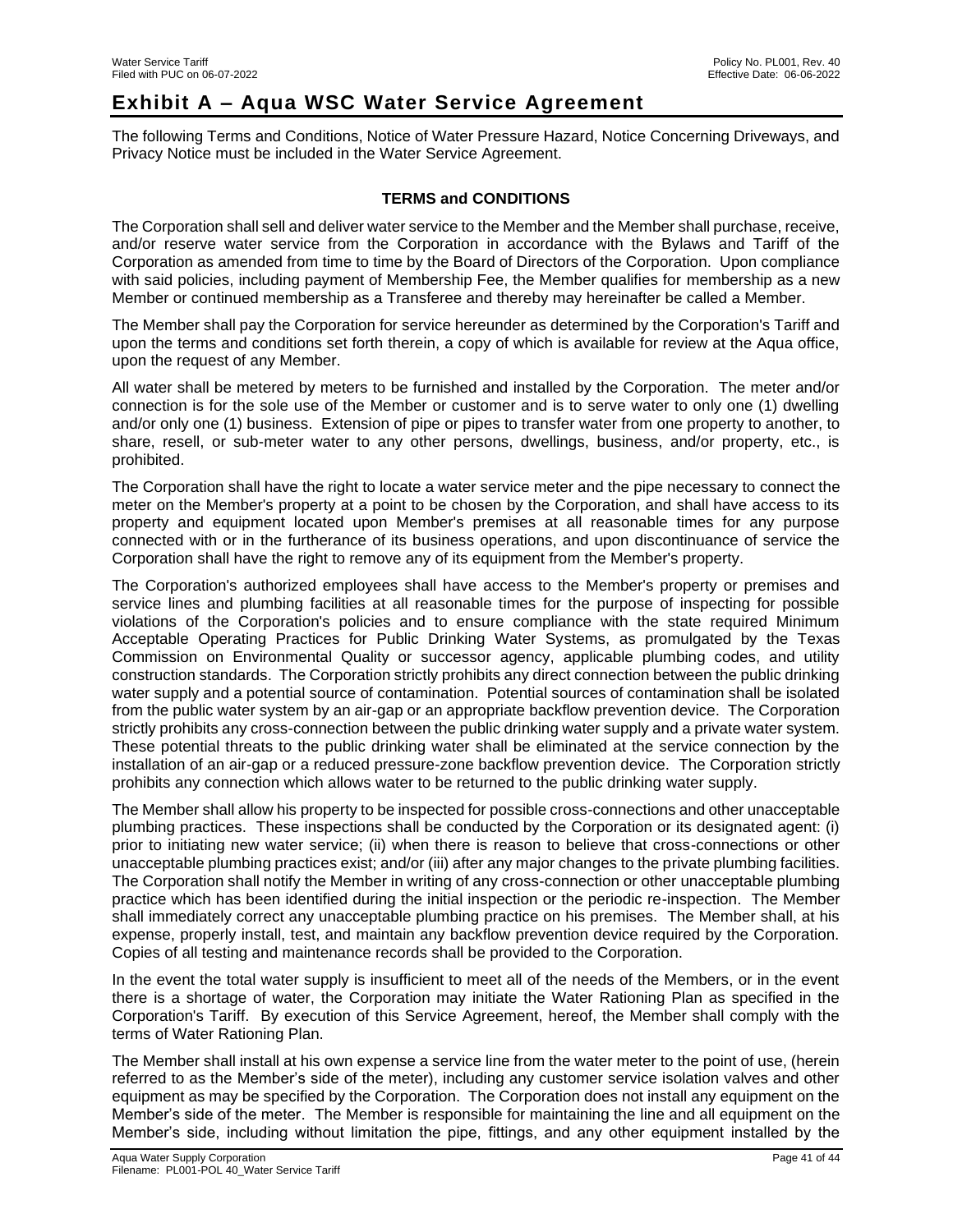Member. The use of pipes and pipe fittings that contain more than 0.25% lead or solders and flux that contain more than 0.2% lead is prohibited for any plumbing installation or repair of any residential or nonresidential facility providing water for human consumption and connected to the Corporation.

The Corporation does not install pressure relief valves or other pressure-reducing equipment on the Member's side of the meter, nor does the Corporation inspect, maintain, or bear any responsibility for any such valve or equipment installed by Member on Member's side of the meter. If Member chooses to install a pressure relief valve or other pressure-reducing equipment on the Member's side of the meter, Member shall be solely responsible for such installation.

**Release.** Member hereby waives, releases, and discharges the corporation of any and all liability, claims, demands, actions, or rights of action, or damages of any kind related to, arising from, or in any way connected with, Member's installation, maintenance or failure to maintain, inspect, or replace, of a pressure relief valve or other pressure-reducing equipment on Member's side of the meter, including those allegedly attributed to the negligent acts or omissions of the corporation. If Member chooses to install a pressure relief valve or pressure-reducing equipment on Member's side of the meter, Member willingly assumes full responsibility for any and all risks associated with such valve or equipment and accepts full responsibility for any damages of any kind that may result from such installation, maintenance, and use of such valve or equipment. Member agrees to assume all risk associated with the installation, use, misuse, or failure of such valve or equipment and from Member's failure to timely inspect, maintain, or replace such valve or other equipment.

By execution hereof, the Member shall hold the Corporation harmless from any and all claims for damages caused by service interruptions due to water line breaks by utility or like contractors, tampering by other Member/Users of the Corporation, normal failures of the system, or other events beyond the Corporation's control.

The Member shall grant to the Corporation, now or in the future, any easements and rights-of-way for the purpose of installing, maintaining, and operating such pipelines, meters, valves, and any other such equipment which may be deemed necessary by the Corporation to extend or improve service for existing or future Members, on such forms as required by the Corporation. An easement will extend across entire frontage of the property.

By execution of this Service Agreement, Member shall guarantee payment of all other rates, fees, and charges due on any account for which said Member owns a Membership Certificate. Member acknowledges that nonpayment of amounts due to Aqua will result in disconnection of the water service to Member's property. In the event water service is disconnected, a fee set by Aqua in its tariff will be charged and must be paid before service will be reconnected.

The Board of Directors shall have the authority to cancel the Membership of any Member not complying with any policy or not paying any utility fees or charges as required by the Corporation's published rates, fees, and conditions of service. If Aqua's equipment is tampered with or water is taken by means of an unauthorized connection or both, the Member shall forfeit all rights and privileges of membership; the Member shall forfeit all connection and tap rights; the meter shall be removed; and the line tap shall be sealed.

By execution of this Service Agreement, Member agrees that if Member fails to comply with the terms of this Agreement the Corporation shall, at its option, either terminate service or properly install, test, and maintain an appropriate backflow protection device at the service connection. Any expenses associated with the enforcement of the Agreement, shall be billed to and paid by the Member.

Any misrepresentation of fact(s) by the Member on any part of this Agreement shall result in discontinuance of service pursuant to the terms and conditions of the Corporation's Tariff.

Each Member must sign this Agreement before the Corporation will begin service. If service to an existing connection has been suspended or terminated, the Corporation will not re-establish service unless it has a signed copy of this Agreement. The Corporation shall maintain a copy of this Agreement as long as the Member and/or the Member's premises are connected to the Corporation.

# **NOTICE and RELEASE CONCERNING WATER PRESSURE HAZARD**

Member expressly acknowledges that Aqua may install a check valve or other backflow prevention device at the meter serving Member's property, and that such device will contain water pressure within Member's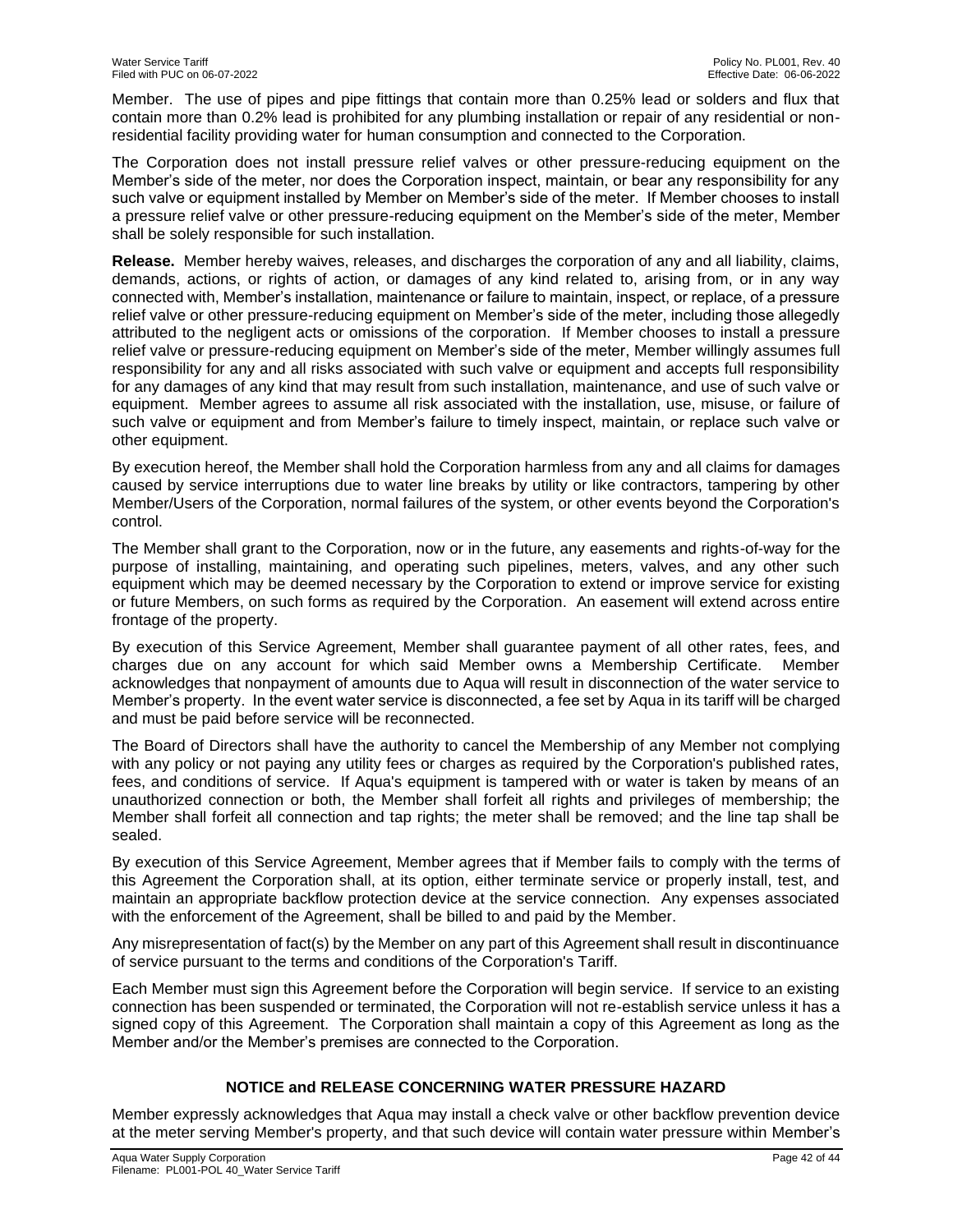private plumbing system. Member further acknowledges and understands that a properly operating pressure relief valve must be installed by Member and maintained by Member at all times on Member's water heater. Member understands that failure to maintain a properly operating pressure relief valve on a water heater is a dangerous practice that can result in personal injury and property damage. Member hereby agrees to waive, release, and hold Aqua harmless from any claims and damages resulting from malfunctioning, failure, or absence of check valves, backflow prevention devices, and pressure relief valves on water heaters, including without limitation, damages to persons or property, direct damages, special damages, incidental damages, consequential damages, or loss of profit or revenue, and including those allegedly attributed to the negligent acts or omissions of the corporation.

# **NOTICE and RELEASE CONCERNING DRIVEWAYS**

Member expressly acknowledges that if a concrete or asphalt driveway is installed on the Member's property over an Aqua water line without notifying Aqua in writing and paying Aqua to encase the water line, a leak repair or other maintenance to the water line may result in damage to the driveway for which Aqua will not compensate the Member.

### **PRIVACY DISCLOSURE**

You can request that personal information contained in Aqua WSC's records not be released to unauthorized persons. The Texas Utilities Code authorizes water supply corporations, such as Aqua Water Supply Corporation, to give their Members the option of making the Members' address, telephone number, and social security number confidential as that term is defined under Texas law. This choice by Aqua Water Supply Corporation's Members is important because Aqua Water Supply Corporation may keep a Member's personal information confidential only upon the request of its individual Members. Aqua Water Supply Corporation itself cannot make this confidentiality decision.